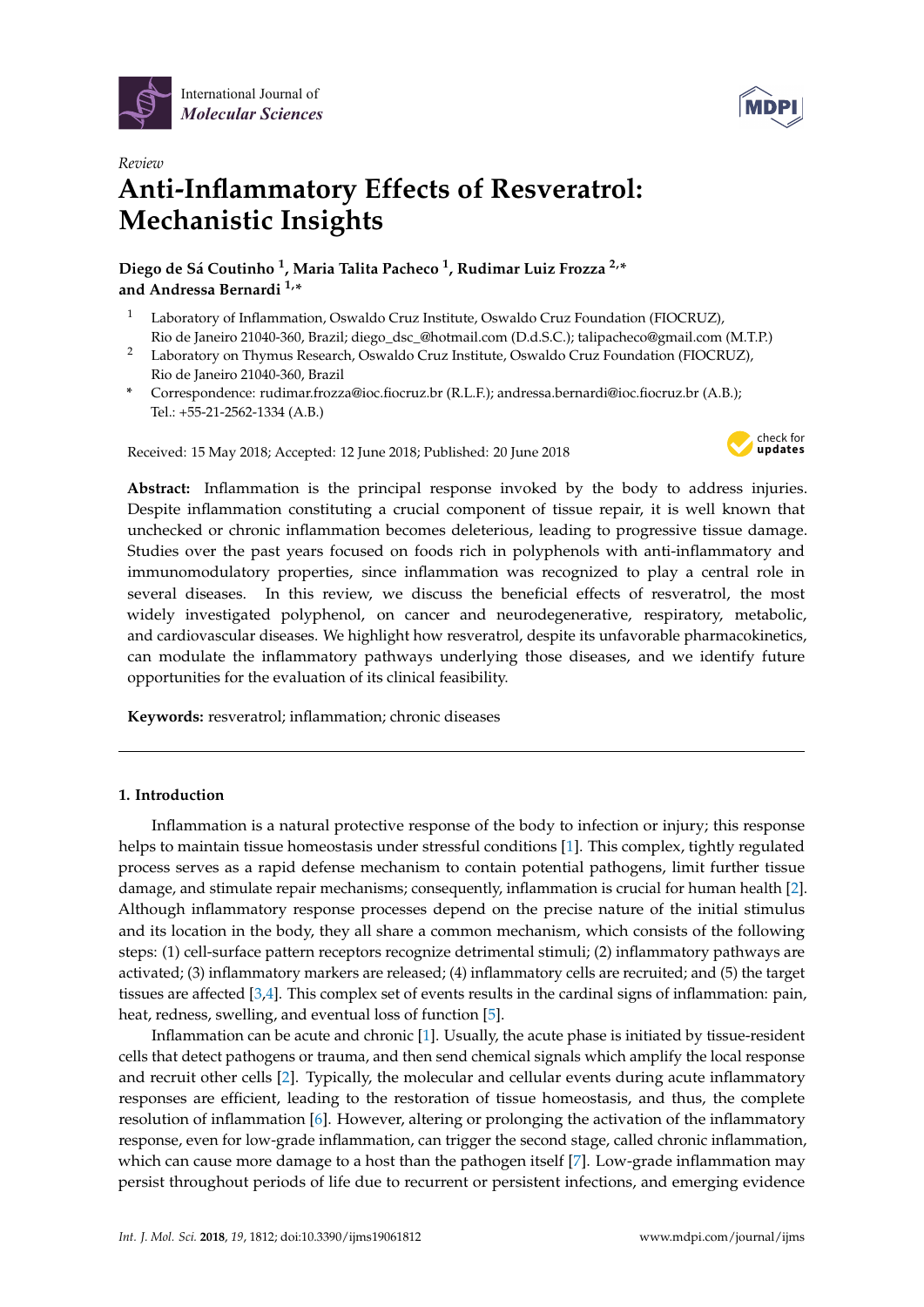indicated that inflammation has a pivotal role in the pathogenesis of several chronic diseases, including metabolic, cardiovascular, pulmonary, and neurological disorders [\[8–](#page-14-7)[11\]](#page-14-8). Moreover, studies showed an association between inflammation and some types of cancers [\[2,](#page-14-1)[12\]](#page-14-9).

Inflammation therapy is based on the use of non-steroidal anti-inflammatory drugs (NSAIDs), which possess multiple side effects and have limited efficacy. These drugs are potent inhibitors of cyclooxygenases 1 and 2 (COX-1 and COX-2). Despite COX-2 being induced by inflammation to trigger the production of pro-inflammatory prostaglandins (PGE2 and PGD2), COX-1 is the constitutive isoform involved in homeostatic processes. Because NSAIDs inhibit both enzyme isoforms, its continuous use can lead to damage to the gastrointestinal tract—the main side effect of these drugs. Therefore, the development of selective COX-2 inhibitors was a strategy in the pipeline for new anti-inflammatory compounds. These selective inhibitors, called coxibs, improved the efficacy of NSAIDs and diminished their damage to the gastrointestinal tract; however, they increased the risk of cardiotoxicity and hepatotoxicity [\[13\]](#page-14-10). For this reason, several drugs already approved by the Food and Drug Administration (FDA) were removed from the market. In addition to NSAIDs, glucocorticoids also represent the standard therapy for reducing inflammation. However, resistance to the anti-inflammatory effects of glucocorticoids constitutes a major drawback to the effective control of many diseases. Furthermore, glucocorticoid-associated side effects may involve metabolic disturbances, osteoporosis, and musculoskeletal, gastrointestinal, cardiovascular, neuropsychiatric, and immunological dysfunction [\[14,](#page-14-11)[15\]](#page-14-12). Consequently, there is an urgent need to find novel, safe, and efficacious agents for the management of inflammation [\[1\]](#page-14-0).

Accumulating data strongly suggest that phytochemicals from fruits, vegetables, nuts, and herbs may exert relevant beneficial effects due to their intrinsic antioxidant and anti-inflammatory properties [\[16\]](#page-14-13). The hermetic properties of phytochemicals were reported to activate adaptive stress response signaling pathways that increase cellular resistance to injury and disease. Thus, natural products as sources of new anti-inflammatory agents attracted increasing interest in the past decades. Among several naturally occurring bioactive substances, resveratrol (RSV, 3,4',5-trihydroxystilbene), one of the most studied phytochemicals, entered the spotlight since the first scientific paper described its possible preventive effect on cancer in mice [\[17\]](#page-14-14).

RSV is produced by plants as a phytoalexin in response to a stressful stimulus, or to a microbial or fungal infection, providing the plant resistance [\[18\]](#page-14-15). First isolated from *Veratrum grandiflorum* by Takaoka in the 1940s [\[19\]](#page-15-0), RSV is found in food sources such as fruits, vegetables, and chocolate, and is better known as a constituent of grapes and wines, although it is present in only minimal quantities [\[18](#page-14-15)[,20\]](#page-15-1). Due to its presence in wine, RSV attracted attention in the early 1990s to explain "the French paradox", which suggested that people from France had a lower incidence of cardiovascular disease despite their high intake of saturated fats, presumably as a result of moderate red wine consumption [\[21\]](#page-15-2).

The application of RSV attracted increasing interest not only from the pharmaceutical industries, but also from companies investing in cosmetics and food additives. Because of its potential as a topical anti-aging compound due to its downregulation of important transcription factors involved in photoaging, RSV gained popularity in dermatology applications as a cosmeceutical to improve skin health [\[22](#page-15-3)[–24\]](#page-15-4). In addition, RSV is already widely distributed as an over-the-counter nutraceutical for its supposed beneficial effects on human health [\[20\]](#page-15-1). This increased interest in RSV activity resulted in a range of in vitro and animal studies demonstrating its beneficial effects. Several studies demonstrated the prophylactic and therapeutic properties of RSV in various diseases, including various types of cancer [\[25,](#page-15-5)[26\]](#page-15-6), diabetes [\[27\]](#page-15-7), and cardiovascular diseases [\[28\]](#page-15-8), which are linked by their important anti-inflammatory activity [\[20\]](#page-15-1). Furthermore, lifespan prolongation in several species was related to the desirable biological actions of RSV [\[29–](#page-15-9)[31\]](#page-15-10). As a pharmacological tool, RSV has a broad spectrum of molecular targets, and it is believed that the observed effects result from its simultaneous action on multiple targets (summarized in Table [1\)](#page-3-0). RSV generally modulates enzymes belonging to various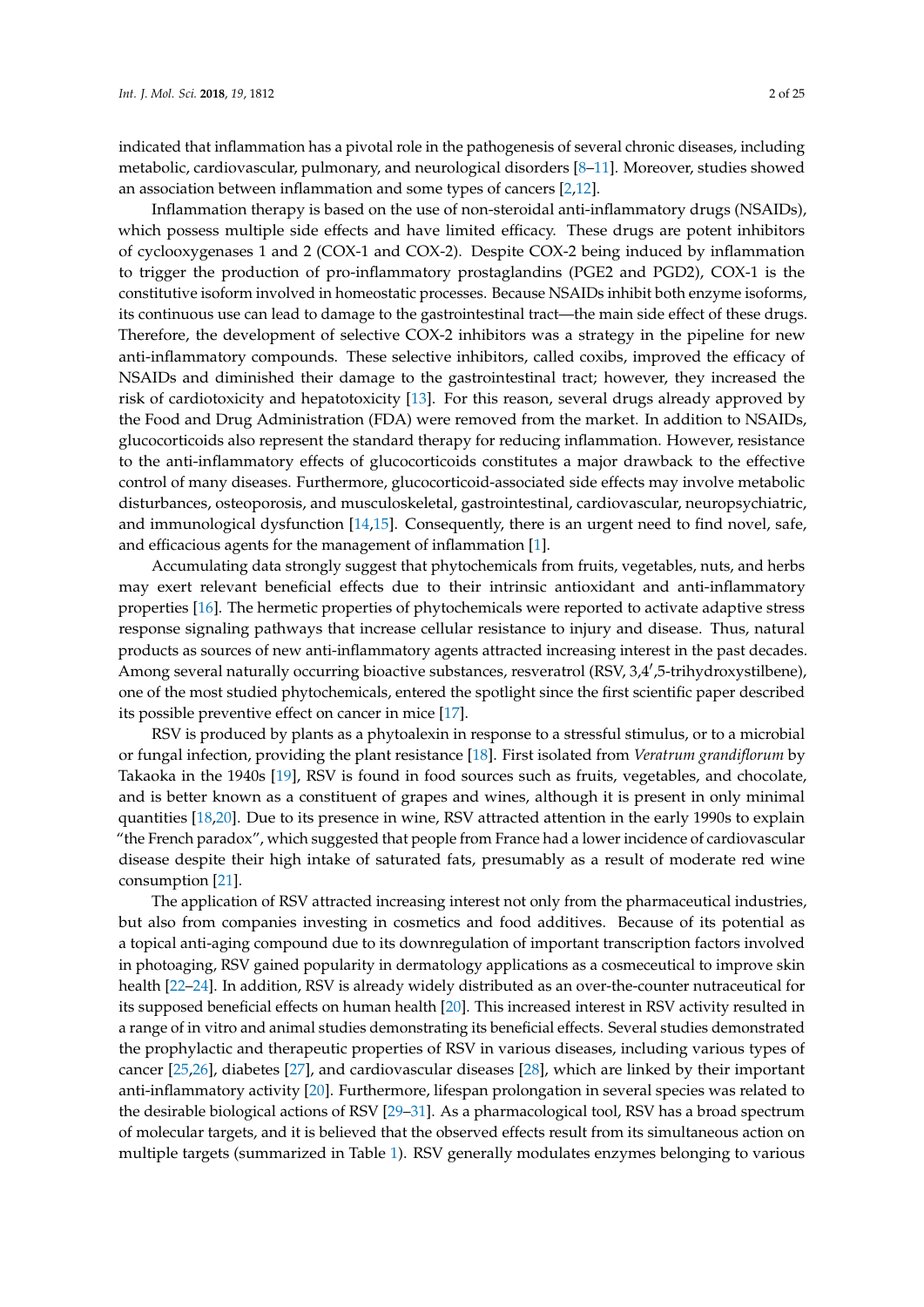classes, including kinases, lipoxygenases, cyclooxygenases, and sirtuins [\[32\]](#page-15-11), and acts as a potent scavenger of free radicals [\[33\]](#page-15-12).

Given the scientific interest in RSV over the past decade, this review focuses on understanding the anti-inflammatory effects of RSV against metabolic, cardiovascular, respiratory, and neurodegenerative diseases, as well as cancer.

| <b>Disease</b>                               | Model                                                                                                                                           | Concentration/Dose                              | Inflammatory<br><b>Molecules Affected</b>                                                                                                       | Ref.              |
|----------------------------------------------|-------------------------------------------------------------------------------------------------------------------------------------------------|-------------------------------------------------|-------------------------------------------------------------------------------------------------------------------------------------------------|-------------------|
| Cardiovascular and<br>Metabolic<br>Disorders | High-fat diet in AMPK<br>knockout mice model                                                                                                    | 400 mg/kg v.o.                                  | <b>AMPK</b>                                                                                                                                     | $[34]$            |
|                                              | High-fat diet mice model                                                                                                                        | 30–400 mg/kg v.o.                               | $\uparrow$ PGC-1 $\alpha$ expression<br>$\uparrow$ SIRT1 activation<br>↑ AMPK phosphorylation<br>↓ TLR2/4, MyD88, NF-ĸB<br>and AMPKα expression | $[35 - 38]$       |
|                                              | $TNF-\alpha$ -stimulated human<br>coronary arterial<br>endothelial cells                                                                        | 1–100 μM                                        | $\downarrow$ ICAM-1<br>and iNOS expression<br>$\downarrow$ NF- $\kappa$ B activation                                                            | [39, 40]          |
|                                              | Phenylephrine or<br>LPS-stimulated<br>neonatal cardiomyocytes                                                                                   | $50 \mu M$                                      | SIRT1-dependent                                                                                                                                 | $[41]$            |
|                                              | Cigarette smoke<br>extract-stimulated rat<br>arteries and cultured<br>coronary arterial endothelial<br>cells or Cigarette<br>smoke-exposed rats | 10 $\mu$ mol/L or 25 mg/Kg<br>in drinking water | $\downarrow$ iNOS, ICAM-1<br>and NF- <sub>KB</sub> expression<br>$\uparrow$ SIRT1                                                               | $[42]$            |
|                                              | Postinfarction heart<br>failure murine model                                                                                                    | 15 mg/Kg in drinking water                      | $\downarrow$ p38-MAPK<br>and ERK1/2 expression                                                                                                  | $[43]$            |
|                                              | Ischemia/reperfusion<br>murine model                                                                                                            | $100 \mu$ mol/L, i.v.                           | $\downarrow$ NO and GMPc-dependent<br>$\downarrow$ NF-kB<br>and TLR4 expression                                                                 | 44,45             |
|                                              | Cardiomyocytes<br>anoxia/reoxygenation<br>injury in vitro model                                                                                 | $5-20 \mu M$                                    | $\downarrow$ NF-kB<br>and TLR4 expression                                                                                                       | $[46]$            |
|                                              | Cardiovascular disorder in<br>streptozotocin-induced<br>diabetic rats model                                                                     | 0.75–80 mg/Kg i.g.                              | $\downarrow$ NF-kB level<br>$\downarrow$ VEGF expression<br>$\downarrow$ p-p38 expression<br>$\downarrow$ ERK1/2<br>and AT1R expression         | 47,48             |
|                                              | LPS-stimulated<br>THP-1-derived macrophages                                                                                                     | 2.5 µM                                          | $\uparrow$ SIRT1<br>and AMPK expression                                                                                                         | $[49]$            |
|                                              | Atherosclerosis model<br>induced by<br>hypercholesterolemia in rats                                                                             | 50 mg/kg in daily diet                          | ↓ ICAM-1, NF-ĸB and<br>p38-MAPK expression<br>$\uparrow$ SIRT1                                                                                  | [50]              |
|                                              | Atherosclerosis model<br>induced by<br>hypercholesterolemia in<br>(apo E)-deficient mice                                                        | 25 mg/Kg, v.o.                                  | $\downarrow$ NF- $\kappa$ B expression                                                                                                          | $\left[51\right]$ |
| Respiratory<br><b>Diseases</b>               | Cigarette smoke stimulated<br>human lung epithelial cells                                                                                       | $10 \mu M$                                      | $\uparrow$ Nrf2 expression                                                                                                                      | $[52]$            |
|                                              | Non-stimulated<br>human lymphocyte                                                                                                              | $12.5 \mu$ mol/L                                | $\downarrow$ NF- $\kappa$ B expression                                                                                                          | [53]              |
|                                              | Cigarette smoke exposure<br>+ LPS rats model                                                                                                    | 50 mg/kg v.o.                                   | $\uparrow$ SIRT1<br>and PGC-1 $\alpha$ expression                                                                                               | [54]              |
|                                              | Cigarette smoke exposure<br>mice model                                                                                                          | 1–3 mg/ kg v.o.                                 | $\downarrow$ NF- $\kappa$ B<br>nuclear translocation                                                                                            | $[55]$            |
|                                              | OVA-induced mice<br>asthma model                                                                                                                | 10–50 mg/kg v.o.                                | $\uparrow$ NPP4A expression<br>$\downarrow$ Akt phosphorylation<br>$\downarrow$ TGF- $\beta$ 1/phosphorylated<br>Smad2/3                        | [56, 57]          |
|                                              | OVA-induced mice<br>asthma model                                                                                                                | 30 mg/kg i.p.                                   | ↑ PTEN expression<br>↓ MUC5AC expression                                                                                                        | [58, 59]          |

**Table 1.** Anti-inflammatory effect of Resveratrol in chronic diseases.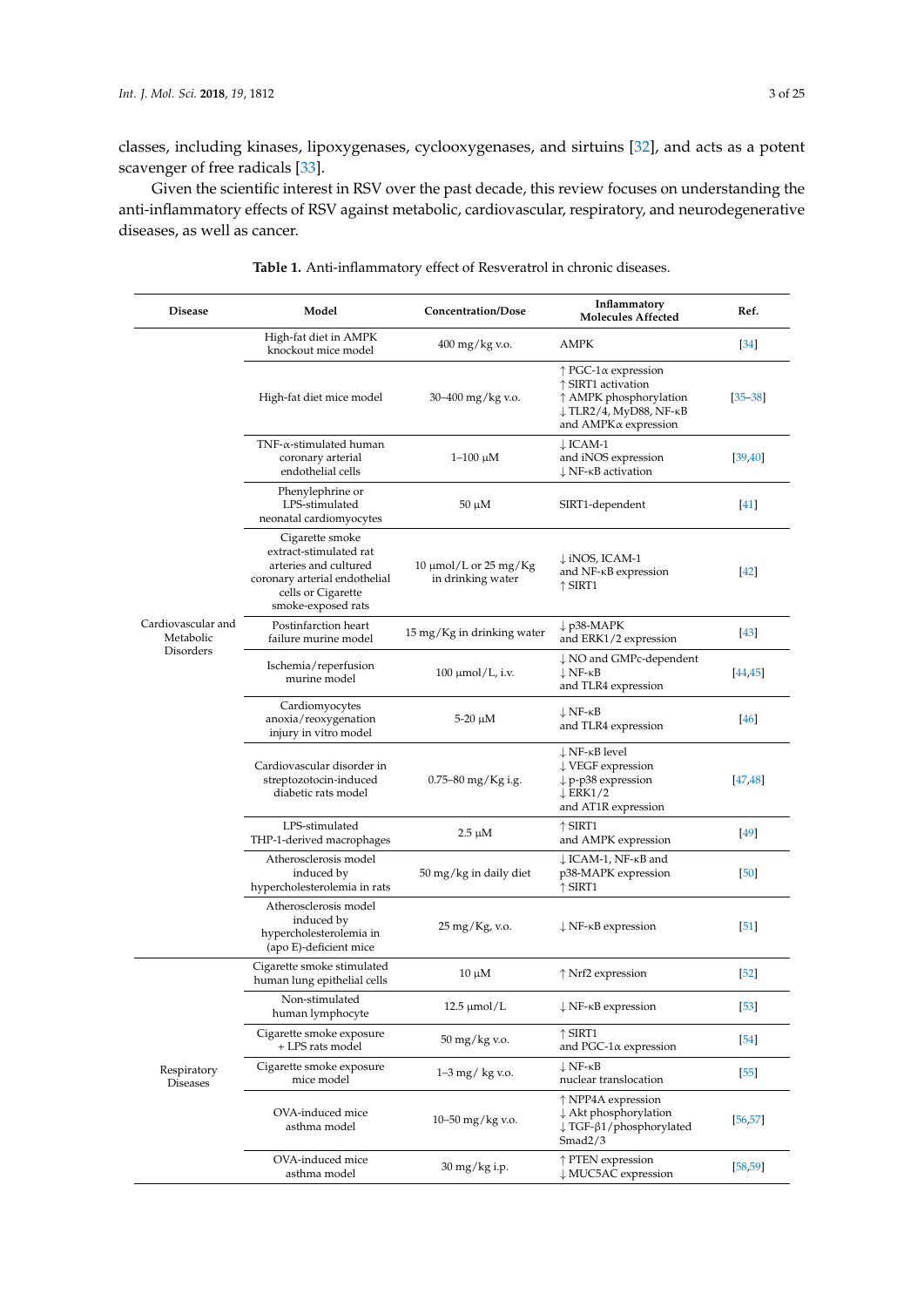<span id="page-3-0"></span>

| <b>Disease</b>    | Model                                                                         | <b>Concentration/Dose</b>   | Inflammatory<br><b>Molecules Affected</b>                                                                                                                                                     | Ref.     |
|-------------------|-------------------------------------------------------------------------------|-----------------------------|-----------------------------------------------------------------------------------------------------------------------------------------------------------------------------------------------|----------|
|                   | LPS-induced mice<br>ARDS model                                                | 5-30 mg/kg i.p.             | $\downarrow$ NF- $\kappa$ B p65<br>nuclear translocation<br>$\downarrow$ p38 MAPK expression                                                                                                  | [60, 61] |
| Neuroinflammation | LPS-induced murine<br>RAW 264.7 macrophages<br>and microglial BV-2 cells      | 25–100 μM                   | $\downarrow$ TLR4 oligomerization<br>$\downarrow$ NF- $\kappa$ B activation<br>$\downarrow$ I <sub>K</sub> B kinase<br>and I <sub>K</sub> B phosphorylation<br>$\downarrow$ STAT1/3 signaling | [62]     |
|                   | LPS-stimulated mouse<br>microglia BV2 cells                                   | $5 - 50 \mu M$              | $\uparrow$ PGC-1 $\alpha$ expression<br>$\downarrow$ NF- $\kappa$ B p65 translocation                                                                                                         | [63]     |
|                   | Neurotoxin MPTP-<br>stimulated dopaminergic<br>SN4741 cells                   | $5-10 \mu M$                | $\uparrow$ PGC-1 $\alpha$ expression                                                                                                                                                          | [64]     |
|                   | 6-OHDA induced<br>Parkinson's rat model                                       | 20 mg/kg v.o.               | $\downarrow$ COX-2                                                                                                                                                                            | [65]     |
|                   | AD model induced by $A\beta$                                                  | 5–10 μM5 mg/kg i.p.         | $\downarrow$ GFAP<br>$\downarrow$ JNK and GSK-3β<br>activation<br>↓p-β-catenin                                                                                                                | 66,67    |
|                   | $TNF$ - $\alpha$ -stimulated HepG2<br>human hepatocellular<br>carcinoma cells | 10–100 μM                   | $\downarrow$ NF- $\kappa$ B expression                                                                                                                                                        | [68]     |
|                   | TNF- $\alpha$ -stimulated U373MG<br>human glioma cell                         | $5-20 \mu M$                | $\downarrow$ NF- $\kappa$ B and uPA<br>and uPAR expression                                                                                                                                    | [69]     |
|                   | Helicobacter pylori-induced<br>gastric inflammation in mice                   | 100 mg/kg, v.o.             | $\downarrow$ I <sub>K</sub> B $\alpha$ phosphorylation<br>and iNOS expression<br>↑ Nrf2 expression                                                                                            | $[70]$   |
|                   | 3D aggregates of SKOV-3<br>and OVCAR-5 ovarian<br>cancer cell                 | 10–30 μM                    | $\downarrow$ NF- $\kappa$ B expression                                                                                                                                                        | $[71]$   |
|                   | HEK293T human embryonic<br>kidney cells transfected with<br>NF-B Luc vector   | $10-40 \mu g/mL$            | $\downarrow$ NF- $\kappa$ B activity<br>and IKK-mediated<br>NF- <sub>K</sub> B activation                                                                                                     | $[72]$   |
| Cancer            | LPS-stimulated Caco-2 and<br>SW480 human colon<br>cancer cells                | 10–50 μM                    | $\downarrow$ I <sub>K</sub> B $\alpha$ phosphorylation<br>$\downarrow$ iNOS expression<br>and TLR4 expression                                                                                 | $[73]$   |
|                   | HT-29 and SW480 human<br>colon cancer cell lines                              | 100–150 μM                  | $\downarrow$ IGF-1R/Akt<br>and $Wnt/\beta$ -catenin<br>signaling pathway<br>$\uparrow$ p53 protein                                                                                            | $[74]$   |
|                   | Human bladder cancer cell<br>line T24 or xenograft cancer<br>model in mice    | 50–200 μM or 20 mg/Kg, i.p. | $\downarrow$ Akt expression                                                                                                                                                                   | $[75]$   |
|                   | HepG2 Human<br>hepatocellular carcinoma<br>and Chang liver cells              | $200 \mu M$                 | $\downarrow$ p38 MAP kinase<br>and PI3K/Akt expression                                                                                                                                        | $[76]$   |
|                   | Glioblastoma-initiating cells<br>or xenograft cancer model<br>in mice         | 5–20 μM or 10 mg/Kg, i.p.   | ↓PI3K/Akt<br>and NF- <sub>KB</sub> expression                                                                                                                                                 | $[77]$   |
|                   | RPMI 8226, U266, and KM3<br>multiple myeloma cell lines                       | 100–200 μM                  | $\downarrow$ NF- $\kappa$ B expression                                                                                                                                                        | $[78]$   |
|                   | U266 and RPMI 8226<br>multiple myeloma cells                                  | 50 µM                       | $\downarrow$ NF- $\kappa$ B expression<br>↓ STAT3 activation                                                                                                                                  | $[79]$   |
|                   | SH-SY5Y human<br>neuroblastoma cells                                          | 50–100 μM                   | $\downarrow$ ERK1/2 phosphorylation                                                                                                                                                           | [80]     |
|                   | HeLa human cervical<br>squamous carcinoma cells                               | 50 µM                       | ↓JNK, p38,<br>and ERK2 activities                                                                                                                                                             | [81]     |

**Table 1.** *Cont.*

v.o. = via oral; i.v. = intravenous; i.g. = intragastric; i.p. = intraperitoneal; ↑= enhances and ↓= decreases.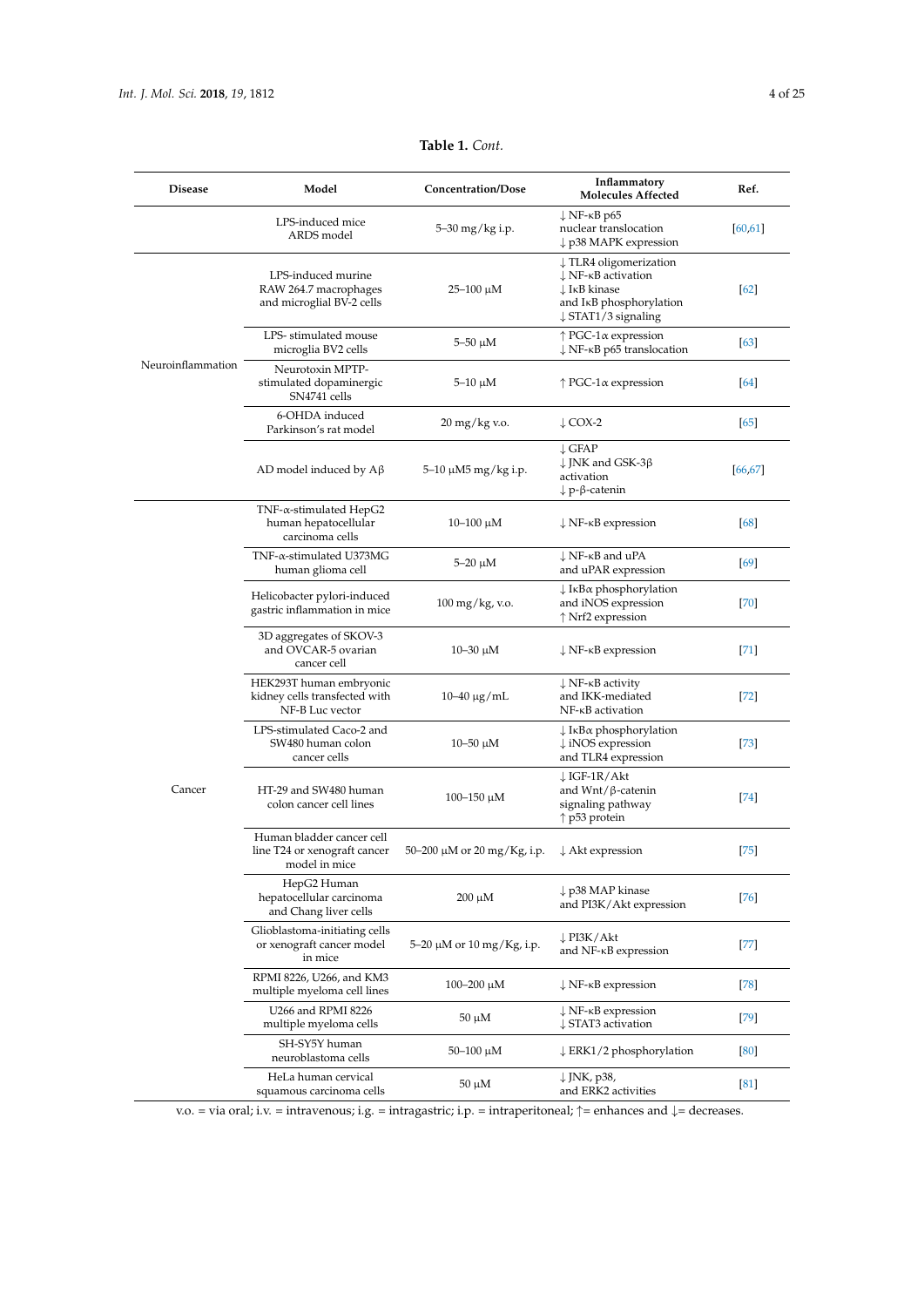#### **2. Resveratrol Metabolism and Bioavailability**

Mounting evidence indicates that RSV has a broad range of desirable biological actions. Despite its therapeutic properties, the application of these beneficial effects remains very limited. RSV exists as two geometric isomers: *cis* (Z) and *trans* (E). The *trans*-isomer is more abundant and biologically active than the *cis*-isomer. However, it was already demonstrated that RSV is extremely photosensitive, and 80–90% of the *trans*-RSV in solution is converted to *cis*-RSV upon exposure to light for 1 h [\[82\]](#page-18-6). Furthermore, the poor water solubility of RSV is another constraint for its biological application.

Although the oral absorption of RSV by humans is high (approximately 75%) [\[83,](#page-18-7)[84\]](#page-18-8), its bioavailability is less than 1% due to extensive intestinal and liver metabolism, involving glucuronic acid conjugation and sulfation that generate the key metabolites *trans*-resveratrol-3-O-glucuronide and *trans*-resveratrol-3-sulfate, respectively [\[83](#page-18-7)[,85–](#page-18-9)[87\]](#page-18-10). Since this polyphenol is known to have poor bioavailability in that it is rapidly metabolized and excreted, only trace concentrations of free RSV can be found in systemic circulation [\[83,](#page-18-7)[85\]](#page-18-9). Therefore, the high concentrations of RSV commonly used for in vitro studies may not be physiologically relevant. Furthermore, the results of these studies are not expected to correlate well with those of in vivo studies, thus leading to disappointing outcomes in human clinical trials. Consequently, the successful clinical application of RSV is a severe challenge for the scientific community. To overcome these challenges, efforts were made to develop adequate drug delivery systems to achieve better clinical efficacy. These strategies include various approaches, such as the development of myriad RSV nanoformulations that can improve these inherent biologic limitations of RSV, increase its solubility, and prevent its degradation while preserving its biological activity [\[88](#page-18-11)[–92\]](#page-18-12).

### **3. Anti-Inflammatory Effects of Resveratrol on Metabolic Derangements and Cardiovascular Diseases**

Metabolic disorders, such as obesity and type 2 diabetes, currently reach epidemic proportions, primarily due to a lifestyle based on calorie-rich diets and a lack of physical activity [\[93\]](#page-18-13). The incidence of obesity worldwide increased drastically during recent decades. A large part of this risk is due to obesity being a primary factor in the development of insulin resistance, type 2 diabetes, and metabolic syndrome, all of which create an increased risk of cardiovascular disease [\[94\]](#page-18-14). Furthermore, obesity is associated with an array of additional health problems, including increased risks of fatty liver disease; dyslipidemia, characterized by high plasma concentrations of triglyceride and low concentrations of high-density lipoprotein cholesterol; atherosclerosis; hypertension; degenerative disorders, including dementia; airway disease; and some cancers [\[94](#page-18-14)[–97\]](#page-19-0). These metabolic derangements are all characterized by chronic low-grade inflammation, leading to the development of metabolic syndrome [\[94–](#page-18-14)[98\]](#page-19-1).

Some studies suggest that the effects of RSV on metabolic syndrome are associated with its ability to mimic caloric restriction, due to increased levels and activity of the protein deacetylase enzyme—silent information regulator 2/sirtuin-1 (SIRT1). SIRT1 plays a central role in the body's response to diet and exercise [\[99,](#page-19-2)[100\]](#page-19-3). In mice fed a high-calorie diet, several studies showed that long-term treatment with RSV improves factors associated with a longer lifespan, including increased insulin sensitivity [\[31,](#page-15-10)[34](#page-15-13)[–36\]](#page-15-17), and reduced insulin-like growth factor-1 (IGF-1) levels [\[31\]](#page-15-10). RSV treatment also leads to increases in the metabolic rate and mitochondrial number, which might be correlated with increases in peroxisome proliferator-activated receptor-γ coactivator 1α (PGC-1α) activity and expression, which control mitochondrial biogenesis in the liver and muscle [\[31,](#page-15-10)[34\]](#page-15-13). Additionally, weight loss [\[34,](#page-15-13)[35](#page-15-14)[,37\]](#page-15-18), reduced fat mass [\[34\]](#page-15-13), improvements in glucose homeostasis [\[34](#page-15-13)[,37\]](#page-15-18), and reductions in plasma triglyceride, tumor necrosis factor-alpha (TNF- $\alpha$ ), and monocyte chemoattractant protein-1 (MCP-1) levels [\[37\]](#page-15-18) were observed. In adipose tissues in mice, TNF-α, interferon (IFN)-β, IFN-α, and interleukin (IL)-6 levels were attenuated, as well as their upstream signaling molecules—toll-like receptors 2 and 4 (TLR2/4), myeloid differentiation primary response 88 (MyD88), and the transcription factor, nuclear factor kappa B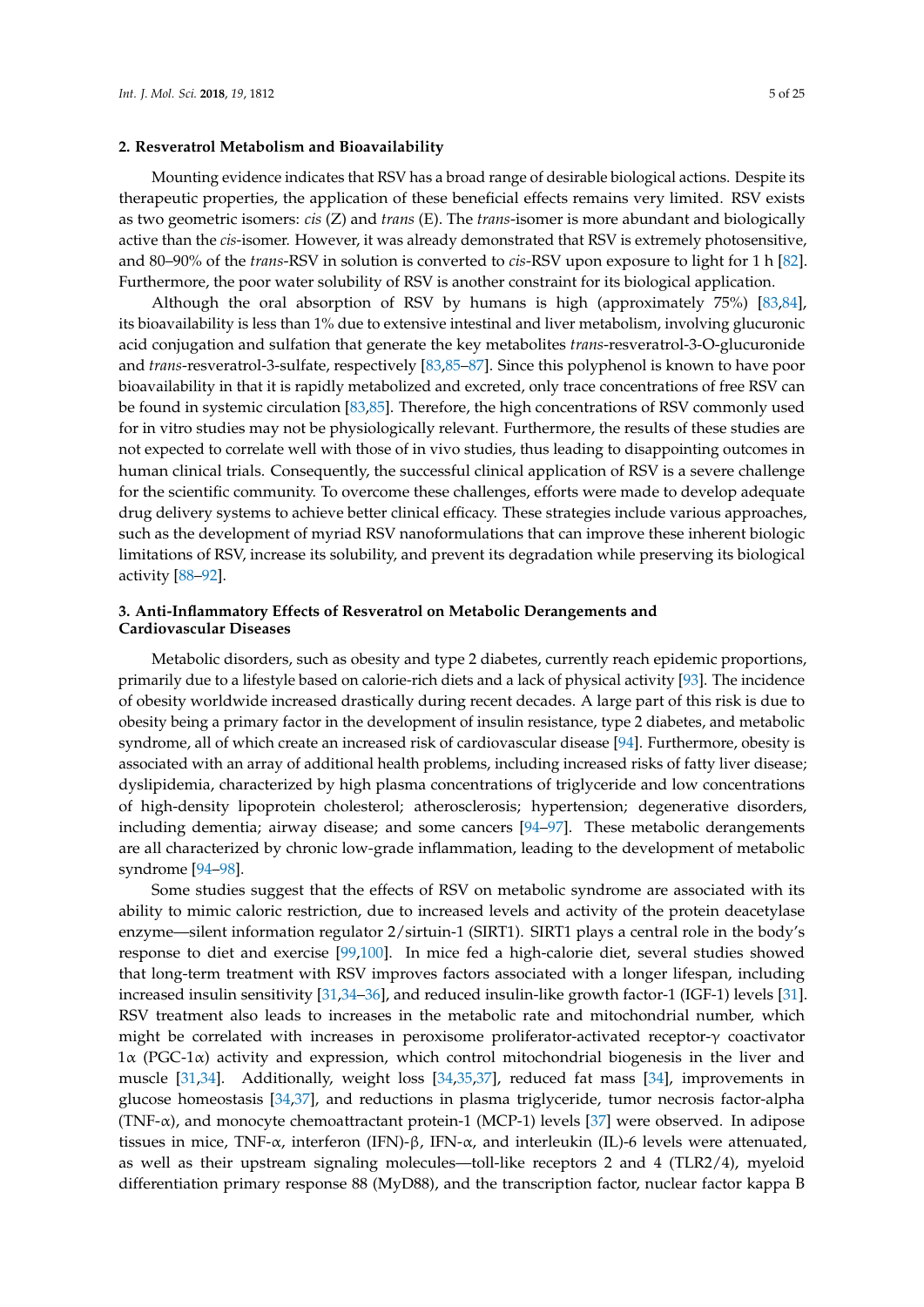(NF-κB) [\[37](#page-15-18)[,38\]](#page-15-15). These findings were, in part, correlated with increases in AMP-activated protein kinase (AMPK) [\[31](#page-15-10)[,34](#page-15-13)[,36](#page-15-17)[,38\]](#page-15-15) and SIRT1 activity [\[35,](#page-15-14)[38](#page-15-15)[,101\]](#page-19-4). In addition, some clinical studies evaluated the effects of RSV in patients with metabolic syndrome, and achieved promising preliminary results, such as weight reduction [\[102\]](#page-19-5), improved insulin sensitivity [\[103](#page-19-6)[,104\]](#page-19-7), and glycemic control [\[104](#page-19-7)[,105\]](#page-19-8). However, further research should be conducted to confirm the pharmacological potential of RSV for treating the physiological changes of metabolic syndrome.

Although cardiovascular dysfunction might be linked to metabolic syndrome, cardiovascular disorders include any pathological condition of the blood vessels or heart leading to the obstruction of continuous blood supply and nutrients to cardiac tissue, and therefore, to the entire body [\[106\]](#page-19-9). Despite being largely preventable, cardiovascular diseases are the most common cause of death worldwide; they are responsible for almost one-third of all global deaths [\[107\]](#page-19-10). Furthermore, the number of worldwide deaths related to cardiovascular disorders is expected to reach 23.6 million in 2030 [\[28\]](#page-15-8). Inflammation was also established as a central driver of many disorders that affect the cardiovascular system [\[106\]](#page-19-9). Accumulating evidence shows that elevated circulating levels of inflammatory markers are associated with an increased risk of future cardiovascular events [\[108\]](#page-19-11). However, despite significant advances in cardiovascular research, much work remains to be done to reveal novel targets for therapeutic intervention [\[106\]](#page-19-9). Since RSV was linked to "the French Paradox" and shown to play a pivotal role in the protection of the cardiovascular system [\[28\]](#page-15-8), accumulating evidence showed that its anti-inflammatory activity might underlie its protective mechanism against cardiovascular diseases.

Several in vitro studies revealed the anti-inflammatory effects of RSV in cardiac tissue, as evidenced by the inhibition of intercellular adhesion molecule 1 (ICAM-1), inducible nitric oxide synthase (iNOS), and IL-1 $\beta$  messenger RNA (mRNA) expression in human coronary arterial endothelial cells stimulated by TNF-α and treated with RSV [\[39\]](#page-15-16). Notably, it was already demonstrated that RSV inhibits TNF-α- and IL-6-induced increases in monocyte adhesion in primary human coronary arterial endothelial cells, which reduces pro-inflammatory NF-κB levels [\[40\]](#page-16-0). Another study showed that RSV decreases the level of eotaxin-1, a chemokine related to eosinophil recruitment, in human pulmonary artery endothelial cells stimulated with  $TNF-\alpha$  or IL-13. This reduction was followed by the inhibition of the expression of the pro-inflammatory transcription factors, Janus kinase 1 (JAK1), phosphorylated extracellular signal-regulated kinase (ERK) 1/2, c-Jun N-terminal kinase (JNK), and signal transducer and activator of transcription (STAT) 6, and the reduction of the p65 subunit of NF-κB [\[109\]](#page-19-12). It is known that treatment with RSV also suppresses the bacterial lipopolysaccharide (LPS)-induced tissue factor expression in human peripheral blood mononuclear cells, which is the major initiator of the extrinsic blood coagulation pathway that is also involved with intracellular inflammation signaling [\[110\]](#page-19-13). Moreover, a study by Planavila and colleagues showed that RSV prevents phenylephrine, a hypertrophic agonist, or LPS-induced increases in MCP-1 levels in neonatal cardiomyocytes, suggesting that this effect is due to the activation of SIRT1 [\[41\]](#page-16-1). Csiszar et al. already showed the association between the anti-inflammatory effects of RSV and SIRT1 activation. Importantly, the authors showed that cultured coronary arterial endothelial cells stimulated with cigarette smoke extract, but previously treated with RSV, had decreased NF-κB transcriptional activity and iNOS, ICAM-1, IL-6, IL-1 $\beta$ , and TNF- $\alpha$  expression. Curiously, these effects were significantly attenuated by SIRT1 knockdown [\[42\]](#page-16-2).

Cardiovascular diseases can result in heart failure, a progressive cardiac muscle disorder that leads to the deterioration of heart function, and results in the inability to meet the normal metabolic and energy needs of the body [\[111\]](#page-19-14). Some studies investigated the anti-inflammatory effects of RSV on heart failure using various animal models. A previous study showed that oral RSV treatment for 28 days significantly attenuated macrophage and mast-cell infiltration in the left ventricles of C57BL6 mice subjected to pressure overload-induced heart failure, induced by transverse aortic constriction surgery [\[112\]](#page-19-15). Furthermore, daily RSV intake for eight weeks resulted in cardioprotective effects against advanced-stage heart failure in rats subcutaneously injected with isoproterenol, a strong sympathetic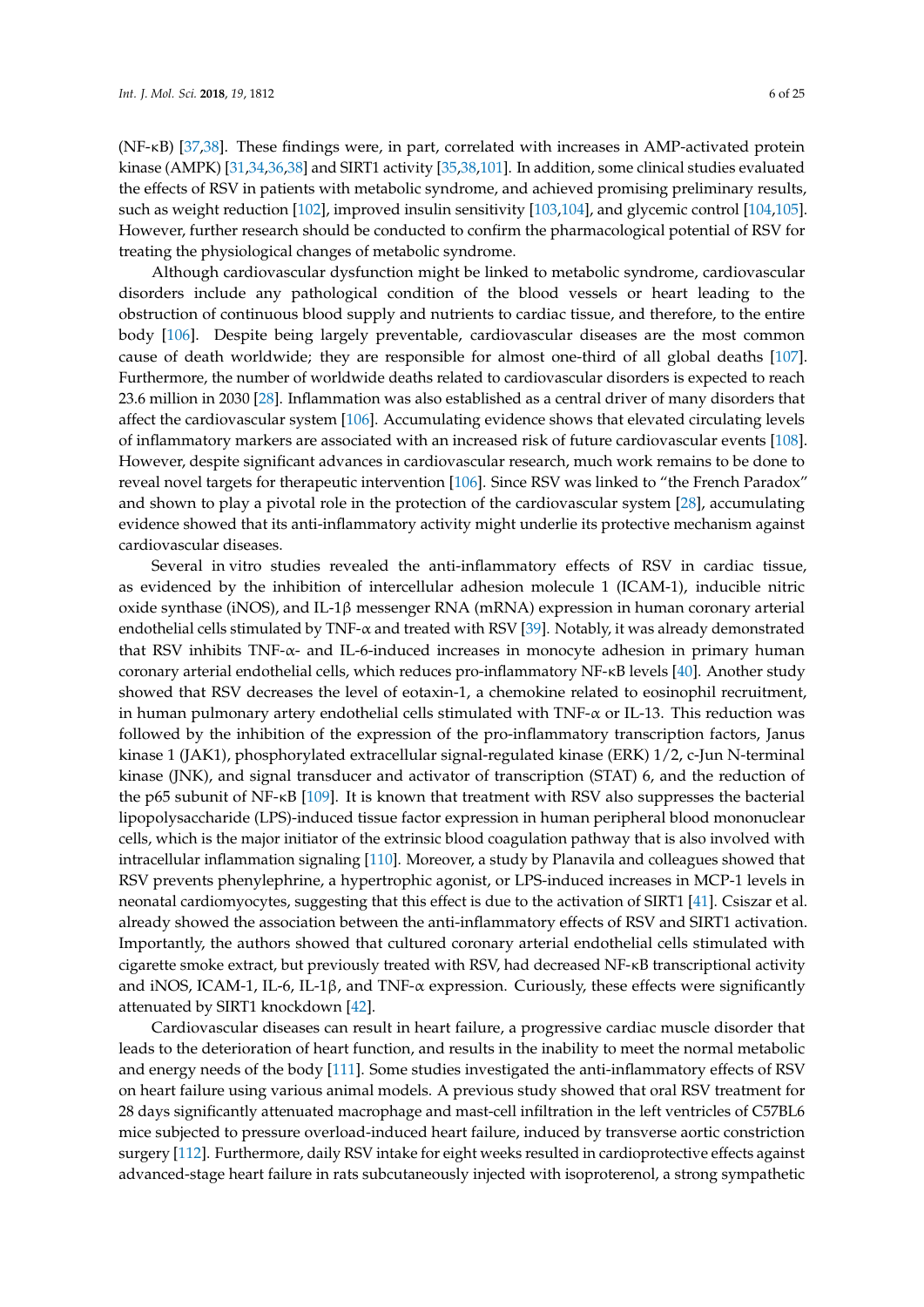agent used to induce myocardial infarction. Interestingly, this protective effect was accompanied by a reduction in pro-inflammatory members of the mitogen-activated protein kinase superfamily (p38-MAPK) and ERK1/2, suggesting that the regulation of these pro-inflammatory pathways may contribute to the beneficial effects of RSV in cardiac disorders [\[43\]](#page-16-3).

Heart failure can also be attributable to the detrimental effects of acute myocardial ischemia/reperfusion injury [\[113\]](#page-19-16), and anti-inflammatory effects of RSV on this type of injury were reported. In a recent study, Cong and co-workers showed that reduced myocardial infarction areas and myocardial myeloperoxidase levels, induced by RSV in a model of myocardial ischemia, were accompanied by decreased  $TNF-\alpha$  concentrations in the serum and myocardium. Notably, these effects were abolished when the animals were treated with RSV combined with a nitric oxide (NO) synthase inhibitor and with a cyclic guanosine monophosphate (cGMP) inhibitor, indicating that these pathways are important for the anti-inflammatory activity of RSV [\[44\]](#page-16-4). Similarly, the authors showed that RSV also reduces the expression levels of NF-κB and TLR4, a known receptor that triggers innate immune responses; these findings further indicate the anti-inflammatory effects of RSV in protecting against myocardial ischemia [\[45\]](#page-16-5). These results are in line with previous work showing that RSV protects cardiomyocytes against anoxia/reoxygenation injury via the TLR4/NF-κB signaling pathway [\[46\]](#page-16-6). Hypertension is another factor that may drive the development of heart failure. RSV administration for eight weeks significantly reduced serum TNF-α and IL-6 levels in spontaneously hypertensive rats, but this treatment did not improve blood pressure [\[114\]](#page-19-17). These results suggest that combining RSV with blood pressure-lowering agents, which commonly do not affect the inflammatory profile, may provide optimal outcomes for reversing cardiovascular complications in hypertensive patients.

As discussed above, metabolic disorders, such as obesity and diabetes, increase the risk of cardiovascular disease development. Patients suffering from both diabetes and cardiovascular disease have a higher risk of mortality than patients without diabetes or heart failure [\[115\]](#page-19-18). Recently, a study showed that RSV improved cardiovascular functions in rats injected with streptozotocin, a compound toxic to pancreatic β cells. The improvement was linked to decreased serum levels of inflammatory factors, such as TNF-α, IL-1β, and IL-6, and the inhibition of vascular endothelial growth factor (VEGF), and the suppression of the p38-MAPK and NF-κB pathways [\[47\]](#page-16-7). Similarly, 12 weeks of RSV treatment reduced the circulating levels of TNF- $\alpha$ , IL-1 $\beta$ , and IL-6, and decreased the activation of the inflammatory factors angiotensin type 1 receptor (AT1R), ERK1/2, and p38-MAPK in rat hearts [\[48\]](#page-16-8). Furthermore, by treating mice with RSV for two months, Wu and co-workers found reduced serum, heart, and bone marrow-derived monocyte levels of high mobility group box 1 (HMGB-1), a pro-inflammatory cytokine that exerts its effects via binding to receptor for advanced glycation end products (RAGE) and toll-like receptors [\[116\]](#page-19-19). In line with these results, Delucchi and collaborators reported decreased HMGB-1 expression in left ventricular myocardial tissue in rats injected with streptozotocin and receiving a low dose of RSV [\[117\]](#page-20-0).

Atherosclerosis is another coronary heart disease associated mainly with metabolic derangements, and the development of new therapies for this disorder is needed. This chronic disease is associated with arterial inflammation, lipid accumulation in the vessel wall, plaque formation, thrombosis, and late mortal complications, such as myocardial infarction and ischemic stroke [\[118\]](#page-20-1). Inflammatory responses play a crucial role in all phases of atherosclerotic development and progression, so the anti-inflammatory activity of RSV could be an interesting alternative for the control of the disease. In cultured THP-1-derived macrophages stimulated with LPS, pretreatment with RSV suppressed the formation of foam cells, which are considered to initiate atherosclerosis; in addition, the MCP-1 concentrations were reduced, and the expressions of SIRT1 and AMPK, a factor that is involved in glucose and lipid metabolism, and inhibits inflammation, were upregulated [\[49\]](#page-16-9). In a hyperlipidemia animal model in which rats were fed a cholesterol-enriched diet combined with vitamin D2, RSV treatment decreased the serum levels of IL-1β. Additionally, reduced MCP-1, ICAM-1, p65 NF-κB, and p38-MAPK mRNA and protein expression levels were found in the thoracic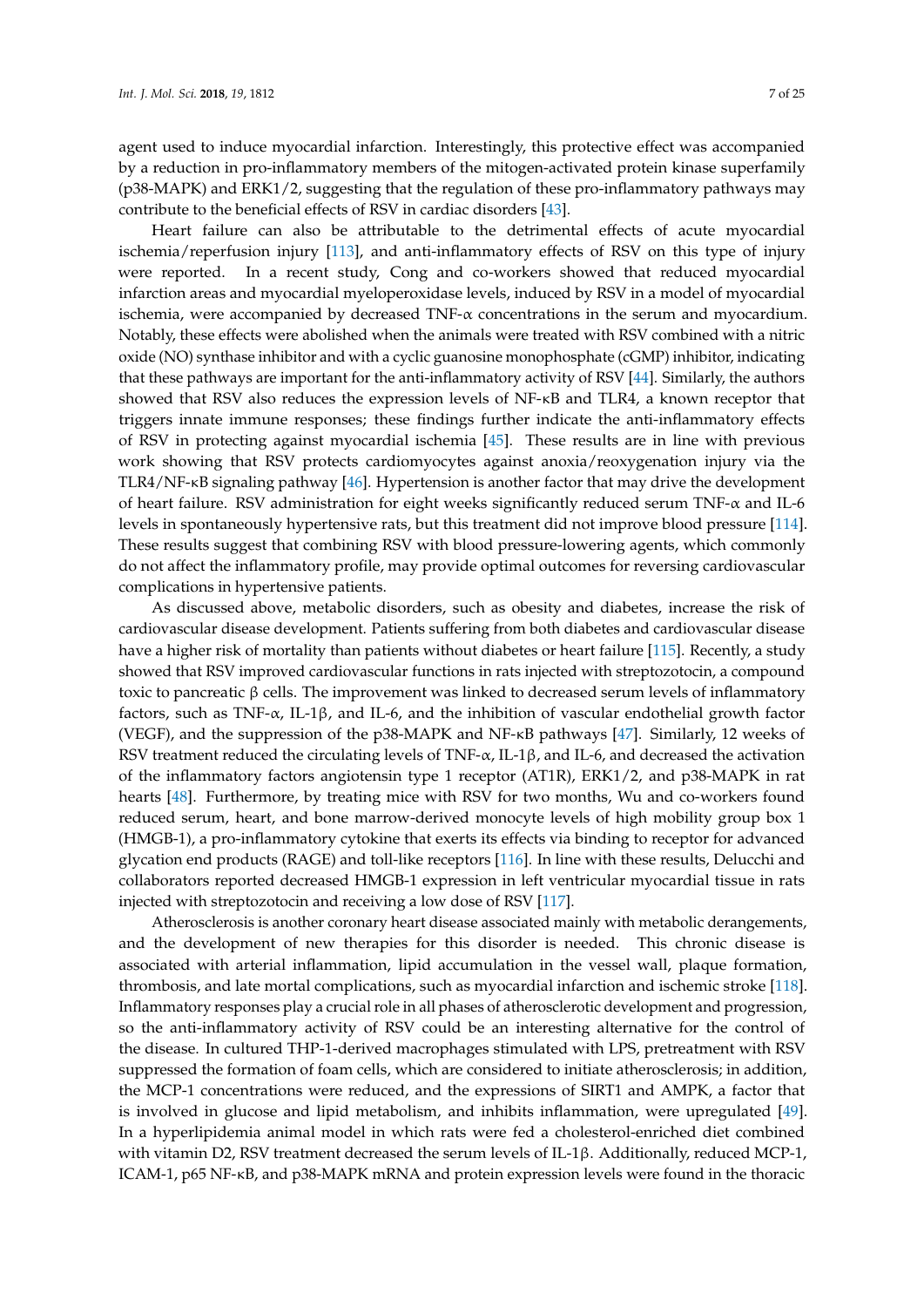aortas of hypercholesterolemic rats treated with RSV, as well as decreased inflammasome nucleotide binding and domain-like receptor 3 (NLRP3) oligomerization. These effects were followed by the upregulation of SIRT1 mRNA and protein expression [\[50\]](#page-16-10). Interestingly, Chang and colleagues previously demonstrated that RSV reduces inflammatory markers, such as aortic macrophage infiltration and NF-κB expression, in an atherosclerosis model in which apolipoprotein E-deficient mice were fed a high-cholesterol diet [\[51\]](#page-16-11). Furthermore, an elegant study conducted by Cabo and co-workers showed that RSV prevented high fat and sucrose diet-induced arterial wall inflammation, and the accompanying increase in aortic pulse wave velocity in nonhuman primates [\[119\]](#page-20-2). Although more studies are warranted to understand the mechanisms involved in the anti-inflammatory effects of RSV on metabolic and cardiovascular disorders, the evidence discussed above can provide new options for the development of alternative therapeutic strategies using this polyphenol.

#### **4. Respiratory Diseases and Resveratrol**

Respiratory diseases are highly prevalent throughout the world, but occur mainly in westernized countries [\[120\]](#page-20-3). Despite therapeutic advances, there is a progressive increase in respiratory diseases, which seriously compromises human health [\[121\]](#page-20-4). The pathophysiological components and site of the inflammatory response may vary across respiratory diseases; however, the diseases share common characteristics, such as airway space oxidative stress increases, which play an important role in the lesion and inflammatory process [\[122\]](#page-20-5). RSV, as mentioned above, is widely known for its antioxidant and anti-inflammatory effects. Growing evidence indicates that RSV plays a protective role in respiratory diseases, which was already demonstrated in preclinical models of important respiratory conditions, such as chronic obstructive pulmonary disease (COPD), allergic inflammation (asthma models), and acute respiratory distress syndrome (ARDS).

COPD is a progressive lung disease with high global morbidity and mortality rates, and is characterized by persistent airflow obstruction and emphysema, which are caused primarily by cigarette smoke inhalation [\[123\]](#page-20-6). The mechanisms intrinsic to the pathophysiology of COPD are not yet fully elucidated, but the disease is associated with chronic inflammation that is usually resistant to corticosteroids [\[124\]](#page-20-7). In vitro assays using cells from a respiratory system treated with cigarette smoke extract, and cells from COPD patients demonstrated the anti-inflammatory and antioxidant effects of RSV. It was already shown that RSV reduces glutathione (GSH) depletion by augmenting GSH synthesis via activating nuclear factor (erythroid-derived 2)-like 2 (Nrf2), a redox-sensitive transcription factor [\[52\]](#page-16-12); RSV also inhibits COPD-related inflammatory mediators, such as IL-6, MCP-1, TNF-α, IL-8, and granulocyte-macrophage colony-stimulating factor (GM-CSF), and decreases nuclear NF-κB expression [\[53,](#page-16-13)[125,](#page-20-8)[126\]](#page-20-9). Cigarette smoke COPD models were used to show that RSV reduces lung histological damage, decreases pro-inflammatory protein levels (IL-6, IL-17, TNF-α, and transforming growth factor beta—TGF-β), inhibits airway remodeling, and reduces mucus hypersecretion [\[127\]](#page-20-10). RSV further alleviates the inflammation and reconstruction of small airways in the lungs by upregulating SIRT1 and PGC-1 $\alpha$  expression [\[54\]](#page-16-14). In line with in vitro data, RSV treatment increases the activity of superoxide dismutase (SOD), GSH peroxidase, and catalase (CAT), as well as preventing the translocation of NF-κB to the nucleus and its binding activity [\[55\]](#page-16-15).

Asthma is a heterogeneous clinical syndrome that mainly affects the lower respiratory tract; it is characterized by chronic inflammation, bronchoconstriction, increased airway hyperresponsiveness (AHR), and mucus production [\[128,](#page-20-11)[129\]](#page-20-12). Current therapy consists of the combined use of short-acting β2 agonists and inhaled corticosteroids, as well as avoiding aggravating environmental factors [\[128\]](#page-20-11). In vivo studies over the past few years showed that RSV can effectively control asthma in murine models. RSV has anti-inflammatory effects by suppressing AHR [\[56,](#page-16-16)[57,](#page-16-17)[130,](#page-20-13)[131\]](#page-20-14), and reducing the infiltration of inflammatory cells, mainly eosinophils, into bronchoalveolar lavage fluid (BALF) [\[130\]](#page-20-13) and lung tissue [\[56–](#page-16-16)[58\]](#page-17-0). Total immunoglobulin E (IgE) and ovalbumin (OVA)-specific IgE levels were diminished in an OVA-induced asthma model, and reductions in IL-4, IL-5 [\[56,](#page-16-16)[130\]](#page-20-13), TNF- $\alpha$  [\[132](#page-20-15)[,133\]](#page-20-16), and TGF- $\beta$ 1 [\[57\]](#page-16-17) cytokine levels were found. TGF- $\beta$ 1 and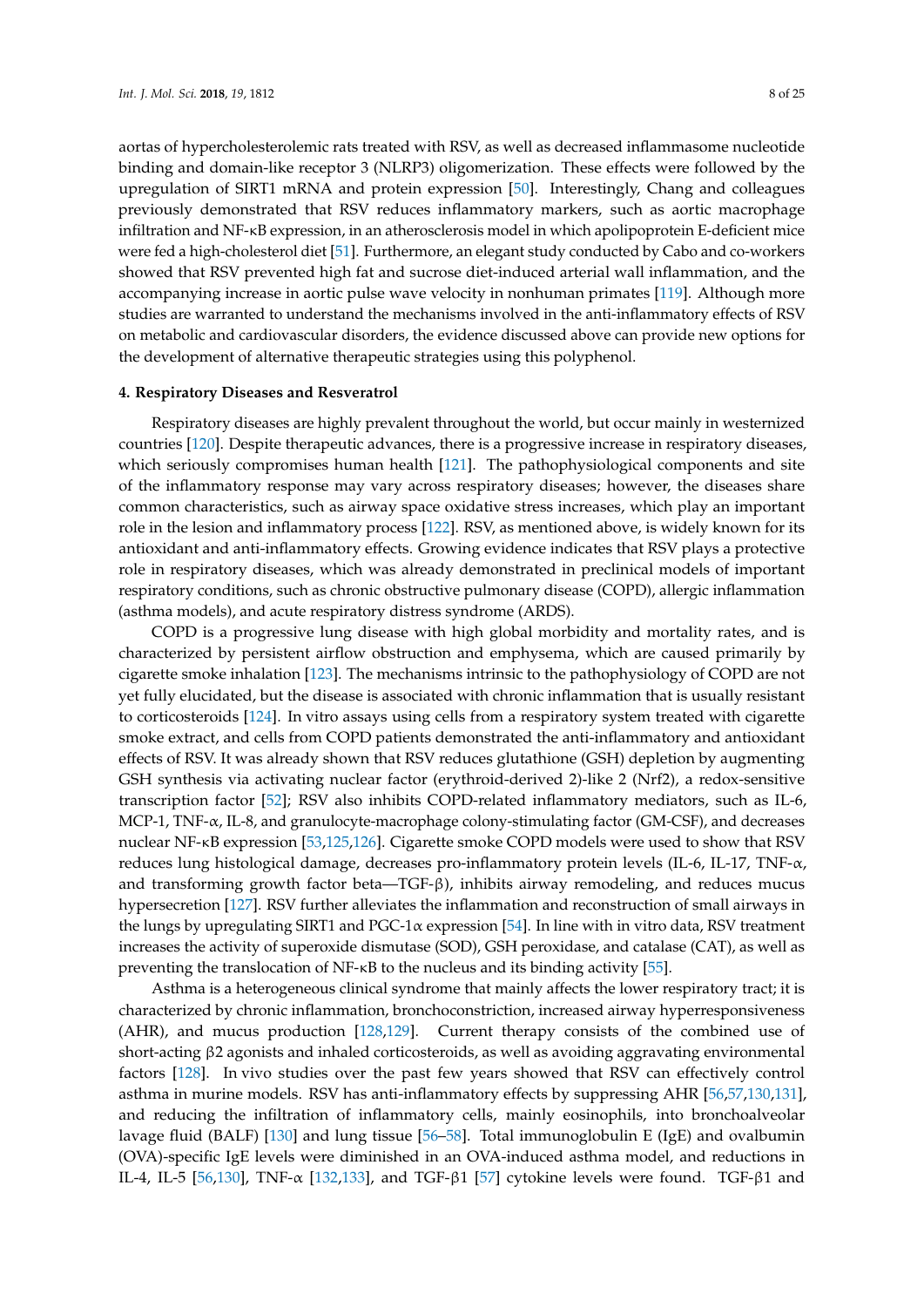TGF-β1/phosphorylated Smad2/3 receptor expression levels in lung tissues were also significantly decreased with RSV treatment [\[57](#page-16-17)[,131\]](#page-20-14). In addition to the anti-inflammatory effects, using RSV to treat asthma significantly downregulated oxidative stress by decreasing 8-isoprostane levels (an in vivo marker of oxidative stress) [\[56\]](#page-16-16), reducing reactive oxygen species (ROS) production, and nicotinamide adenine dinucleotide phosphate (NADPH) oxidase cytosolic subunit p47phox expression, and enhancing SOD levels [\[133\]](#page-20-16) and mitochondrial function [\[56\]](#page-16-16). Concerning airway remodeling, RSV attenuated the fibrotic response [\[132\]](#page-20-15), and reduced sub-epithelial collagen deposition [\[131\]](#page-20-14) and mucus hypersecretion [\[130\]](#page-20-13); RSV reduced mucus hypersecretion via inhibiting Mucin 5AC (Muc5AC), a major component of mucus [\[59\]](#page-17-1). The molecular mechanisms underlying the improvement of asthma include the increased lung expression levels of phosphatase and tensin homolog (PTEN) [\[58\]](#page-17-0) and inositol polyphosphate 4 phosphatase (INPP4A), which are related to reduced protein kinase B (PKB/Akt) phosphorylation and activity [\[56\]](#page-16-16). It was also reported that RSV inhibits degranulation in mast cells and the protein expression of spleen tyrosine kinase (Syk), which plays an essential role in immune cell activation and lymphocyte development [\[132\]](#page-20-15).

ARDS is an inflammatory disorder characterized by injury to the vascular endothelium and alveolar epithelium, pulmonary infiltration, and inflammatory mediator production. Various factors, such as pneumonia, sepsis, trauma, smoke, bacteria, and bacterial toxins, can lead to the development of ARDS [\[134](#page-20-17)[,135\]](#page-20-18). Despite numerous efforts, there are currently no effective therapies for ARDS. A range of protocols to induce acute lung inflammation were used to demonstrate the beneficial activity of RSV in protecting against lung damage, and reducing inflammation through several possible molecular mechanisms. Similar data showed that RSV treatment improves structural changes in the lungs [\[60,](#page-17-2)[136–](#page-21-0)[139\]](#page-21-1), decreases pulmonary edema [\[137](#page-21-2)[–139\]](#page-21-1), improves lung function [\[137\]](#page-21-2), and diminishes neutrophil infiltration [\[134,](#page-20-17)[137,](#page-21-2)[138\]](#page-21-3) and myeloperoxidase protein expression and activity in lung tissue [\[60](#page-17-2)[,61\]](#page-17-3). Regarding cytokines, RSV significantly modulates IL-1β [\[60,](#page-17-2)[139\]](#page-21-1), IL-18 [\[60\]](#page-17-2) IL-6, COX-2 [\[138\]](#page-21-3), and macrophage inflammatory protein (MIP)-1 $\alpha$  [\[139\]](#page-21-1) in BALF and systemic TNF- $\alpha$  [\[61\]](#page-17-3). Its antioxidant effects are evidenced by reduced oxidative stress, including decreases in the pro-oxidant biomarker malondialdehyde (MDA) and hydrogen peroxide levels, increases in antioxidant biomarkers (GSH, CAT, and SOD activity) [\[136,](#page-21-0)[140\]](#page-21-4), and the inhibition of iNOS expression, ROS and NO production [\[60](#page-17-2)[,139\]](#page-21-1), and peroxynitrite formation [\[136\]](#page-21-0). These effects of RSV found in the ARDS model are associated with the downregulation of NLRP3 inflammasome activation through blocking NF-kB p65 nuclear translocation and its DNA-binding activity [\[60,](#page-17-2)[138,](#page-21-3)[139,](#page-21-1)[141\]](#page-21-5). Moreover, the TLR4/Myd88 [\[138\]](#page-21-3) and p38-MAPK [\[61](#page-17-3)[,141\]](#page-21-5) pathways are significantly downregulated by RSV.

#### **5. Effects of Resveratrol on Neuroinflammation**

Despite inflammation triggering complex molecular and cellular responses to neutralize and fight threats so as to restore normal body physiology, excessive or chronic inflammation damages the surrounding healthy tissues [\[142\]](#page-21-6), and is considered to be actively involved in neurological disorders. For a long time, the brain was considered to be an immune-privileged organ [\[143\]](#page-21-7); however, the entire understanding of the interaction between the immune system and the central nervous system (CNS) was revised [\[144\]](#page-21-8). The immune system affects the CNS from its borders, and complex immune–CNS crosstalk was shown to play an essential role in protecting and supporting the CNS in health and disease [\[145](#page-21-9)[,146\]](#page-21-10). Low-grade inflammation is linked to aging [\[147\]](#page-21-11), and similar inflammatory processes are thought to occur in the periphery and in the brain, as evidenced by many studies reporting that the induction of systemic inflammation can trigger increased disease pathology in murine models of various CNS disorders [\[148\]](#page-21-12). In light of these new findings, immune–CNS interactions and neuroinflammation are recognized as common disease-escalating factors in many CNS pathologies [\[149\]](#page-21-13); these diseases include age-related dementia [\[150\]](#page-21-14), and neurodegenerative diseases of the CNS, such as amyotrophic lateral sclerosis (ALS), Parkinson's disease (PD), Alzheimer's disease (AD), and multiple sclerosis (MS) [\[151–](#page-21-15)[154\]](#page-21-16).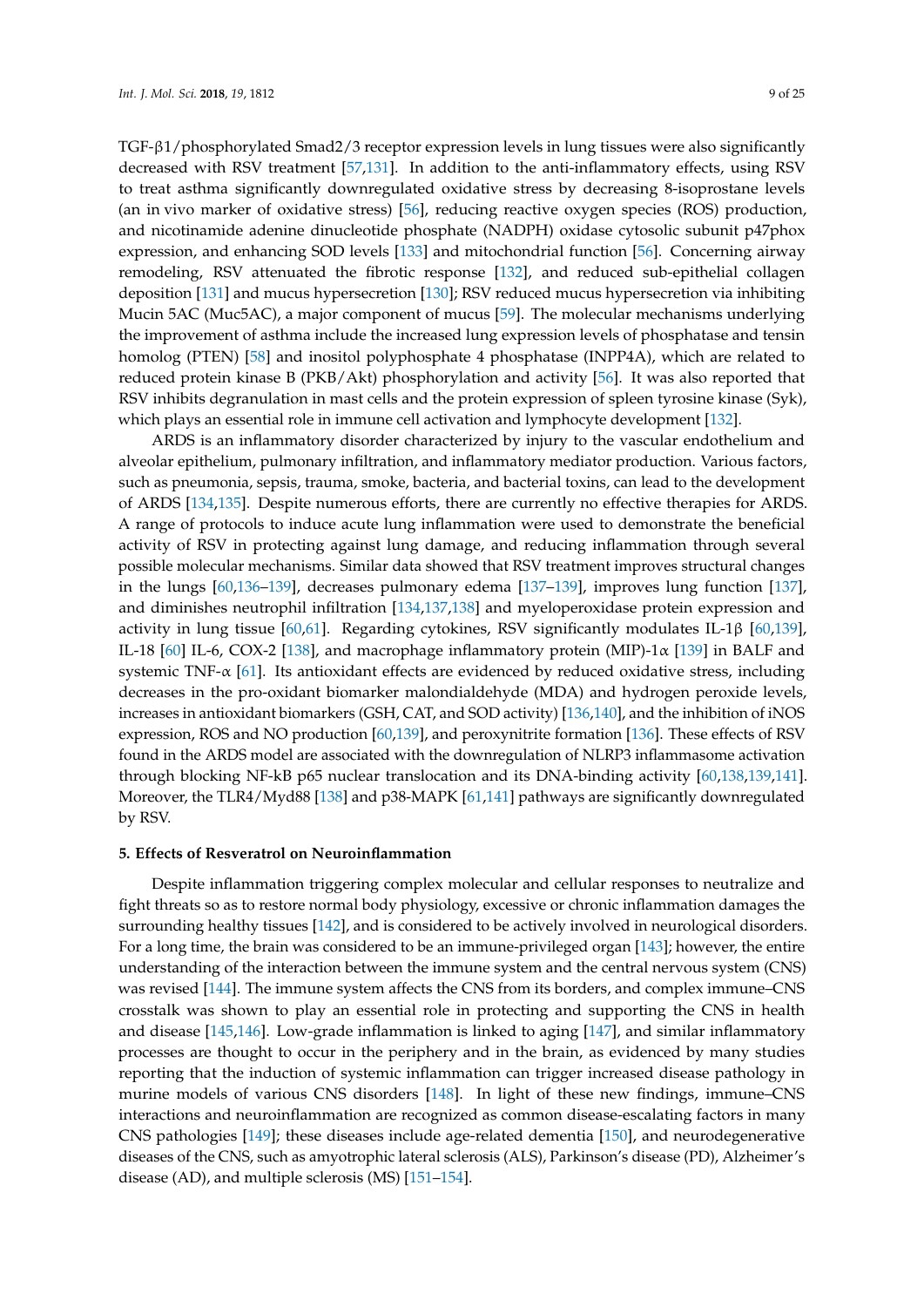The potential role of polyphenols in aging and neurodegeneration widened with discoveries that they modulate various important cell signaling pathways and sirtuins, a class of proteins involved in longevity and cell survival [\[29–](#page-15-9)[31\]](#page-15-10). Given that the activation of inflammatory mechanisms is strongly associated with aging, and may underlie several CNS disorders, an expanding body of preclinical evidence suggests that RSV has the potential to impact a variety of CNS diseases. The hallmark of brain neuroinflammation is the reactive morphology of glial cells, including both astrocytes and microglia [\[155](#page-21-17)[–157\]](#page-21-18). Upon activation, microglia secrete a range of pro-inflammatory factors, including prostaglandins, chemokines, cytokines, complement proteins, proteinases, ROS, and reactive nitrogen species, such as NO. The neuroprotective effects of RSV were described in several in vitro and in vivo models of CNS disorders.

RSV was found to reduce LPS-induced NO and TNF-α production in primary microglia [\[158\]](#page-21-19), prevent LPS-induced microglial BV-2 cell activation [\[62\]](#page-17-4), inhibit PGE2 and free radical production by rat primary microglia [\[159\]](#page-22-0), and differentially modulate microglia and astrocyte inflammatory responses [\[160\]](#page-22-1). In addition, several studies used the N9 microglial cell line to indicate that RSV attenuated the LPS-induced phosphorylation of p38-MAPK and the degradation of inhibitor of κB (IκB), thus reducing the production of NO and TNF- $\alpha$  [\[158,](#page-21-19)[161\]](#page-22-2). Furthermore, it was shown that RSV can prevent apoptosis in dopamine-producing neurons by inhibiting the production of microglia-derived TNF-α and IL-1β [\[162\]](#page-22-3), and RSV can suppress *IL-6* gene expression and protein secretion in mixed glial cultures under hypoxia/hypoglycemia conditions [\[163\]](#page-22-4).

Attenuating neuroinflammation is a therapeutic strategy for treating ischemic stroke, and several in vivo studies showed that RSV effectively reduces the increased expression of pro-inflammatory cytokines, inhibits NF-κB, reduces the phosphorylation of p38-MAPK and JNK activation via decreased COX-2 and iNOS expression, and inhibits astroglial and microglial activation induced by ischemia/reperfusion [\[164–](#page-22-5)[168\]](#page-22-6). These findings suggest that the suppression of inflammation is associated with the neuroprotective effects of RSV, and RSV could be a promising candidate for stroke treatment.

Once microglia were shown to have functional plasticity and dual pro-inflammatory M1 and anti-inflammatory M2 phenotypes, Yang and collaborators reported that RSV suppressed microglia activation by promoting polarization toward the M2 phenotype via PGC-1 $\alpha$  overexpression [\[63\]](#page-17-5). The increased M2 marker expression induced by RSV was accompanied by coactivation of the STAT6 and STAT3 pathways, and linked to the inhibition of NF-κB. The notion that RSV promotes PGC-1 $\alpha$  expression could lead to the application of this polyphenol for PD therapy, as it was already demonstrated that PGC-1α expression and activation protect dopaminergic neurons in an MPTP mouse model of PD [\[64\]](#page-17-6). Interestingly, Jin and collaborators previously found that RSV decreased COX-2 and TNF-α levels in the substantia nigra of rats with 6-hydroxydopamine (6-OHDA)-induced PD [\[65\]](#page-17-7); however, thorough studies showing the mechanisms involved in the anti-inflammatory effects of RSV in PD are missing.

Microglial activation and inflammation were pointed out to play a pivotal role in AD pathogenesis. The basis for this assumption comes from studies showing that markers of inflammation such as TNF- $\alpha$ , IL-1β, IL-6, and other cytokines are increased in the brain, cerebrospinal fluid, and plasma of AD patients [\[10](#page-14-16)[,169](#page-22-7)[–171\]](#page-22-8). Mounting evidence suggests neuroinflammation induced by reactive microglia leads to reduced amyloid-β peptide (Aβ) clearance, triggers aberrant synaptic pruning [\[10,](#page-14-16)[172,](#page-22-9)[173\]](#page-22-10), and prompts Aβ and tau pathologies. Taken together, these alterations contribute to impaired synapse function [\[174\]](#page-22-11) resulting in memory dysfunction, the main characteristic of the disease. Although trials with anti-inflammatory compounds do not yet provide exciting outcomes [\[175\]](#page-22-12), the lifelong use of NSAIDs was associated with a reduced risk of developing AD [\[176\]](#page-22-13). Therefore, polyphenols could provide new options for modulating neuroinflammation in AD.

Studies from our group demonstrated that RSV can protect organotypic hippocampal cultures from Aβ-induced toxicity through decreasing TNF-α, IL-1β, and IL-6 levels, and increasing IL-10 cytokine levels [\[66\]](#page-17-8). These salutary effects were highly correlated with the reduction of glial activation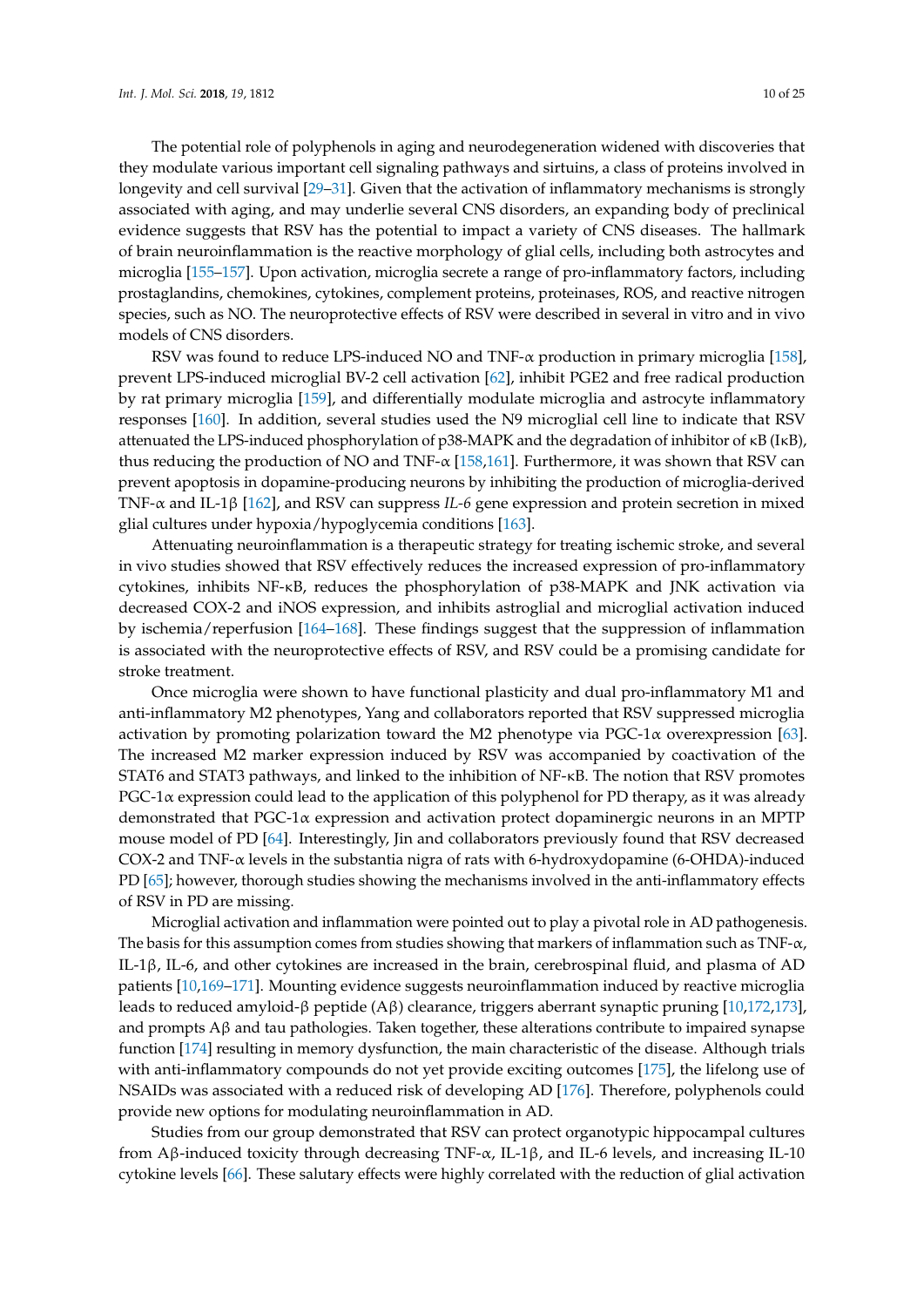as a mechanism of protection. Corroborating data appear in a recent study showing that RSV inhibits neuroinflammation triggered by  $\beta$  in cultured astrocytes and microglia [\[177\]](#page-22-14). Capiralla and colleagues previously showed that RSV mitigates LPS-induced NF-κB activation by interfering with TLR4 oligomerization, and IκB kinase (IKK) and IκB phosphorylation; these effects potently reduced the transcriptional stimulation of several NF-κB target genes, including TNF-α and IL-6, in RAW 264.7 macrophages and microglial BV-2 cells [\[62\]](#page-17-4). Furthermore, the authors showed that RSV prevented the pro-inflammatory effects of  $A\beta$  on macrophages by inhibiting IKB phosphorylation and activation of STAT1 and STAT3, and inhibiting TNF-α and IL-6 secretion. Interestingly, Wight and co-workers reported that RSV inhibited astrocyte production of NO, the cytokines TNF- $\alpha$ , IL-1β, and IL-6, and the chemokine MCP-1, which play critical roles in innate immunity. In addition, the authors also showed that RSV suppressed astrocyte production of IL-12p40 and IL-23, which are known to alter the phenotype of T cells that are involved in adaptive immunity [\[178\]](#page-22-15).

TNF-α-dependent mechanisms appear to drive memory defects [\[179\]](#page-23-0), thereby indicating a causal role of inflammation in the deleterious processes linked to AD. Our previous study suggests that the chronic administration of RSV blocked cognitive impairment in an animal model of AD, and this effect seemed to be related to the inhibition of synaptic dysfunction, and microglial and astroglial activation triggered by Aβ [\[67\]](#page-17-9). In addition, RSV treatment modulated important cell signaling pathways, such as the JNK, GSK-3β, and β-catenin pathways, which might be involved in neuroinflammation, cell metabolism, and survival. Importantly, the administration of RSV in a mouse model of cerebral amyloid deposition decreased the microglia activation associated with amyloid plaque formation [\[62,](#page-17-4)[180\]](#page-23-1). Although a mechanistic link between inhibited microglia activation and the anti-inflammatory effects of RSV was not described in these studies, it is already known that microglial-derived cytokines enhance amyloid precursor protein (APP) processing, induce tau phosphorylation, and contribute to synapse plasticity impairment in neurons [\[174\]](#page-22-11). Altogether, these observations are consistent with the idea that RSV can modulate several signaling pathways involved in neuroinflammation.

#### **6. Anti-Inflammatory Effects of Resveratrol on Cancer**

Advances in diagnostic medicine during the past decades provided highly sensitive tools for early detection of cancer, one of the most commonly diagnosed diseases [\[181\]](#page-23-2). Development of cancer is a multistep process involving molecular and cellular alterations conventionally divided into initiation, promotion, and progression [\[182](#page-23-3)[,183\]](#page-23-4). Together, these processes cause the hallmark of cancer: abnormal cell proliferation that cannot be controlled or stopped. Furthermore, epidemiological, pre-clinical, and clinical studies over the past several decades established a relationship between inflammation and cancer [\[184\]](#page-23-5). Inflammation is involved in all of the major steps of cancer initiation, metastasis progression, and drug resistance, and epidemiological studies suggest that as many as 25% of all cancers may be due to chronic inflammation [\[185,](#page-23-6)[186\]](#page-23-7). Inflammatory signaling plays decisive roles in the development of cancer, and involves a complex interplay between oncogenic and tumor suppressive transcription factors [\[187\]](#page-23-8).

Despite scientific breakthroughs during the past decades that expanded our knowledge regarding the cellular and molecular bases of cancer, the development of effective therapies with few side effects remains a challenge; therefore, the prevention of carcinogenesis is an area of considerable interest and research. Natural products may provide one the most promising approaches for reducing cancer via chemoprevention [\[188\]](#page-23-9). Given that inflammation is a critical component of tumor progression, and plays a key role in the tumor microenvironment, RSV might be a promising candidate for cancer prevention and/or treatment. RSV activity was documented in various cancer cell types; RSV acts on multiple targets and has anti-inflammatory effects, helping explain the plethora of anticancer pathways synergistically regulated by this polyphenol. After Jang and co-workers found that RSV inhibited carcinogenesis in a mouse skin cancer model in 1997 [\[17\]](#page-14-14), a growing number of studies placed RSV at the center of anti-cancer research.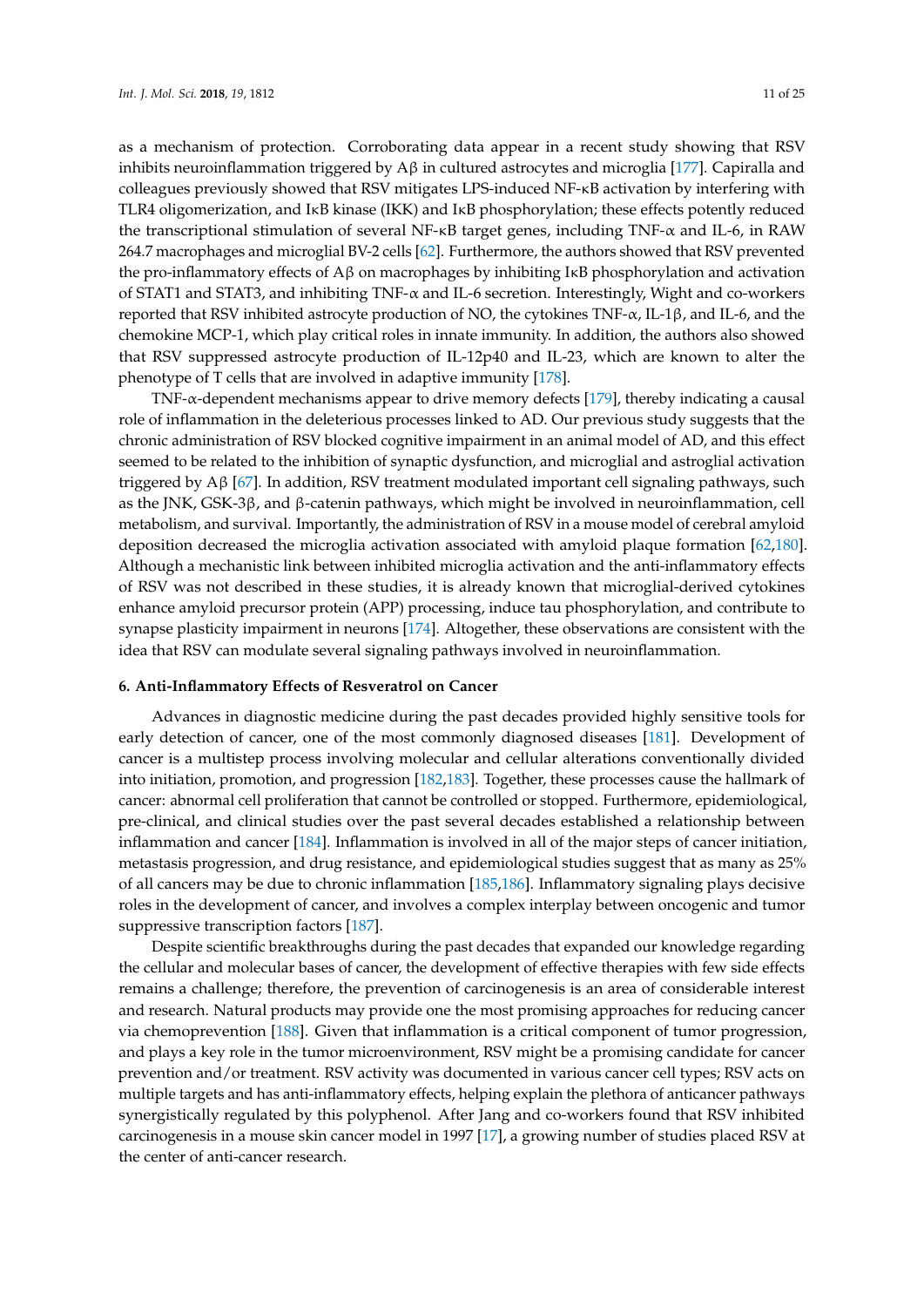NF-κB regulates diverse cellular activities related to inflammation, and innate and adaptive immune responses [\[189\]](#page-23-10), and the deregulation of NF-κB activity was implicated in the development of cancer [\[190,](#page-23-11)[191\]](#page-23-12). Several in vitro, pre-clinical, and clinical studies showed that NF-κB and NF-κB-dependent gene expression play a major role in cancer progression, metastasis, and drug resistance [\[192\]](#page-23-13). The anti-inflammatory effects of RSV seem to be related to NF-κB signaling attenuation [\[193](#page-23-14)[,194\]](#page-23-15), which drives the inhibition of the growth and invasion of various tumor types [\[22,](#page-15-3)[68–](#page-17-10)[71](#page-17-13)[,195\]](#page-23-16). In colorectal cancer cells, for instance, RSV attenuates the phosphorylation, acetylation, and nuclear translocation of NF-κB [\[72\]](#page-17-14). Furthermore, RSV was reported to inhibit iNOS expression in colon cancer cells [\[73\]](#page-17-15); iNOS is an enzyme induced by cytokines and pro-inflammatory agents. The overproduction of NO can result in cellular injury and inflammation, and plays an important role in colon tumorigenesis. Because the expression and activity of iNOS were demonstrated in human colorectal cancer tissue and animal models [\[196\]](#page-23-17), the use of RSV as a chemopreventive agent should be investigated. Additionally, it was shown that RSV inhibits the IGF-1R/Akt/Wnt pathways, and activates p53 [\[74\]](#page-17-16) to impair cell development and tumorigenesis. In line with these findings, Frazzi and co-workers showed that RSV, through modulation of SIRT1, induces increased p53 expression and acetylation, leading to an increase in apoptosis and cell death of a Hodgkin-lymphoma cell line [\[197\]](#page-23-18). Therefore, RSV can constitute a promising agent affecting cancer initiation.

Alterations in the Phosphatidylinositol-4,5-bisphosphate 3-kinase (PI3K)/Akt signaling pathway are frequent in human cancer. PI3K/Akt signaling is associated with cell proliferation and survival, and plays a major role in tumor growth, as well as the potential response of a tumor to cancer treatment [\[198\]](#page-23-19). Further, PI3Kγ regulates the chemokine-mediated recruitment and activation of immune cells [\[199\]](#page-23-20), and Akt regulates the transcriptional activity of NF-κB by inducing the phosphorylation and subsequent degradation of IκB [\[200\]](#page-23-21). Mounting evidence shows that RSV, paradoxically, can inhibit the PI3K/Akt pathway in cancer to regulate cell differentiation, growth, proliferation, and several other activities [\[75,](#page-17-17)[76,](#page-18-0)[201\]](#page-24-0). Additionally, it was reported that RSV inhibits the adhesion, invasion, and migration of glioblastoma-initiating cells, both in vitro and in vivo, through suppressing the PI3K/Akt/NF-κB cascade [\[77\]](#page-18-1). Given that TNF-α is a strong stimulatory factor in various cancer cell lines [\[202\]](#page-24-1), previous studies reported that RSV inhibits TNF-α-induced cell invasion in many types of cancer cells through inhibiting NF-κB [\[68](#page-17-10)[,195\]](#page-23-16). Furthermore, RSV represses the expression of IL-6, B-cell lymphoma 2 (BCL-2), BCL-xL, X-linked inhibitor of apoptosis protein, cellular inhibitor of apoptosis protein, VEGF, and matrix metalloproteinase-9 (MMP-9), the syntheses of which are regulated by NF-κB [\[78,](#page-18-2)[203\]](#page-24-2). In accordance with these studies, Ryu and colleagues reported that RSV reduces TNF-α-induced U373MG human glioma cell invasion through regulating NF-κB activation [\[69\]](#page-17-11).

The maintenance of a pro-carcinogenic inflammatory microenvironment linked to multiple alterations in cell signaling pathways was recognized to play a key role in the transitions from a normal cell to a neoplastic malignant cell, as well as during cancer progression. Although our current understanding of these alterations is limited, STAT3 seems to be a critical element in inflammation-related tumorigenesis fostering the proliferation, survival, invasion, and angiogenesis of tumor cells [\[204\]](#page-24-3). Additionally, the signaling mediated by STAT3 is interconnected with NF-κB signaling, and the co-regulation of inflammatory and oncogenic genes, such as those coding for IL-1β, BCL-xL, Myc, COX-2, and cyclin D1 [\[204\]](#page-24-3). Importantly, this interaction can further promote the development of tumors via inducing the expression of pro-tumorigenic genes [\[79\]](#page-18-3). It is noteworthy that RSV inhibits proliferation, induces apoptosis, and overcomes chemoresistance through downregulation of STAT3 and NF-κB [\[79\]](#page-18-3), providing support for its pro-apoptotic and anti-proliferative potential. In line with these observations, it was recently found that RSV could modulate the mitogen-activated protein kinase (MAPK) pathway. Despite needing a constitutively active state of MAPKs for the maintenance of the malignant state, short-term MAPK activation may cause cell apoptosis [\[205\]](#page-24-4). At low concentrations, RSV activates ERK1/2; however, at higher concentrations, it can inhibit MAPK [\[80\]](#page-18-4).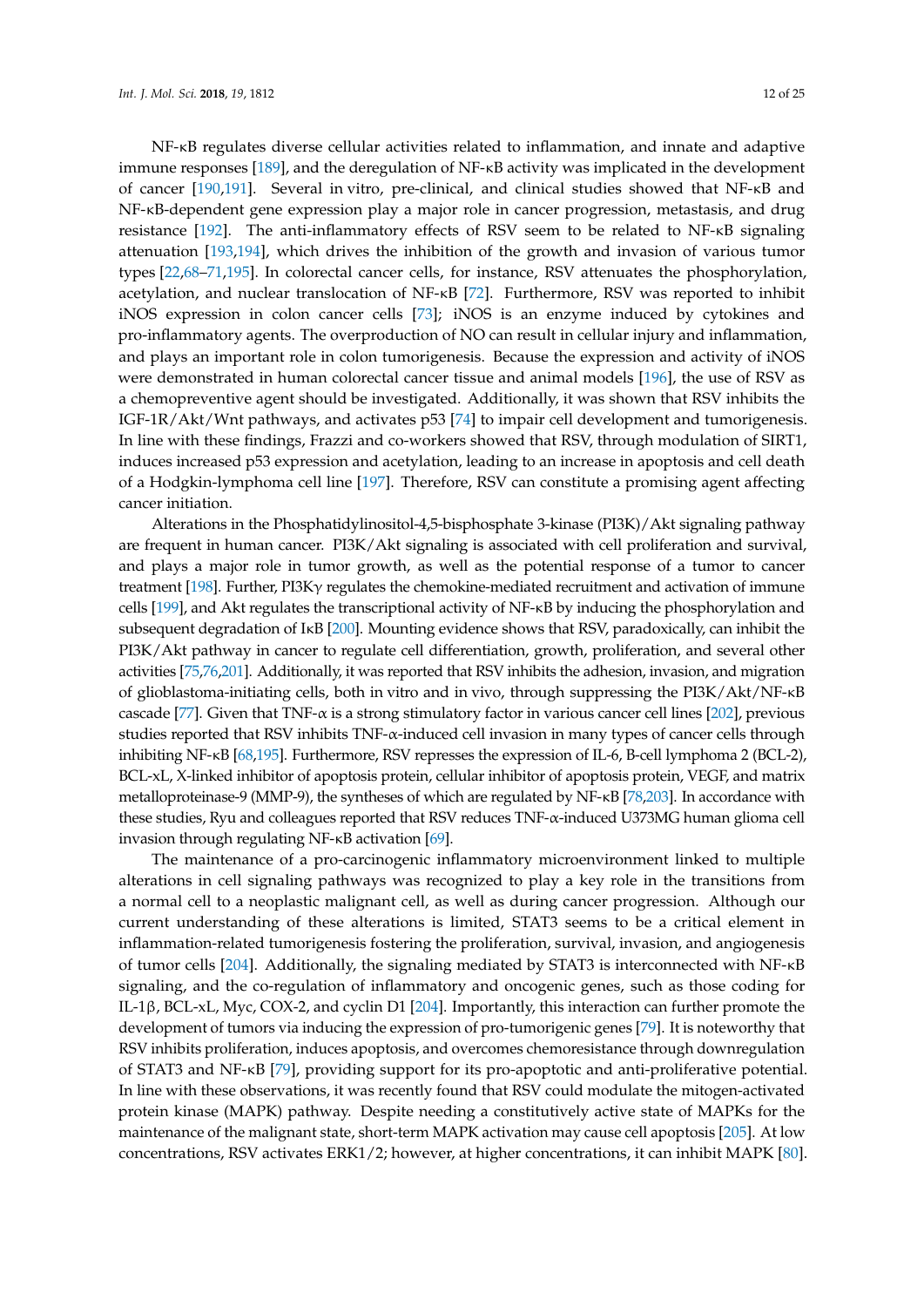In cervical carcinoma cells, RSV inhibits the activation of p38, JNK1, and ERK2 [\[81\]](#page-18-5). In contrast, RSV activates ERK1/2 in prostate [\[206\]](#page-24-5), breast [\[207,](#page-24-6)[208\]](#page-24-7), glial [\[209\]](#page-24-8), and ovarian cancer cells [\[210\]](#page-24-9).

Another outstanding effect of RSV against cancer promotion and progression is related to the control of the expression of microRNAs (miRNAs), mainly those at the crossroads of inflammation, cell differentiation, and homeostasis. For instance, RSV activity appears to be partially dependent on the impaired expression of miR-663, miR-21, and miR-155, which are linked to tumor suppression, oncogenicity, and pro-inflammatory effects, respectively. Modulation of these miRNAs by RSV led to decreased secretion of pro-inflammatory cytokines IL-6, IL-8, and TNF-α, reduced expression of adhesion proteins, such as ICAM-1, and leukocyte chemoattractants, and increased production of anti-inflammatory cytokines [\[211\]](#page-24-10). Overall, these observations indicate the anti-inflammatory effects of RSV on various types of cancer, and provide new directions for RSV chemoprevention, and its use as a chemotherapeutic agent.

#### **7. Conclusions**

Extensive research within the past several decades revealed that chronic, low-grade inflammation can underlie the development of several non-communicable diseases, including cancer, and neurodegenerative, respiratory, metabolic, and cardiovascular diseases. Although scientific breakthroughs during the past decades expanded our knowledge of the cellular and molecular mechanisms underlying inflammation, this knowledge is not yet translated into effective therapies. Accumulating data strongly suggest that phytochemicals can interact with multiple targets, and alter the dysregulated inflammatory pathways and mediators, thus indicating the possible development of affordable, novel, and safe drugs for the treatment of inflammatory processes underlying chronic diseases. The growing interest in RSV increased our understanding of how this polyphenol can directly and indirectly modulate major signaling pathways that protect cells from inflammation (Figure [1\)](#page-12-0). While preclinical studies yielded exciting results, there is little clinical evidence that RSV is an effective therapeutic in humans. Although some official systematic clinical trials using RSV treatment in humans had some disappointing outcomes, the difficulties of the clinical application of RSV are enormous, such as its poor water solubility, bioavailability, and dosage. Therefore, in-depth scientific investigations and large-scale clinical trials are required to completely determine the potential of RSV, and provide new options for the better management of inflammation in patients with chronic diseases. inflammation in patients with chronic diseases.

<span id="page-12-0"></span>

**Figure 1.** Some of the molecular bases of resveratrol anti-inflammatory effects. Inflammation induces **Figure 1.** Some of the molecular bases of resveratrol anti-inflammatory effects. Inflammation induces the activation of several cell signaling pathways. The exact mechanism of RSV-mediated protection is not yet understood, but it was described that RSV interacts with multiple targets, and alters dysregulated inflammatory pathways and mediators. Arrows with a point indicate activation, while arrows with a flat tip indicate inhibition. Dashed arrows indicate a poorly understood mechanism.

**Acknowledgments:** Work in the authors' laboratories was supported by grants from Conselho Nacional de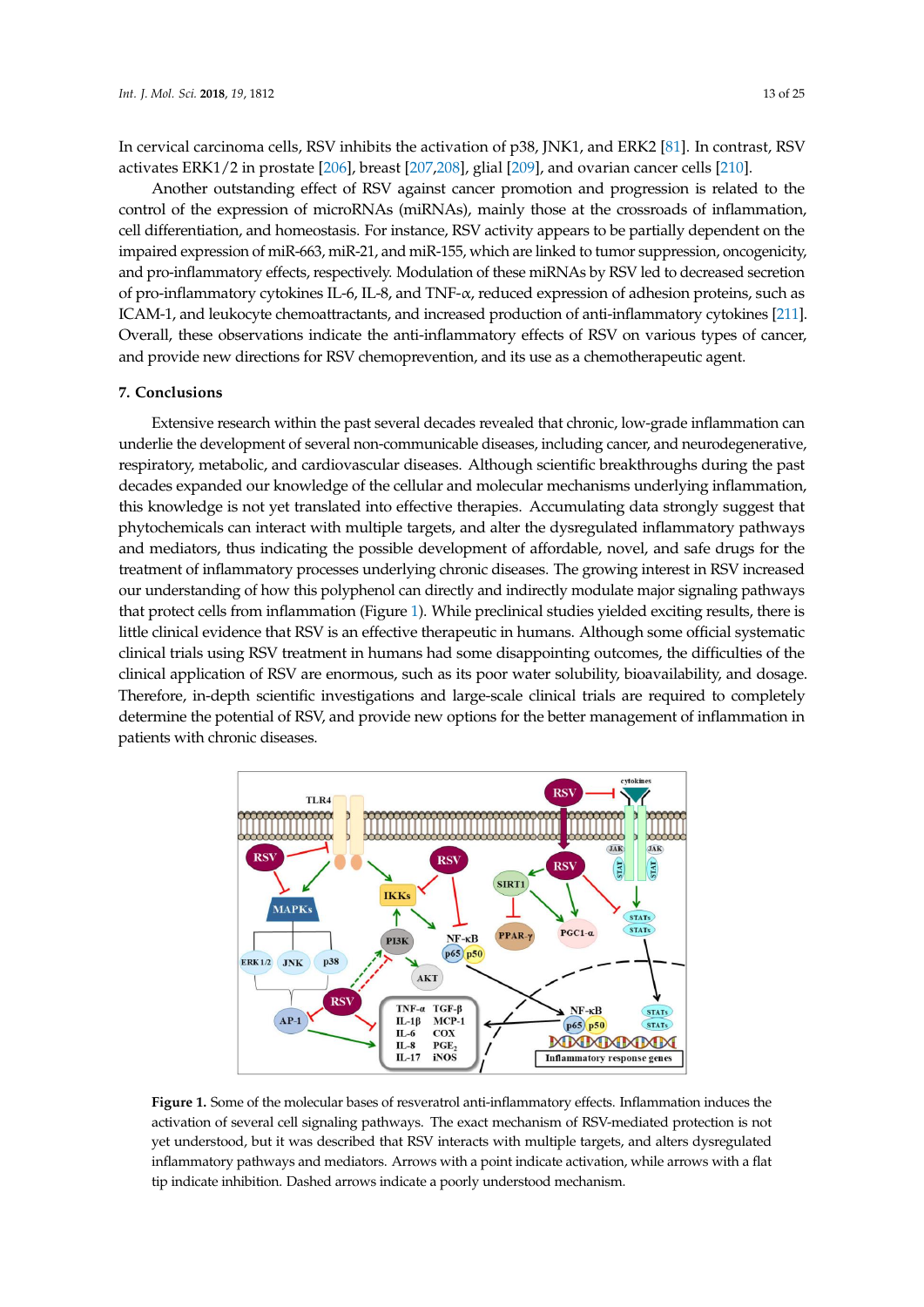**Acknowledgments:** Work in the authors' laboratories was supported by grants from Conselho Nacional de Desenvolvimento Científico e Tecnológico (CNPq/Brazil), and Fundação Carlos Chagas Filho de Amparo à Pesquisa do Estado do Rio de Janeiro (FAPERJ). D.d.S.C. and M.T.P. were supported by predoctoral fellowships from the Brazil agency CAPES. The authors thank Marco Aurélio Martins (Oswaldo Cruz Foundation) for his critical reading of the manuscript and thoughtful discussions.

**Conflicts of Interest:** The authors declare no conflict of interest.

### **Abbreviations**

| 6-OHDA        | 6-Hydroxydopamine                                                           |
|---------------|-----------------------------------------------------------------------------|
| $A\beta$      | Amyloid-Beta Peptide                                                        |
| AD            | Alzheimer's Disease                                                         |
| AHR           | Airway Hyperresponsiveness                                                  |
| <b>ALS</b>    | Amyotrophic Lateral Sclerosis                                               |
| AMPK          | <b>AMP-Activated Protein Kinase</b>                                         |
| ARDS          | Acute Respiratory Distress Syndrome                                         |
| AT1R          | Angiotensin Type 1 Receptor                                                 |
| BALF          | Bronchoalveolar Lavage Fluid                                                |
| $BCL-2$       | B-Cell Lymphoma 2                                                           |
| <b>CAT</b>    | Catalase                                                                    |
| cGMP          | Cyclic Guanosine Monophosphate                                              |
| <b>CNS</b>    | Central Nervous System                                                      |
| <b>COPD</b>   | Chronic Obstructive Pulmonary Disease                                       |
| COX           | Cyclooxygenases                                                             |
| ERK           | Extracellular Signal-Regulated Kinase                                       |
| GM-CSF        | Granulocyte-Macrophage Colony-Stimulating Factor                            |
| <b>GSH</b>    | Glutathione                                                                 |
| HMGB-1        | High Mobility Group 1                                                       |
| ICAM-1        | Intracellular Adhesion Molecule 1                                           |
| <b>IFN</b>    | Interferon                                                                  |
| IGF-1         | Insulin-Like Growth Factor-1                                                |
| IKK           | I <sub>K</sub> B Kinase                                                     |
| IĸB           | Inhibitor of Kappa B                                                        |
| IL            | Interleukin                                                                 |
| iNOS          | Inducible Nitric Oxide Synthase                                             |
| INPP4A        | Inositol Polyphosphate 4 Phosphatase                                        |
| JAK           | Factors Janus Kinase 1                                                      |
| JNK           | C-Jun N-Terminal Kinase                                                     |
| <b>LPS</b>    | Lipopolysaccharides                                                         |
| MAPK          | Mitogen-Activated Protein Kinase                                            |
| MCP-1         | Monocyte Chemoattractant Protein-1                                          |
| MDA           | Malondialdehyde                                                             |
| MMP-9         | Matrix Metalloproteinase-9                                                  |
| MPTP          | 1-Methyl-4-Phenyl-1,2,3,6-Tetrahydropyridine                                |
| <b>MS</b>     | Multiple Sclerosis                                                          |
| NLRP3         | Nucleotide Binding and Oligomerization Domain-Like Receptor 3               |
| NO            | Nitric Oxide                                                                |
| <b>NSAIDs</b> | Non-Steroidal Anti-Inflammatory Drugs                                       |
| <b>OVA</b>    | Ovalbumin                                                                   |
| PD            | Parkinson's Disease                                                         |
| PG            | Prostaglandins                                                              |
| $PGC-1\alpha$ | Peroxisome Proliferator-Activated Receptor- $\gamma$ Coactivator 1 $\alpha$ |
| <b>PTEN</b>   | Phosphatase and Tensin Homology Deleted on Chromosome Ten Gene              |
| <b>RAGE</b>   | <b>Advanced Glycation End Products</b>                                      |
| <b>ROS</b>    | Reactive Oxygen Species                                                     |
|               |                                                                             |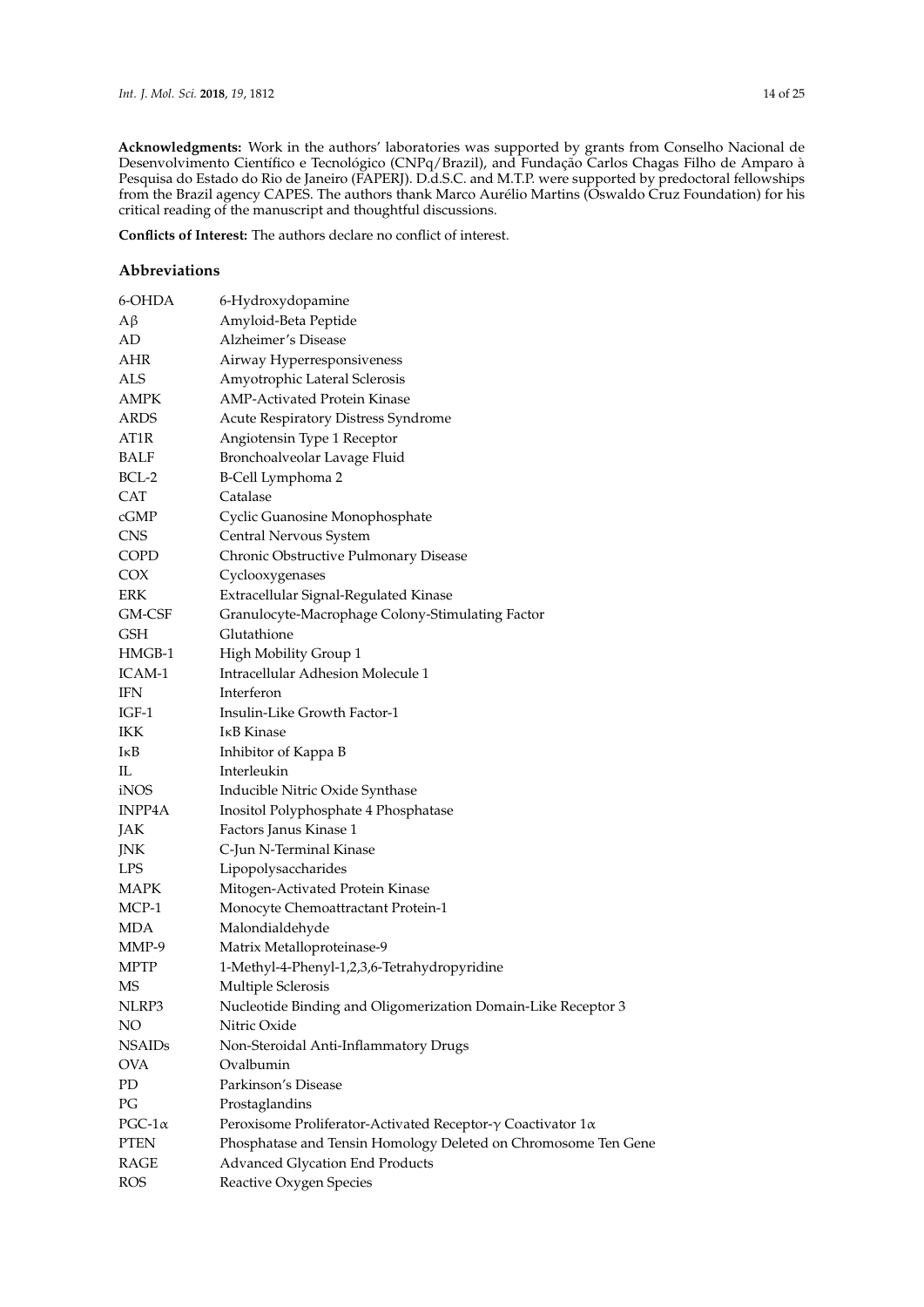| <b>RSV</b>    | Resveratrol                                      |
|---------------|--------------------------------------------------|
| SIRT-1        | Sirtuin 1                                        |
| SOD           | Superoxide Dismutase                             |
| <b>STAT</b>   | Signal Transducer and Activator of Transcription |
| $TGF-\beta$   | Transforming Growth Factor Beta                  |
| TLR4          | Toll-Like Receptor 4                             |
| TNF- $\alpha$ | Tumor Necrosis Factor-Ahlpa                      |
| uPA           | Urokinase Plasminogen Activator                  |
| uPAR          | Urokinase Plasminogen Activator Receptor         |
| VEGF          | Vascular Endothelial Growth Factor               |

#### **References**

- <span id="page-14-0"></span>1. Kunnumakkara, A.B.; Sailo, B.L.; Banik, K.; Harsha, C.; Prasad, S.; Gupta, S.C.; Bharti, A.C.; Aggarwal, B.B. Chronic diseases, inflammation, and spices: How are they linked? *J. Transl. Med.* **2018**, *16*, 14. [\[CrossRef\]](http://dx.doi.org/10.1186/s12967-018-1381-2) [\[PubMed\]](http://www.ncbi.nlm.nih.gov/pubmed/29370858)
- <span id="page-14-1"></span>2. Munn, L. Cancer and Inflammation. *Wiley Interdiscip. Rev. Syst. Biol. Med.* **2017**, *9*, e1370. [\[CrossRef\]](http://dx.doi.org/10.1002/wsbm.1370) [\[PubMed\]](http://www.ncbi.nlm.nih.gov/pubmed/27943646)
- <span id="page-14-2"></span>3. Van Linthout, S.; Tschöpe, C. Inflammation—Cause or Consequence of Heart Failure or Both? *Curr. Heart Fail. Rep.* **2017**, *14*, 251–265. [\[CrossRef\]](http://dx.doi.org/10.1007/s11897-017-0337-9) [\[PubMed\]](http://www.ncbi.nlm.nih.gov/pubmed/28667492)
- <span id="page-14-3"></span>4. Chen, L.; Deng, H.; Cui, H.; Fang, J.; Zuo, Z.; Deng, J.; Li, Y.; Wang, X.; Zhao, L. Inflammatory responses and inflammation-associated diseases in organs. *Oncotarget* **2018**, *9*, 7204–7218. [\[CrossRef\]](http://dx.doi.org/10.18632/oncotarget.23208) [\[PubMed\]](http://www.ncbi.nlm.nih.gov/pubmed/29467962)
- <span id="page-14-4"></span>5. Serhan, C.N. Treating inflammation and infection in the 21st century: New hints from decoding resolution mediators and mechanisms. *FASEB J.* **2017**, *31*, 1273–1288. [\[CrossRef\]](http://dx.doi.org/10.1096/fj.201601222R) [\[PubMed\]](http://www.ncbi.nlm.nih.gov/pubmed/28087575)
- <span id="page-14-5"></span>6. Robb, C.T.; Regan, K.H.; Dorward, D.A.; Rossi, A.G. Key mechanisms governing resolution of lung inflammation. *Semin. Immunopathol.* **2016**, *38*, 425–448. [\[CrossRef\]](http://dx.doi.org/10.1007/s00281-016-0560-6) [\[PubMed\]](http://www.ncbi.nlm.nih.gov/pubmed/27116944)
- <span id="page-14-6"></span>7. Slavich, G.M.; Irwin, M.R. From stress to inflammation and major depressive disorder: A social signal transduction theory of depression. *Psychol. Bull.* **2014**, *140*, 774–815. [\[CrossRef\]](http://dx.doi.org/10.1037/a0035302) [\[PubMed\]](http://www.ncbi.nlm.nih.gov/pubmed/24417575)
- <span id="page-14-7"></span>8. Pelaia, G.; Vatrella, A.; Busceti, M.T.; Gallelli, L.; Calabrese, C.; Terracciano, R.; Maselli, R. Cellular Mechanisms Underlying Eosinophilic and Neutrophilic Airway Inflammation in Asthma. *Mediat. Inflamm.* **2015**, *2015*, 879783. [\[CrossRef\]](http://dx.doi.org/10.1155/2015/879783) [\[PubMed\]](http://www.ncbi.nlm.nih.gov/pubmed/25878402)
- 9. Esser, N.; Legrand-Poels, S.; Piette, J.; Scheen, A.J.; Paquot, N. Inflammation as a link between obesity, metabolic syndrome and type 2 diabetes. *Diabetes Res. Clin. Pract.* **2014**, *105*, 141–150. [\[CrossRef\]](http://dx.doi.org/10.1016/j.diabres.2014.04.006) [\[PubMed\]](http://www.ncbi.nlm.nih.gov/pubmed/24798950)
- <span id="page-14-16"></span>10. Heneka, M.T.; Carson, M.J.; Khoury, J.E.; Landreth, G.E.; Brosseron, F.; Feinstein, D.L.; Jacobs, A.H.; Wyss-Coray, T.; Vitorica, J.; Ransohoff, R.M.; et al. Neuroinflammation in Alzheimer's disease. *Lancet Neurol.* **2015**, *14*, 388–405. [\[CrossRef\]](http://dx.doi.org/10.1016/S1474-4422(15)70016-5)
- <span id="page-14-8"></span>11. Siti, H.N.; Kamisah, Y.; Kamsiah, J. The role of oxidative stress, antioxidants and vascular inflammation in cardiovascular disease (a review). *Vasc. Pharmacol.* **2015**, *71*, 40–56. [\[CrossRef\]](http://dx.doi.org/10.1016/j.vph.2015.03.005) [\[PubMed\]](http://www.ncbi.nlm.nih.gov/pubmed/25869516)
- <span id="page-14-9"></span>12. Nakamura, K.; Smyth, M.J. Targeting cancer-related inflammation in the era of immunotherapy. *Immunol. Cell Biol.* **2017**, *95*, 325–332. [\[CrossRef\]](http://dx.doi.org/10.1038/icb.2016.126) [\[PubMed\]](http://www.ncbi.nlm.nih.gov/pubmed/27999432)
- <span id="page-14-10"></span>13. Badri, W.; Miladi, K.; Nazari, Q.A.; Greige-Gerges, H.; Fessi, H.; Elaissari, A. Encapsulation of NSAIDs for inflammation management: Overview, progress, challenges and prospects. *Int. J. Pharm.* **2016**, *515*, 757–773. [\[CrossRef\]](http://dx.doi.org/10.1016/j.ijpharm.2016.11.002) [\[PubMed\]](http://www.ncbi.nlm.nih.gov/pubmed/27829170)
- <span id="page-14-11"></span>14. Barnes, P.J. Glucocorticoids. *Chem. Immunol. Allergy* **2014**, *100*, 311–316. [\[PubMed\]](http://www.ncbi.nlm.nih.gov/pubmed/24925411)
- <span id="page-14-12"></span>15. Oray, M.; Abu Samra, K.; Ebrahimiadib, N.; Meese, H.; Foster, C.S. Long-term side effects of glucocorticoids. *Expert Opin. Drug Saf.* **2016**, *15*, 457–465. [\[CrossRef\]](http://dx.doi.org/10.1517/14740338.2016.1140743) [\[PubMed\]](http://www.ncbi.nlm.nih.gov/pubmed/26789102)
- <span id="page-14-13"></span>16. Murugaiyah, V.; Mattson, M.P. Neurohormetic Phytochemicals: An Evolutionary—Bioenergetic Perspective. *Neurochem. Int.* **2015**, *89*, 271–280. [\[CrossRef\]](http://dx.doi.org/10.1016/j.neuint.2015.03.009) [\[PubMed\]](http://www.ncbi.nlm.nih.gov/pubmed/25861940)
- <span id="page-14-14"></span>17. Jang, M.; Cai, L.; Udeani, G.O.; Slowing, K.V.; Thomas, C.F.; Beecher, C.W.; Fong, H.H.; Farnsworth, N.R.; Kinghorn, A.D.; Mehta, R.G.; et al. Cancer chemopreventive activity of resveratrol, a natural product derived from grapes. *Science* **1997**, *275*, 218–220. [\[CrossRef\]](http://dx.doi.org/10.1126/science.275.5297.218) [\[PubMed\]](http://www.ncbi.nlm.nih.gov/pubmed/8985016)
- <span id="page-14-15"></span>18. Chedea, V.S.; Vicas, S.I.; Sticozzi, C.; Pessina, F.; Frosini, M.; Maioli, E.; Valacchi, G. Resveratrol: From diet to topical usage. *Food Funct.* **2017**, *8*, 3879–3892. [\[CrossRef\]](http://dx.doi.org/10.1039/C7FO01086A) [\[PubMed\]](http://www.ncbi.nlm.nih.gov/pubmed/29034918)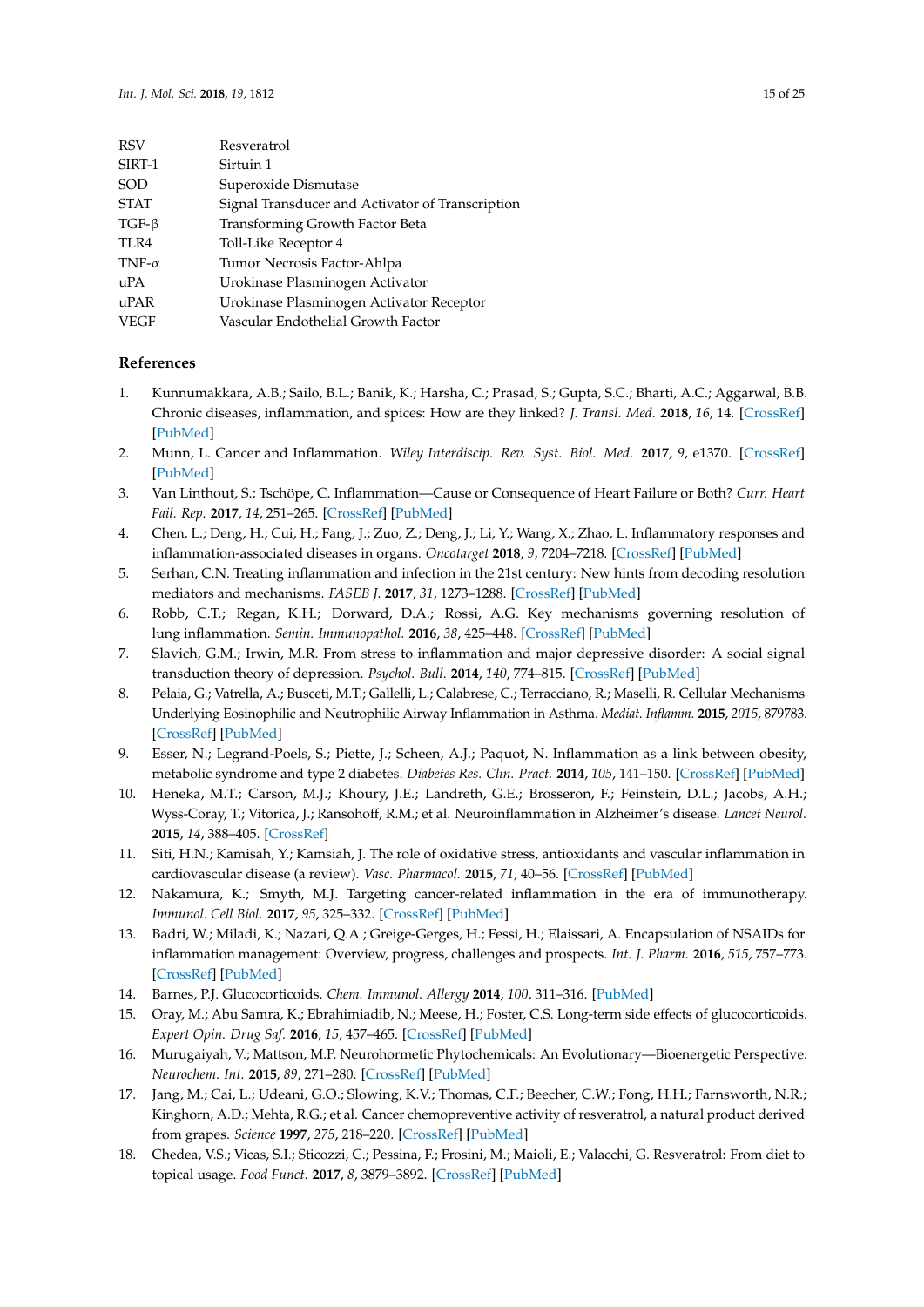- <span id="page-15-0"></span>19. Takaoka, M. Resveratrol, a new phenolic compound from Veratrum grandiflorum. *Nippon Kagaku Kaishi* **1939**, *60*, 1090–1100. [\[CrossRef\]](http://dx.doi.org/10.1246/nikkashi1921.60.1090)
- <span id="page-15-1"></span>20. Poulsen, M.M.; Fjeldborg, K.; Ornstrup, M.J.; Kjaer, T.N.; Nohr, M.K.; Pedersen, S.B. Resveratrol and inflammation: Challenges in translating pre-clinical findings to improved patient outcomes. *Biochim. Biophys. Acta* **2015**, *1852*, 1124–1136. [\[CrossRef\]](http://dx.doi.org/10.1016/j.bbadis.2014.12.024)
- <span id="page-15-2"></span>21. Renaud, S.; de Lorgeril, M. Wine, alcohol, platelets, and the French paradox for coronary heart disease. *Lancet* **1992**, *339*, 1523–1526. [\[CrossRef\]](http://dx.doi.org/10.1016/0140-6736(92)91277-F)
- <span id="page-15-3"></span>22. Kundu, J.K.; Shin, Y.K.; Kim, S.H.; Surh, Y.-J. Resveratrol inhibits phorbol ester-induced expression of COX-2 and activation of NF-κB in mouse skin by blocking IκB kinase activity. *Carcinogenesis* **2006**, *27*, 1465–1474. [\[CrossRef\]](http://dx.doi.org/10.1093/carcin/bgi349) [\[PubMed\]](http://www.ncbi.nlm.nih.gov/pubmed/16474181)
- 23. Farris, P.K. Innovative cosmeceuticals: Sirtuin activators and anti-glycation compounds. *Semin. Cutan. Med. Surg.* **2011**, *30*, 163–166. [\[CrossRef\]](http://dx.doi.org/10.1016/j.sder.2011.05.004) [\[PubMed\]](http://www.ncbi.nlm.nih.gov/pubmed/21925370)
- <span id="page-15-4"></span>24. Lephart, E.D. Resveratrol, 4' Acetoxy Resveratrol, R-equol, Racemic Equol or S-equol as Cosmeceuticals to Improve Dermal Health. *Int. J. Mol. Sci.* **2017**, *18*, 1193. [\[CrossRef\]](http://dx.doi.org/10.3390/ijms18061193) [\[PubMed\]](http://www.ncbi.nlm.nih.gov/pubmed/28587197)
- <span id="page-15-5"></span>25. Carter, L.G.; D'Orazio, J.A.; Pearson, K.J. Resveratrol and cancer: Focus on in vivo evidence. *Endocr. Relat. Cancer* **2014**, *21*, R209–R225. [\[CrossRef\]](http://dx.doi.org/10.1530/ERC-13-0171) [\[PubMed\]](http://www.ncbi.nlm.nih.gov/pubmed/24500760)
- <span id="page-15-6"></span>26. Frazzi, R.; Tigano, M. The multiple mechanisms of cell death triggered by resveratrol in lymphoma and leukemia. *Int. J. Mol. Sci.* **2014**, *15*, 4977–4993. [\[CrossRef\]](http://dx.doi.org/10.3390/ijms15034977) [\[PubMed\]](http://www.ncbi.nlm.nih.gov/pubmed/24658441)
- <span id="page-15-7"></span>27. Oyenihi, O.R.; Oyenihi, A.B.; Adeyanju, A.A.; Oguntibeju, O.O. Antidiabetic Effects of Resveratrol: The Way Forward in Its Clinical Utility. *J. Diabetes Res.* **2016**, *2016*, 9737483. [\[CrossRef\]](http://dx.doi.org/10.1155/2016/9737483) [\[PubMed\]](http://www.ncbi.nlm.nih.gov/pubmed/28050570)
- <span id="page-15-8"></span>28. Bonnefont-Rousselot, D. Resveratrol and Cardiovascular Diseases. *Nutrients* **2016**, *8*, 250. [\[CrossRef\]](http://dx.doi.org/10.3390/nu8050250) [\[PubMed\]](http://www.ncbi.nlm.nih.gov/pubmed/27144581)
- <span id="page-15-9"></span>29. Howitz, K.T.; Bitterman, K.J.; Cohen, H.Y.; Lamming, D.W.; Lavu, S.; Wood, J.G.; Zipkin, R.E.; Chung, P.; Kisielewski, A.; Zhang, L.L.; et al. Small molecule activators of sirtuins extend Saccharomyces cerevisiae lifespan. *Nature* **2003**, *425*, 191–196. [\[CrossRef\]](http://dx.doi.org/10.1038/nature01960) [\[PubMed\]](http://www.ncbi.nlm.nih.gov/pubmed/12939617)
- 30. Valenzano, D.R.; Terzibasi, E.; Genade, T.; Cattaneo, A.; Domenici, L.; Cellerino, A. Resveratrol prolongs lifespan and retards the onset of age-related markers in a short-lived vertebrate. *Curr. Biol.* **2006**, *16*, 296–300. [\[CrossRef\]](http://dx.doi.org/10.1016/j.cub.2005.12.038) [\[PubMed\]](http://www.ncbi.nlm.nih.gov/pubmed/16461283)
- <span id="page-15-10"></span>31. Baur, J.A.; Pearson, K.J.; Price, N.L.; Jamieson, H.A.; Lerin, C.; Kalra, A.; Prabhu, V.V.; Allard, J.S.; Lopez-Lluch, G.; Lewis, K.; et al. Resveratrol improves health and survival of mice on a high-calorie diet. *Nature* **2006**, *444*, 337–342. [\[CrossRef\]](http://dx.doi.org/10.1038/nature05354) [\[PubMed\]](http://www.ncbi.nlm.nih.gov/pubmed/17086191)
- <span id="page-15-11"></span>32. Pirola, L.; Frojdo, S. Resveratrol: One molecule, many targets. *IUBMB Life* **2008**, *60*, 323–332. [\[CrossRef\]](http://dx.doi.org/10.1002/iub.47) [\[PubMed\]](http://www.ncbi.nlm.nih.gov/pubmed/18421779)
- <span id="page-15-12"></span>33. Rauf, A.; Imran, M.; Suleria, H.A.R.; Ahmad, B.; Peters, D.G.; Mubarak, M.S. A comprehensive review of the health perspectives of resveratrol. *Food Funct.* **2017**, *8*, 4284–4305. [\[CrossRef\]](http://dx.doi.org/10.1039/C7FO01300K) [\[PubMed\]](http://www.ncbi.nlm.nih.gov/pubmed/29044265)
- <span id="page-15-13"></span>34. Um, J.H.; Park, S.J.; Kang, H.; Yang, S.; Foretz, M.; McBurney, M.W.; Kim, M.K.; Viollet, B.; Chung, J.H. AMP-activated protein kinase-deficient mice are resistant to the metabolic effects of resveratrol. *Diabetes* **2010**, *59*, 554–563. [\[CrossRef\]](http://dx.doi.org/10.2337/db09-0482) [\[PubMed\]](http://www.ncbi.nlm.nih.gov/pubmed/19934007)
- <span id="page-15-14"></span>35. Lagouge, M.; Argmann, C.; Gerhart-Hines, Z.; Meziane, H.; Lerin, C.; Daussin, F.; Messadeq, N.; Milne, J.; Lambert, P.; Elliott, P.; et al. Resveratrol Improves Mitochondrial Function and Protects against Metabolic Disease by Activating SIRT1 and PGC-1α. *Cell* **2006**, *127*, 1109–1122. [\[CrossRef\]](http://dx.doi.org/10.1016/j.cell.2006.11.013) [\[PubMed\]](http://www.ncbi.nlm.nih.gov/pubmed/17112576)
- <span id="page-15-17"></span>36. Shang, J.; Chen, L.L.; Xiao, F.X.; Sun, H.; Ding, H.C.; Xiao, H. Resveratrol improves non-alcoholic fatty liver disease by activating AMP-activated protein kinase. *Acta Pharmacol. Sin.* **2008**, *29*, 698–706. [\[CrossRef\]](http://dx.doi.org/10.1111/j.1745-7254.2008.00807.x) [\[PubMed\]](http://www.ncbi.nlm.nih.gov/pubmed/18501116)
- <span id="page-15-18"></span>37. Kim, S.; Jin, Y.; Choi, Y.; Park, T. Resveratrol exerts anti-obesity effects via mechanisms involving down-regulation of adipogenic and inflammatory processes in mice. *Biochem. Pharmacol.* **2011**, *81*, 1343–1351. [\[CrossRef\]](http://dx.doi.org/10.1016/j.bcp.2011.03.012) [\[PubMed\]](http://www.ncbi.nlm.nih.gov/pubmed/21439945)
- <span id="page-15-15"></span>38. Tian, Y.; Ma, J.; Wang, W.; Zhang, L.; Xu, J.; Wang, K.; Li, D. Resveratrol supplement inhibited the NF-κB inflammation pathway through activating AMPKα-SIRT1 pathway in mice with fatty liver. *Mol. Cell. Biochem.* **2016**, *422*, 75–84. [\[CrossRef\]](http://dx.doi.org/10.1007/s11010-016-2807-x) [\[PubMed\]](http://www.ncbi.nlm.nih.gov/pubmed/27613163)
- <span id="page-15-16"></span>39. Huang, F.C.; Kuo, H.C.; Huang, Y.H.; Yu, H.R.; Li, S.C. Anti-inflammatory effect of resveratrol in human coronary arterial endothelial cells via induction of autophagy: Implication for the treatment of Kawasaki disease. *BMC Pharmacol. Toxicol.* **2017**, *18*, 3. [\[CrossRef\]](http://dx.doi.org/10.1186/s40360-016-0109-2) [\[PubMed\]](http://www.ncbi.nlm.nih.gov/pubmed/28069066)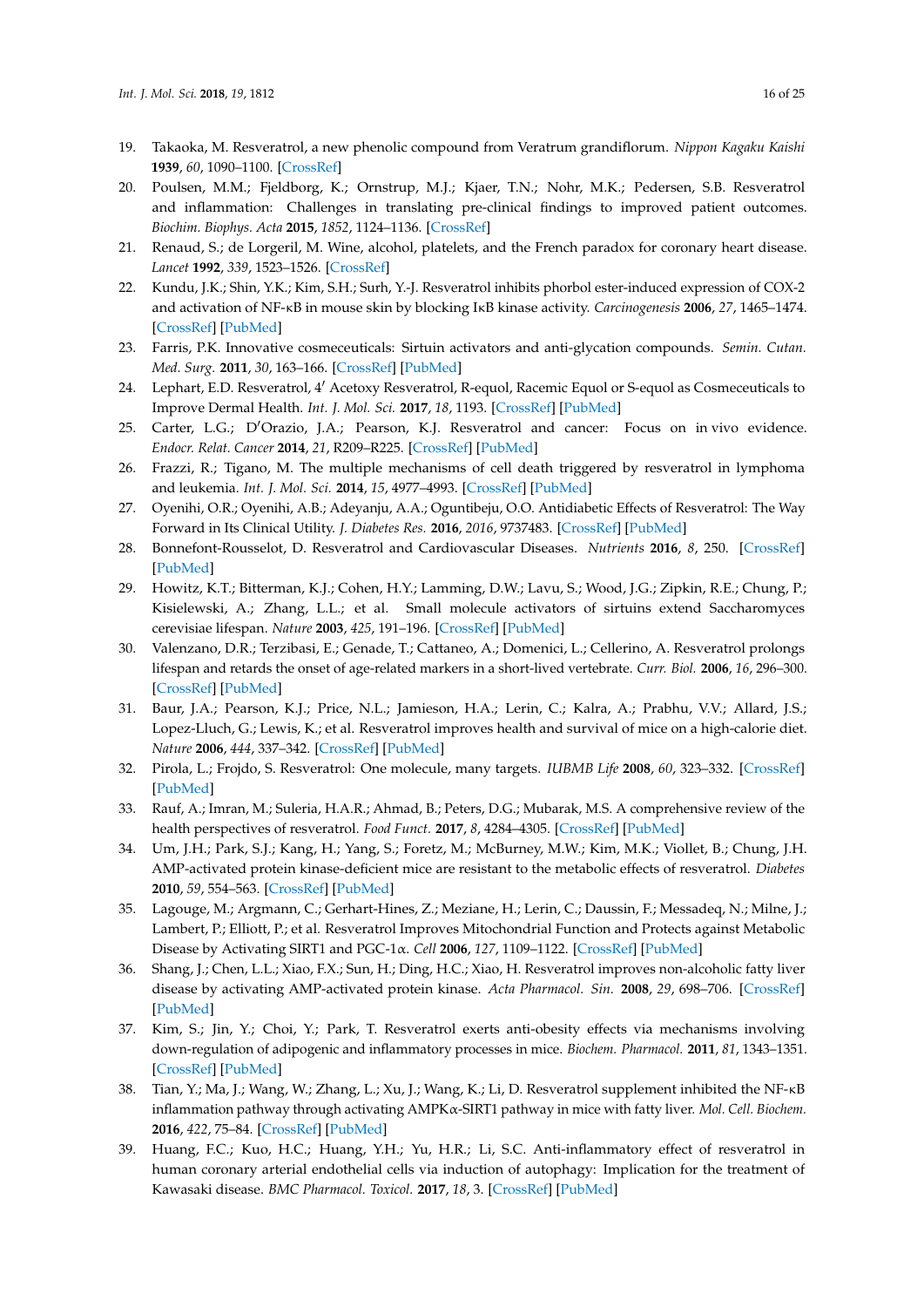- <span id="page-16-0"></span>40. Csiszar, A.; Smith, K.; Labinskyy, N.; Orosz, Z.; Rivera, A.; Ungvari, Z. Resveratrol attenuates TNF-alpha-induced activation of coronary arterial endothelial cells: Role of NF-κB inhibition. *Am. J. Physiol. Heart Circ. Physiol.* **2006**, *291*, H1694–H1699. [\[CrossRef\]](http://dx.doi.org/10.1152/ajpheart.00340.2006) [\[PubMed\]](http://www.ncbi.nlm.nih.gov/pubmed/16973825)
- <span id="page-16-1"></span>41. Planavila, A.; Iglesias, R.; Giralt, M.; Villarroya, F. Sirt1 acts in association with PPARalpha to protect the heart from hypertrophy, metabolic dysregulation, and inflammation. *Cardiovasc. Res.* **2011**, *90*, 276–284. [\[CrossRef\]](http://dx.doi.org/10.1093/cvr/cvq376) [\[PubMed\]](http://www.ncbi.nlm.nih.gov/pubmed/21115502)
- <span id="page-16-2"></span>42. Csiszar, A.; Labinskyy, N.; Podlutsky, A.; Kaminski, P.M.; Wolin, M.S.; Zhang, C.; Mukhopadhyay, P.; Pacher, P.; Hu, F.; de Cabo, R.; et al. Vasoprotective effects of resveratrol and SIRT1: Attenuation of cigarette smoke-induced oxidative stress and proinflammatory phenotypic alterations. *Am. J. Physiol. Heart Circ. Physiol.* **2008**, *294*, H2721–H2735. [\[CrossRef\]](http://dx.doi.org/10.1152/ajpheart.00235.2008) [\[PubMed\]](http://www.ncbi.nlm.nih.gov/pubmed/18424637)
- <span id="page-16-3"></span>43. Riba, A.; Deres, L.; Sumegi, B.; Toth, K.; Szabados, E.; Halmosi, R. Cardioprotective Effect of Resveratrol in a Postinfarction Heart Failure Model. *Oxid. Med. Cell. Longev.* **2017**, *2017*, 6819281. [\[CrossRef\]](http://dx.doi.org/10.1155/2017/6819281) [\[PubMed\]](http://www.ncbi.nlm.nih.gov/pubmed/29109832)
- <span id="page-16-4"></span>44. Cong, X.; Li, Y.; Lu, N.; Dai, Y.; Zhang, H.; Zhao, X.; Liu, Y. Resveratrol attenuates the inflammatory reaction induced by ischemia/reperfusion in the rat heart. *Mol. Med. Rep.* **2014**, *9*, 2528–2532. [\[CrossRef\]](http://dx.doi.org/10.3892/mmr.2014.2090) [\[PubMed\]](http://www.ncbi.nlm.nih.gov/pubmed/24682318)
- <span id="page-16-5"></span>45. Li, J.; Xie, C.; Zhuang, J.; Li, H.; Yao, Y.; Shao, C.; Wang, H. Resveratrol attenuates inflammation in the rat heart subjected to ischemia-reperfusion: Role of the TLR4/NF-κB signaling pathway. *Mol. Med. Rep.* **2015**, *11*, 1120–1126. [\[CrossRef\]](http://dx.doi.org/10.3892/mmr.2014.2955) [\[PubMed\]](http://www.ncbi.nlm.nih.gov/pubmed/25405531)
- <span id="page-16-6"></span>46. Zhang, C.; Lin, G.; Wan, W.; Li, X.; Zeng, B.; Yang, B.; Huang, C. Resveratrol, a polyphenol phytoalexin, protects cardiomyocytes against anoxia/reoxygenation injury via the TLR4/NF-κB signaling pathway. *Int. J. Mol. Med.* **2012**, *29*, 557–563. [\[CrossRef\]](http://dx.doi.org/10.3892/ijmm.2012.885) [\[PubMed\]](http://www.ncbi.nlm.nih.gov/pubmed/22246136)
- <span id="page-16-7"></span>47. Yan, F.; Sun, X.; Xu, C. Protective effects of resveratrol improve cardiovascular function in rats with diabetes. *Exp. Ther. Med.* **2018**, *15*, 1728–1734. [\[CrossRef\]](http://dx.doi.org/10.3892/etm.2017.5537) [\[PubMed\]](http://www.ncbi.nlm.nih.gov/pubmed/29434758)
- <span id="page-16-8"></span>48. Gao, Y.; Kang, L.; Li, C.; Wang, X.; Sun, C.; Li, Q.; Liu, R.; Wang, J. Resveratrol Ameliorates Diabetes-Induced Cardiac Dysfunction Through AT1R-ERK/p38 MAPK Signaling Pathway. *Cardiovasc. Toxicol.* **2016**, *16*, 130–137. [\[CrossRef\]](http://dx.doi.org/10.1007/s12012-015-9321-3) [\[PubMed\]](http://www.ncbi.nlm.nih.gov/pubmed/25800751)
- <span id="page-16-9"></span>49. Dong, W.; Wang, X.; Bi, S.; Pan, Z.; Liu, S.; Yu, H.; Lu, H.; Lin, X.; Ma, T.; Zhang, W. Inhibitory effects of resveratrol on foam cell formation are mediated through monocyte chemotactic protein-1 and lipid metabolism-related proteins. *Int. J. Mol. Med.* **2014**, *33*, 1161–1168. [\[CrossRef\]](http://dx.doi.org/10.3892/ijmm.2014.1680) [\[PubMed\]](http://www.ncbi.nlm.nih.gov/pubmed/24584901)
- <span id="page-16-10"></span>50. Deng, Z.Y.; Hu, M.M.; Xin, Y.F.; Gang, C. Resveratrol alleviates vascular inflammatory injury by inhibiting inflammasome activation in rats with hypercholesterolemia and vitamin D2 treatment. *Inflamm. Res.* **2015**, *64*, 321–332. [\[CrossRef\]](http://dx.doi.org/10.1007/s00011-015-0810-4) [\[PubMed\]](http://www.ncbi.nlm.nih.gov/pubmed/25833014)
- <span id="page-16-11"></span>51. Chang, G.-R.; Chen, P.-L.; Hou, P.-H.; Mao, F.C. Resveratrol protects against diet-induced atherosclerosis by reducing low-density lipoprotein cholesterol and inhibiting inflammation in apolipoprotein E-deficient mice. *Iran. J. Basic Med. Sci.* **2015**, *18*, 1063–1071. [\[PubMed\]](http://www.ncbi.nlm.nih.gov/pubmed/26949492)
- <span id="page-16-12"></span>52. Kode, A.; Rajendrasozhan, S.; Caito, S.; Yang, S.R.; Megson, I.L.; Rahman, I. Resveratrol induces glutathione synthesis by activation of Nrf2 and protects against cigarette smoke-mediated oxidative stress in human lung epithelial cells. *Am. J. Physiol. Lung Cell. Mol. Physiol.* **2008**, *294*, L478–L488. [\[CrossRef\]](http://dx.doi.org/10.1152/ajplung.00361.2007) [\[PubMed\]](http://www.ncbi.nlm.nih.gov/pubmed/18162601)
- <span id="page-16-13"></span>53. Liu, X.-J.; Bao, H.-R.; Zeng, X.-L.; Wei, J.-M. Effects of resveratrol and genistein on nuclear factor-κB, tumor necrosis factor-α and matrix metalloproteinase-9 in patients with chronic obstructive pulmonary disease. *Mol. Med. Rep.* **2016**, *13*, 4266–4272. [\[CrossRef\]](http://dx.doi.org/10.3892/mmr.2016.5057) [\[PubMed\]](http://www.ncbi.nlm.nih.gov/pubmed/27035424)
- <span id="page-16-14"></span>54. Wang, X.L.; Li, T.; Li, J.H.; Miao, S.Y.; Xiao, X.Z. The Effects of Resveratrol on Inflammation and Oxidative Stress in a Rat Model of Chronic Obstructive Pulmonary Disease. *Molecules* **2017**, *22*, 1529. [\[CrossRef\]](http://dx.doi.org/10.3390/molecules22091529) [\[PubMed\]](http://www.ncbi.nlm.nih.gov/pubmed/28895883)
- <span id="page-16-15"></span>55. Liu, H.; Ren, J.; Chen, H.; Huang, Y.; Li, H.; Zhang, Z.; Wang, J. Resveratrol protects against cigarette smoke-induced oxidative damage and pulmonary inflammation. *J. Biochem. Mol. Toxicol.* **2014**, *28*, 465–471. [\[CrossRef\]](http://dx.doi.org/10.1002/jbt.21586) [\[PubMed\]](http://www.ncbi.nlm.nih.gov/pubmed/24957013)
- <span id="page-16-16"></span>56. Aich, J.; Mabalirajan, U.; Ahmad, T.; Khanna, K.; Rehman, R.; Agrawal, A.; Ghosh, B. Resveratrol attenuates experimental allergic asthma in mice by restoring inositol polyphosphate 4 phosphatase (INPP4A). *Int. Immunopharmacol.* **2012**, *14*, 438–443. [\[CrossRef\]](http://dx.doi.org/10.1016/j.intimp.2012.08.017) [\[PubMed\]](http://www.ncbi.nlm.nih.gov/pubmed/22986054)
- <span id="page-16-17"></span>57. Lee, H.Y.; Kim, I.K.; Yoon, H.K.; Kwon, S.S.; Rhee, C.K.; Lee, S.Y. Inhibitory Effects of Resveratrol on Airway Remodeling by Transforming Growth Factor-β/Smad Signaling Pathway in Chronic Asthma Model. *Allergy Asthma Immunol. Res.* **2017**, *9*, 25–34. [\[CrossRef\]](http://dx.doi.org/10.4168/aair.2017.9.1.25) [\[PubMed\]](http://www.ncbi.nlm.nih.gov/pubmed/27826959)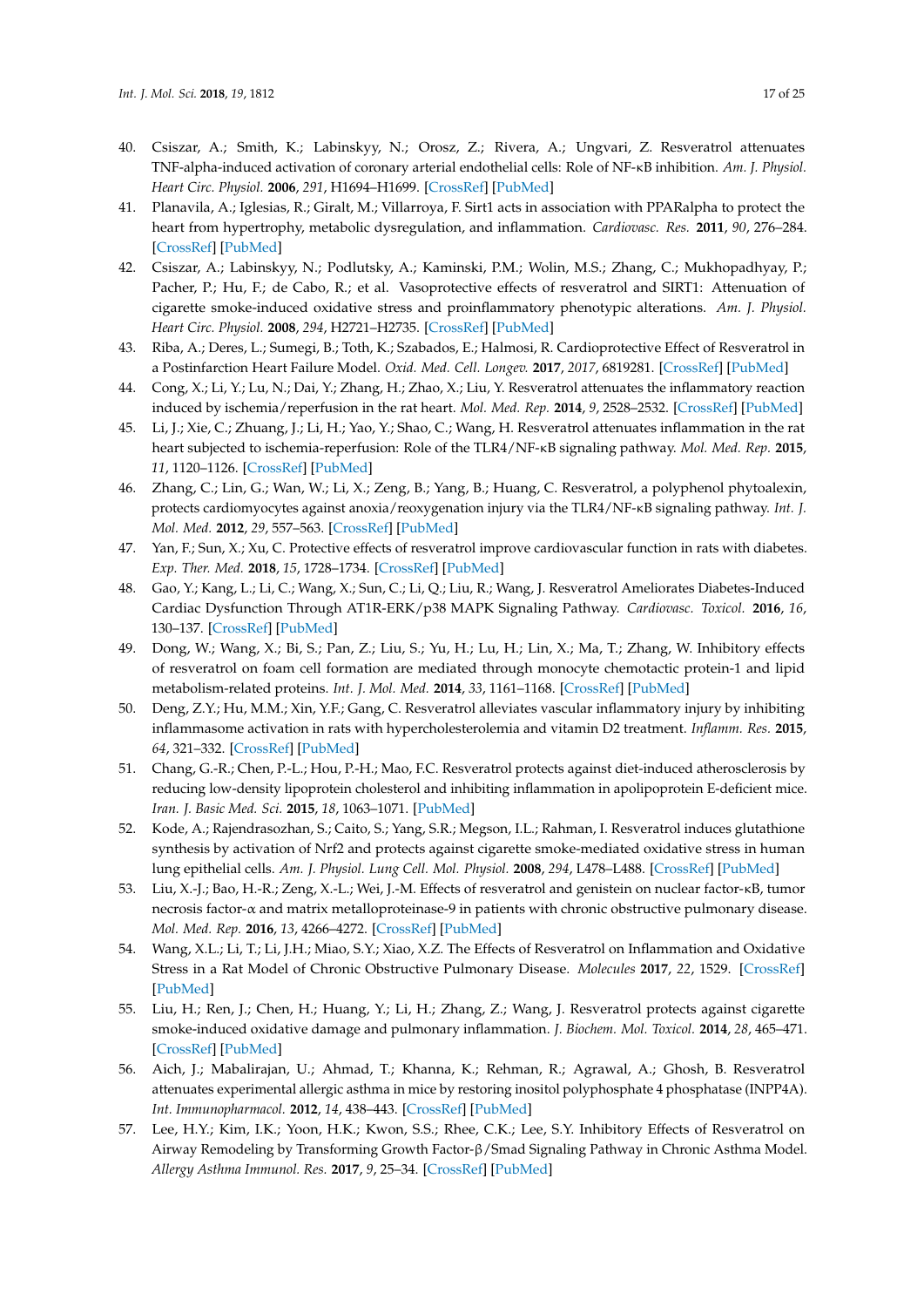- <span id="page-17-0"></span>58. Chen, G.; Tang, J.; Ni, Z.; Chen, Q.; Li, Z.; Yang, W.; Din, J.; Luo, X.; Wang, X. Antiasthmatic effects of resveratrol in ovalbumin-induced asthma model mice involved in the upregulation of PTEN. *Biol. Pharm. Bull.* **2015**, *38*, 507–513. [\[CrossRef\]](http://dx.doi.org/10.1248/bpb.b14-00610) [\[PubMed\]](http://www.ncbi.nlm.nih.gov/pubmed/25739523)
- <span id="page-17-1"></span>59. Ni, Z.H.; Tang, J.H.; Chen, G.; Lai, Y.M.; Chen, Q.G.; Li, Z.; Yang, W.; Luo, X.M.; Wang, X.B. Resveratrol inhibits mucus overproduction and MUC5AC expression in a murine model of asthma. *Mol. Med. Rep.* **2016**, *13*, 287–294. [\[CrossRef\]](http://dx.doi.org/10.3892/mmr.2015.4520) [\[PubMed\]](http://www.ncbi.nlm.nih.gov/pubmed/26549244)
- <span id="page-17-2"></span>60. Jiang, L.; Zhang, L.; Kang, K.; Fei, D.; Gong, R.; Cao, Y.; Pan, S.; Zhao, M. Resveratrol ameliorates LPS-induced acute lung injury via NLRP3 inflammasome modulation. *Biomed. Pharmacother.* **2016**, *84*, 130–138. [\[CrossRef\]](http://dx.doi.org/10.1016/j.biopha.2016.09.020) [\[PubMed\]](http://www.ncbi.nlm.nih.gov/pubmed/27643555)
- <span id="page-17-3"></span>61. Qi, Y.; Zhang, G.-J.; Ma, L.-J.; Wang, K.; Wu, J.-Z.; Sun, B.-B.; Hu, X.-G. Effect of Resveratrol on the Expression of p38 Mitogen Activated Protein Kinase and Intercellular Adhesion Molecule-1 in Rats with Lipopolysaccharide-Induced. *Acute Lung Inj.* **2012**, *11*, 1831–1836.
- <span id="page-17-4"></span>62. Capiralla, H.; Vingtdeux, V.; Zhao, H.; Sankowski, R.; Al-Abed, Y.; Davies, P.; Marambaud, P. Resveratrol mitigates lipopolysaccharide- and Aβ-mediated microglial inflammation by inhibiting the TLR4/NF-κB/STAT signaling cascade. *J. Neurochem.* **2012**, *120*, 461–472. [\[CrossRef\]](http://dx.doi.org/10.1111/j.1471-4159.2011.07594.x) [\[PubMed\]](http://www.ncbi.nlm.nih.gov/pubmed/22118570)
- <span id="page-17-5"></span>63. Yang, X.; Xu, S.; Qian, Y.; Xiao, Q. Resveratrol regulates microglia M1/M2 polarization via PGC-1α in conditions of neuroinflammatory injury. *Brain Behav. Immun.* **2017**, *64*, 162–172. [\[CrossRef\]](http://dx.doi.org/10.1016/j.bbi.2017.03.003) [\[PubMed\]](http://www.ncbi.nlm.nih.gov/pubmed/28268115)
- <span id="page-17-6"></span>64. Mudò, G.; Mäkelä, J.; Liberto, V.D.; Tselykh, T.V.; Olivieri, M.; Piepponen, P.; Eriksson, O.; Mälkiä, A.; Bonomo, A.; Kairisalo, M.; et al. Transgenic expression and activation of PGC-1α protect dopaminergic neurons in the MPTP mouse model of Parkinson's disease. *Cell. Mol. Life Sci.* **2012**, *69*, 1153–1165.
- <span id="page-17-7"></span>65. Jin, F.; Wu, Q.; Lu, Y.F.; Gong, Q.H.; Shi, J.S. Neuroprotective effect of resveratrol on 6-OHDA-induced Parkinson's disease in rats. *Eur. J. Pharmacol.* **2008**, *600*, 78–82. [\[CrossRef\]](http://dx.doi.org/10.1016/j.ejphar.2008.10.005) [\[PubMed\]](http://www.ncbi.nlm.nih.gov/pubmed/18940189)
- <span id="page-17-8"></span>66. Frozza, R.L.; Bernardi, A.; Hoppe, J.B.; Meneghetti, A.B.; Battastini, A.M.; Pohlmann, A.R.; Guterres, S.S.; Salbego, C. Lipid-core nanocapsules improve the effects of resveratrol against Aβ-induced neuroinflammation. *J. Biomed. Nanotechnol.* **2013**, *9*, 2086–2104. [\[CrossRef\]](http://dx.doi.org/10.1166/jbn.2013.1709) [\[PubMed\]](http://www.ncbi.nlm.nih.gov/pubmed/24266263)
- <span id="page-17-9"></span>67. Frozza, R.L.; Bernardi, A.; Hoppe, J.B.; Meneghetti, A.B.; Matté, A.; Battastini, A.M.O.; Pohlmann, A.R.; Guterres, S.S.; Salbego, C. Neuroprotective Effects of Resveratrol Against Aβ Administration in Rats are Improved by Lipid-Core Nanocapsules. *Mol. Neurobiol.* **2013**, *47*, 1066–1080. [\[CrossRef\]](http://dx.doi.org/10.1007/s12035-013-8401-2) [\[PubMed\]](http://www.ncbi.nlm.nih.gov/pubmed/23315270)
- <span id="page-17-10"></span>68. Yu, H.; Pan, C.; Zhao, S.; Wang, Z.; Zhang, H.; Wu, W. Resveratrol inhibits tumor necrosis factor-alpha-mediated matrix metalloproteinase-9 expression and invasion of human hepatocellular carcinoma cells. *Biomed. Pharmacother.* **2008**, *62*, 366–372. [\[CrossRef\]](http://dx.doi.org/10.1016/j.biopha.2007.09.006) [\[PubMed\]](http://www.ncbi.nlm.nih.gov/pubmed/17988825)
- <span id="page-17-11"></span>69. Ryu, J.; Ku, B.M.; Lee, Y.K.; Jeong, J.Y.; Kang, S.; Choi, J.; Yang, Y.; Lee, D.H.; Roh, G.S.; Kim, H.J.; et al. Resveratrol reduces TNF-alpha-induced U373MG human glioma cell invasion through regulating NF-κB activation and uPA/uPAR expression. *Anticancer Res* **2011**, *31*, 4223–4230. [\[PubMed\]](http://www.ncbi.nlm.nih.gov/pubmed/22199285)
- <span id="page-17-12"></span>70. Zhang, X.; Jiang, A.; Qi, B.; Ma, Z.; Xiong, Y.; Dou, J.; Wang, J. Resveratrol Protects against Helicobacter pylori-Associated Gastritis by Combating Oxidative Stress. *Int. J. Mol. Sci.* **2015**, *16*, 27757–27769. [\[CrossRef\]](http://dx.doi.org/10.3390/ijms161126061) [\[PubMed\]](http://www.ncbi.nlm.nih.gov/pubmed/26610474)
- <span id="page-17-13"></span>71. Tino, A.B.; Chitcholtan, K.; Sykes, P.H.; Garrill, A. Resveratrol and acetyl-resveratrol modulate activity of VEGF and IL-8 in ovarian cancer cell aggregates via attenuation of the NF-κB protein. *J. Ovarian Res.* **2016**, *9*, 84. [\[CrossRef\]](http://dx.doi.org/10.1186/s13048-016-0293-0) [\[PubMed\]](http://www.ncbi.nlm.nih.gov/pubmed/27906095)
- <span id="page-17-14"></span>72. Ren, Z.; Wang, L.; Cui, J.; Huoc, Z.; Xue, J.; Cui, H.; Mao, Q.; Yang, R. Resveratrol inhibits NF-κB signaling through suppression of p65 and IκB kinase activities. *Pharmazie* **2013**, *68*, 689–694. [\[PubMed\]](http://www.ncbi.nlm.nih.gov/pubmed/24020126)
- <span id="page-17-15"></span>73. Panaro, M.A.; Carofiglio, V.; Acquafredda, A.; Cavallo, P.; Cianciulli, A. Anti-inflammatory effects of resveratrol occur via inhibition of lipopolysaccharide-induced NF-κB activation in Caco-2 and SW480 human colon cancer cells. *Br. J. Nutr.* **2012**, *108*, 1623–1632. [\[CrossRef\]](http://dx.doi.org/10.1017/S0007114511007227) [\[PubMed\]](http://www.ncbi.nlm.nih.gov/pubmed/22251620)
- <span id="page-17-16"></span>74. Vanamala, J.; Reddivari, L.; Radhakrishnan, S.; Tarver, C. Resveratrol suppresses IGF-1 induced human colon cancer cell proliferation and elevates apoptosis via suppression of IGF-1R/Wnt and activation of p53 signaling pathways. *BMC Cancer* **2010**, *10*, 238. [\[CrossRef\]](http://dx.doi.org/10.1186/1471-2407-10-238) [\[PubMed\]](http://www.ncbi.nlm.nih.gov/pubmed/20504360)
- <span id="page-17-17"></span>75. Bai, Y.; Mao, Q.Q.; Qin, J.; Zheng, X.Y.; Wang, Y.B.; Yang, K.; Shen, H.F.; Xie, L.P. Resveratrol induces apoptosis and cell cycle arrest of human T24 bladder cancer cells in vitro and inhibits tumor growth in vivo. *Cancer Sci.* **2010**, *101*, 488–493. [\[CrossRef\]](http://dx.doi.org/10.1111/j.1349-7006.2009.01415.x) [\[PubMed\]](http://www.ncbi.nlm.nih.gov/pubmed/20028382)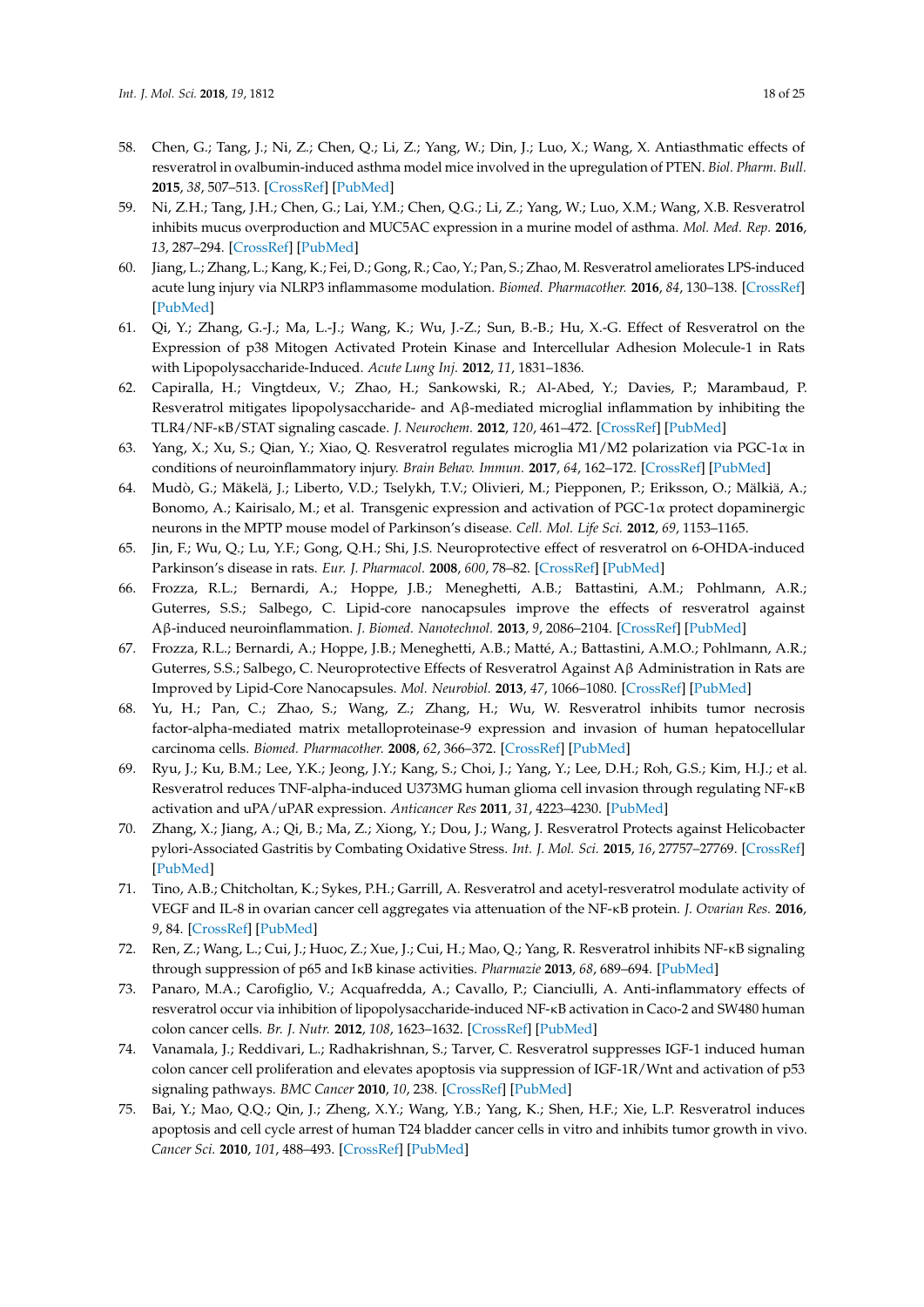- <span id="page-18-0"></span>76. Parekh, P.; Motiwale, L.; Naik, N.; Rao, K.V.K. Downregulation of cyclin D1 is associated with decreased levels of p38 MAP kinases, Akt/PKB and Pak1 during chemopreventive effects of resveratrol in liver cancer cells. *Exp. Toxicol. Pathol.* **2011**, *63*, 167–173. [\[CrossRef\]](http://dx.doi.org/10.1016/j.etp.2009.11.005) [\[PubMed\]](http://www.ncbi.nlm.nih.gov/pubmed/20133117)
- <span id="page-18-1"></span>77. Jiao, Y.; Li, H.; Liu, Y.; Guo, A.; Xu, X.; Qu, X.; Wang, S.; Zhao, J.; Li, Y.; Cao, Y. Resveratrol Inhibits the Invasion of Glioblastoma-Initiating Cells via Down-Regulation of the PI3K/Akt/NF-κB Signaling Pathway. *Nutrients* **2015**, *7*, 4383–4402. [\[CrossRef\]](http://dx.doi.org/10.3390/nu7064383) [\[PubMed\]](http://www.ncbi.nlm.nih.gov/pubmed/26043036)
- <span id="page-18-2"></span>78. Sun, C.; Hu, Y.; Liu, X.; Wu, T.; Wang, Y.; He, W.; Wei, W. Resveratrol downregulates the constitutional activation of nuclear factor-κB in multiple myeloma cells, leading to suppression of proliferation and invasion, arrest of cell cycle, and induction of apoptosis. *Cancer Genet. Cytogenet.* **2006**, *165*, 9–19. [\[CrossRef\]](http://dx.doi.org/10.1016/j.cancergencyto.2005.06.016) [\[PubMed\]](http://www.ncbi.nlm.nih.gov/pubmed/16490592)
- <span id="page-18-3"></span>79. Bhardwaj, A.; Sethi, G.; Vadhan-Raj, S.; Bueso-Ramos, C.; Takada, Y.; Gaur, U.; Nair, A.S.; Shishodia, S.; Aggarwal, B.B. Resveratrol inhibits proliferation, induces apoptosis, and overcomes chemoresistance through down-regulation of STAT3 and nuclear factor-κB-regulated antiapoptotic and cell survival gene products in human multiple myeloma cells. *Blood* **2007**, *109*, 2293–2302. [\[CrossRef\]](http://dx.doi.org/10.1182/blood-2006-02-003988) [\[PubMed\]](http://www.ncbi.nlm.nih.gov/pubmed/17164350)
- <span id="page-18-4"></span>80. Miloso, M.; Bertelli, A.A.; Nicolini, G.; Tredici, G. Resveratrol-induced activation of the mitogen-activated protein kinases, ERK1 and ERK2, in human neuroblastoma SH-SY5Y cells. *Neurosci. Lett.* **1999**, *264*, 141–144. [\[CrossRef\]](http://dx.doi.org/10.1016/S0304-3940(99)00194-9)
- <span id="page-18-5"></span>81. Yu, R.; Hebbar, V.; Kim, D.W.; Mandlekar, S.; Pezzuto, J.M.; Kong, A.N. Resveratrol inhibits phorbol ester and UV-induced activator protein 1 activation by interfering with mitogen-activated protein kinase pathways. *Mol. Pharmacol.* **2001**, *60*, 217–224. [\[CrossRef\]](http://dx.doi.org/10.1124/mol.60.1.217) [\[PubMed\]](http://www.ncbi.nlm.nih.gov/pubmed/11408617)
- <span id="page-18-6"></span>82. Vian, M.A.; Tomao, V.; Gallet, S.; Coulomb, P.O.; Lacombe, J.M. Simple and rapid method for *cis*- and *trans*-resveratrol and piceid isomers determination in wine by high-performance liquid chromatography using chromolith columns. *J. Chromatogr. A* **2005**, *1085*, 224–229. [\[CrossRef\]](http://dx.doi.org/10.1016/j.chroma.2005.05.083) [\[PubMed\]](http://www.ncbi.nlm.nih.gov/pubmed/16106702)
- <span id="page-18-7"></span>83. Walle, T. Bioavailability of resveratrol. *Ann. N. Y. Acad. Sci.* **2011**, *1215*, 9–15. [\[CrossRef\]](http://dx.doi.org/10.1111/j.1749-6632.2010.05842.x) [\[PubMed\]](http://www.ncbi.nlm.nih.gov/pubmed/21261636)
- <span id="page-18-8"></span>84. Walle, T.; Hsieh, F.; DeLegge, M.H.; Oatis, J.E., Jr.; Walle, U.K. High absorption but very low bioavailability of oral resveratrol in humans. *Drug Metab. Dispos.* **2004**, *32*, 1377–1382. [\[CrossRef\]](http://dx.doi.org/10.1124/dmd.104.000885) [\[PubMed\]](http://www.ncbi.nlm.nih.gov/pubmed/15333514)
- <span id="page-18-9"></span>85. Cottart, C.H.; Nivet-Antoine, V.; Laguillier-Morizot, C.; Beaudeux, J.L. Resveratrol bioavailability and toxicity in humans. *Mol. Nutr. Food Res.* **2010**, *54*, 7–16. [\[CrossRef\]](http://dx.doi.org/10.1002/mnfr.200900437) [\[PubMed\]](http://www.ncbi.nlm.nih.gov/pubmed/20013887)
- 86. Rotches-Ribalta, M.; Andres-Lacueva, C.; Estruch, R.; Escribano, E.; Urpi-Sarda, M. Pharmacokinetics of resveratrol metabolic profile in healthy humans after moderate consumption of red wine and grape extract tablets. *Pharmacol. Res.* **2012**, *66*, 375–382. [\[CrossRef\]](http://dx.doi.org/10.1016/j.phrs.2012.08.001) [\[PubMed\]](http://www.ncbi.nlm.nih.gov/pubmed/22906730)
- <span id="page-18-10"></span>87. Yu, C.; Shin, Y.G.; Chow, A.; Li, Y.; Kosmeder, J.W.; Lee, Y.S.; Hirschelman, W.H.; Pezzuto, J.M.; Mehta, R.G.; van Breemen, R.B. Human, rat, and mouse metabolism of resveratrol. *Pharm. Res.* **2002**, *19*, 1907–1914. [\[CrossRef\]](http://dx.doi.org/10.1023/A:1021414129280) [\[PubMed\]](http://www.ncbi.nlm.nih.gov/pubmed/12523673)
- <span id="page-18-11"></span>88. Frozza, R.L.; Bernardi, A.; Paese, K.; Hoppe, J.B.; da Silva, T.; Battastini, A.M.; Pohlmann, A.R.; Guterres, S.S.; Salbego, C. Characterization of trans-resveratrol-loaded lipid-core nanocapsules and tissue distribution studies in rats. *J. Biomed. Nanotechnol.* **2010**, *6*, 694–703. [\[CrossRef\]](http://dx.doi.org/10.1166/jbn.2010.1161) [\[PubMed\]](http://www.ncbi.nlm.nih.gov/pubmed/21361135)
- 89. Narayanan, N.K.; Nargi, D.; Randolph, C.; Narayanan, B.A. Liposome encapsulation of curcumin and in combination reduces prostate cancer incidence in PTEN knockout mice. *Int. J. Cancer* **2009**, *125*, 1–8. [\[CrossRef\]](http://dx.doi.org/10.1002/ijc.24336) [\[PubMed\]](http://www.ncbi.nlm.nih.gov/pubmed/19326431)
- 90. Amri, A.; Chaumeil, J.C.; Sfar, S.; Charrueau, C. Administration of resveratrol: What formulation solutions to bioavailability limitations? *J. Control. Release* **2012**, *158*, 182–193. [\[CrossRef\]](http://dx.doi.org/10.1016/j.jconrel.2011.09.083) [\[PubMed\]](http://www.ncbi.nlm.nih.gov/pubmed/21978644)
- 91. Summerlin, N.; Soo, E.; Thakur, S.; Qu, Z.; Jambhrunkar, S.; Popat, A. Resveratrol nanoformulations: Challenges and opportunities. *Int. J. Pharm.* **2015**, *479*, 282–290. [\[CrossRef\]](http://dx.doi.org/10.1016/j.ijpharm.2015.01.003) [\[PubMed\]](http://www.ncbi.nlm.nih.gov/pubmed/25572692)
- <span id="page-18-12"></span>92. Singh, A.; Ahmad, I.; Ahmad, S.; Iqbal, Z.; Ahmad, F.J. A novel monolithic controlled delivery system of resveratrol for enhanced hepatoprotection: Nanoformulation development, pharmacokinetics and pharmacodynamics. *Drug Dev. Ind. Pharm.* **2016**, *42*, 1524–1536. [\[CrossRef\]](http://dx.doi.org/10.3109/03639045.2016.1151032) [\[PubMed\]](http://www.ncbi.nlm.nih.gov/pubmed/26902951)
- <span id="page-18-13"></span>93. Timmers, S.; Hesselink, M.K.; Schrauwen, P. Therapeutic potential of resveratrol in obesity and type 2 diabetes: New avenues for health benefits? *Ann. N. Y. Acad. Sci.* **2013**, *1290*, 83–89. [\[CrossRef\]](http://dx.doi.org/10.1111/nyas.12185) [\[PubMed\]](http://www.ncbi.nlm.nih.gov/pubmed/23855469)
- <span id="page-18-14"></span>94. Reaven, G.M. The metabolic syndrome: Time to get off the merry-go-round? *J. Intern. Med.* **2011**, *269*, 127–136. [\[CrossRef\]](http://dx.doi.org/10.1111/j.1365-2796.2010.02325.x) [\[PubMed\]](http://www.ncbi.nlm.nih.gov/pubmed/21129047)
- 95. Hotamisligil, G.S. Inflammation and metabolic disorders. *Nature* **2006**, *444*, 860–867. [\[CrossRef\]](http://dx.doi.org/10.1038/nature05485) [\[PubMed\]](http://www.ncbi.nlm.nih.gov/pubmed/17167474)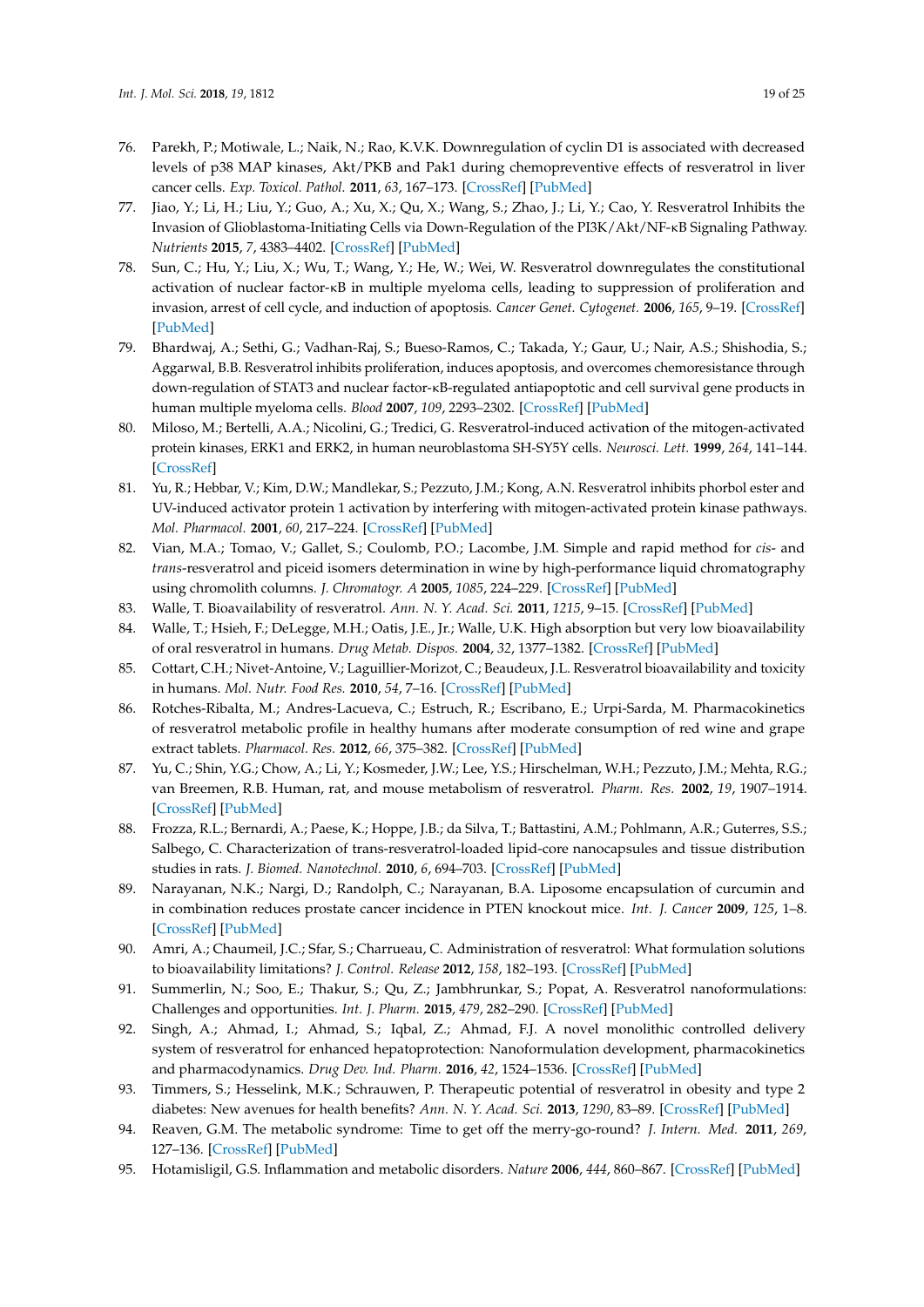- 96. Semenkovich, C.F. Insulin resistance and atherosclerosis. *J. Clin. Investig.* **2006**, *116*, 1813–1822. [\[CrossRef\]](http://dx.doi.org/10.1172/JCI29024) [\[PubMed\]](http://www.ncbi.nlm.nih.gov/pubmed/16823479)
- <span id="page-19-0"></span>97. Hotamisligil, G.S. Inflammation, metaflammation and immunometabolic disorders. *Nature* **2017**, *542*, 177–185. [\[CrossRef\]](http://dx.doi.org/10.1038/nature21363) [\[PubMed\]](http://www.ncbi.nlm.nih.gov/pubmed/28179656)
- <span id="page-19-1"></span>98. Kaur, J. A comprehensive review on metabolic syndrome. *Cardiol. Res. Pract.* **2014**, *2014*, 943162. [\[CrossRef\]](http://dx.doi.org/10.1155/2014/943162) [\[PubMed\]](http://www.ncbi.nlm.nih.gov/pubmed/24711954)
- <span id="page-19-2"></span>99. Hubbard, B.P.; Sinclair, D.A. Small molecule SIRT1 activators for the treatment of aging and age-related diseases. *Trends Pharmacol. Sci.* **2014**, *35*, 146–154. [\[CrossRef\]](http://dx.doi.org/10.1016/j.tips.2013.12.004) [\[PubMed\]](http://www.ncbi.nlm.nih.gov/pubmed/24439680)
- <span id="page-19-3"></span>100. Bremer, A.A. Resveratrol Use in Metabolic Syndrome. *Metab. Syndr. Relat. Disord.* **2014**, *12*, 493–495. [\[CrossRef\]](http://dx.doi.org/10.1089/met.2014.1505) [\[PubMed\]](http://www.ncbi.nlm.nih.gov/pubmed/25229675)
- <span id="page-19-4"></span>101. Sun, C.; Zhang, F.; Ge, X.; Yan, T.; Chen, X.; Shi, X.; Zhai, Q. SIRT1 improves insulin sensitivity under insulin-resistant conditions by repressing PTP1B. *Cell Metab.* **2007**, *6*, 307–319. [\[CrossRef\]](http://dx.doi.org/10.1016/j.cmet.2007.08.014) [\[PubMed\]](http://www.ncbi.nlm.nih.gov/pubmed/17908559)
- <span id="page-19-5"></span>102. Mendez-del Villar, M.; Gonzalez-Ortiz, M.; Martinez-Abundis, E.; Perez-Rubio, K.G.; Lizarraga-Valdez, R. Effect of resveratrol administration on metabolic syndrome, insulin sensitivity, and insulin secretion. *Metab. Syndr. Relat. Disord.* **2014**, *12*, 497–501. [\[CrossRef\]](http://dx.doi.org/10.1089/met.2014.0082) [\[PubMed\]](http://www.ncbi.nlm.nih.gov/pubmed/25137036)
- <span id="page-19-6"></span>103. Crandall, J.P.; Oram, V.; Trandafirescu, G.; Reid, M.; Kishore, P.; Hawkins, M.; Cohen, H.W.; Barzilai, N. Pilot study of resveratrol in older adults with impaired glucose tolerance. *J. Gerontol. A Biol. Sci. Med. Sci.* **2012**, *67*, 1307–1312. [\[CrossRef\]](http://dx.doi.org/10.1093/gerona/glr235) [\[PubMed\]](http://www.ncbi.nlm.nih.gov/pubmed/22219517)
- <span id="page-19-7"></span>104. Movahed, A.; Nabipour, I.; Lieben Louis, X.; Thandapilly, S.J.; Yu, L.; Kalantarhormozi, M.; Rekabpour, S.J.; Netticadan, T. Antihyperglycemic effects of short term resveratrol supplementation in type 2 diabetic patients. *Evid. Based Complement Altern. Med.* **2013**, *2013*, 851267. [\[CrossRef\]](http://dx.doi.org/10.1155/2013/851267) [\[PubMed\]](http://www.ncbi.nlm.nih.gov/pubmed/24073011)
- <span id="page-19-8"></span>105. Bhatt, J.K.; Thomas, S.; Nanjan, M.J. Resveratrol supplementation improves glycemic control in type 2 diabetes mellitus. *Nutr. Res.* **2012**, *32*, 537–541. [\[CrossRef\]](http://dx.doi.org/10.1016/j.nutres.2012.06.003) [\[PubMed\]](http://www.ncbi.nlm.nih.gov/pubmed/22901562)
- <span id="page-19-9"></span>106. Zhang, C.; Syed, T.W.; Liu, R.; Yu, J. Role of Endoplasmic Reticulum Stress, Autophagy, and Inflammation in Cardiovascular Disease. *Front. Cardiovasc. Med.* **2017**, *4*, 29. [\[CrossRef\]](http://dx.doi.org/10.3389/fcvm.2017.00029) [\[PubMed\]](http://www.ncbi.nlm.nih.gov/pubmed/28553639)
- <span id="page-19-10"></span>107. Fiatal, S.; Adany, R. Application of Single-Nucleotide Polymorphism-Related Risk Estimates in Identification of Increased Genetic Susceptibility to Cardiovascular Diseases: A Literature Review. *Front. Public Health* **2017**, *5*, 358. [\[CrossRef\]](http://dx.doi.org/10.3389/fpubh.2017.00358) [\[PubMed\]](http://www.ncbi.nlm.nih.gov/pubmed/29445720)
- <span id="page-19-11"></span>108. Welsh, P.; Grassia, G.; Botha, S.; Sattar, N.; Maffia, P. Targeting inflammation to reduce cardiovascular disease risk: A realistic clinical prospect? *Br. J. Pharmacol.* **2017**, *174*, 3898–3913. [\[CrossRef\]](http://dx.doi.org/10.1111/bph.13818) [\[PubMed\]](http://www.ncbi.nlm.nih.gov/pubmed/28409825)
- <span id="page-19-12"></span>109. Wu, J.M.; Hsieh, T.C.; Yang, C.J.; Olson, S.C. Resveratrol and its metabolites modulate cytokine-mediated induction of eotaxin-1 in human pulmonary artery endothelial cells. *Ann. N. Y. Acad. Sci.* **2013**, *1290*, 30–36. [\[CrossRef\]](http://dx.doi.org/10.1111/nyas.12151) [\[PubMed\]](http://www.ncbi.nlm.nih.gov/pubmed/23855463)
- <span id="page-19-13"></span>110. Kaur, G.; Roberti, M.; Raul, F.; Pendurthi, U.R. Suppression of human monocyte tissue factor induction by red wine phenolics and synthetic derivatives of resveratrol. *Thromb. Res.* **2007**, *119*, 247–256. [\[CrossRef\]](http://dx.doi.org/10.1016/j.thromres.2006.01.020) [\[PubMed\]](http://www.ncbi.nlm.nih.gov/pubmed/16507316)
- <span id="page-19-14"></span>111. Gu, X.S.; Wang, Z.B.; Ye, Z.; Lei, J.P.; Li, L.; Su, D.F.; Zheng, X. Resveratrol, an activator of SIRT1, upregulates AMPK and improves cardiac function in heart failure. *Genet. Mol. Res.* **2014**, *13*, 323–335. [\[CrossRef\]](http://dx.doi.org/10.4238/2014.January.17.17) [\[PubMed\]](http://www.ncbi.nlm.nih.gov/pubmed/24535859)
- <span id="page-19-15"></span>112. Gupta, P.K.; DiPette, D.J.; Supowit, S.C. Protective effect of resveratrol against pressure overload-induced heart failure. *Food Sci. Nutr.* **2014**, *2*, 218–229. [\[CrossRef\]](http://dx.doi.org/10.1002/fsn3.92) [\[PubMed\]](http://www.ncbi.nlm.nih.gov/pubmed/24936291)
- <span id="page-19-16"></span>113. Chun, N.; Haddadin, A.S.; Liu, J.; Hou, Y.; Wong, K.A.; Lee, D.; Rushbrook, J.I.; Gulaya, K.; Hines, R.; Hollis, T.; et al. Activation of complement factor B contributes to murine and human myocardial ischemia/reperfusion injury. *PLoS ONE* **2017**, *12*, e0179450. [\[CrossRef\]](http://dx.doi.org/10.1371/journal.pone.0179450) [\[PubMed\]](http://www.ncbi.nlm.nih.gov/pubmed/28662037)
- <span id="page-19-17"></span>114. Thandapilly, S.J.; Louis, X.L.; Behbahani, J.; Movahed, A.; Yu, L.; Fandrich, R.; Zhang, S.; Kardami, E.; Anderson, H.D.; Netticadan, T. Reduced hemodynamic load aids low-dose resveratrol in reversing cardiovascular defects in hypertensive rats. *Hypertens. Res.* **2013**, *36*, 866–872. [\[CrossRef\]](http://dx.doi.org/10.1038/hr.2013.55) [\[PubMed\]](http://www.ncbi.nlm.nih.gov/pubmed/23784505)
- <span id="page-19-18"></span>115. Rosano, G.M.C.; Vitale, C.; Seferovic, P. Heart Failure in Patients with Diabetes Mellitus. *Card. Fail. Rev.* **2017**, *3*, 52–55. [\[CrossRef\]](http://dx.doi.org/10.15420/cfr.2016:20:2)
- <span id="page-19-19"></span>116. Wu, H.; Sheng, Z.Q.; Xie, J.; Li, R.; Chen, L.; Li, G.N.; Wang, L.; Xu, B. Reduced HMGB 1-Mediated Pathway and Oxidative Stress in Resveratrol-Treated Diabetic Mice: A Possible Mechanism of Cardioprotection of Resveratrol in Diabetes Mellitus. *Oxid. Med. Cell. Longev.* **2016**, *2016*, 9836860. [\[CrossRef\]](http://dx.doi.org/10.1155/2016/9836860) [\[PubMed\]](http://www.ncbi.nlm.nih.gov/pubmed/27833703)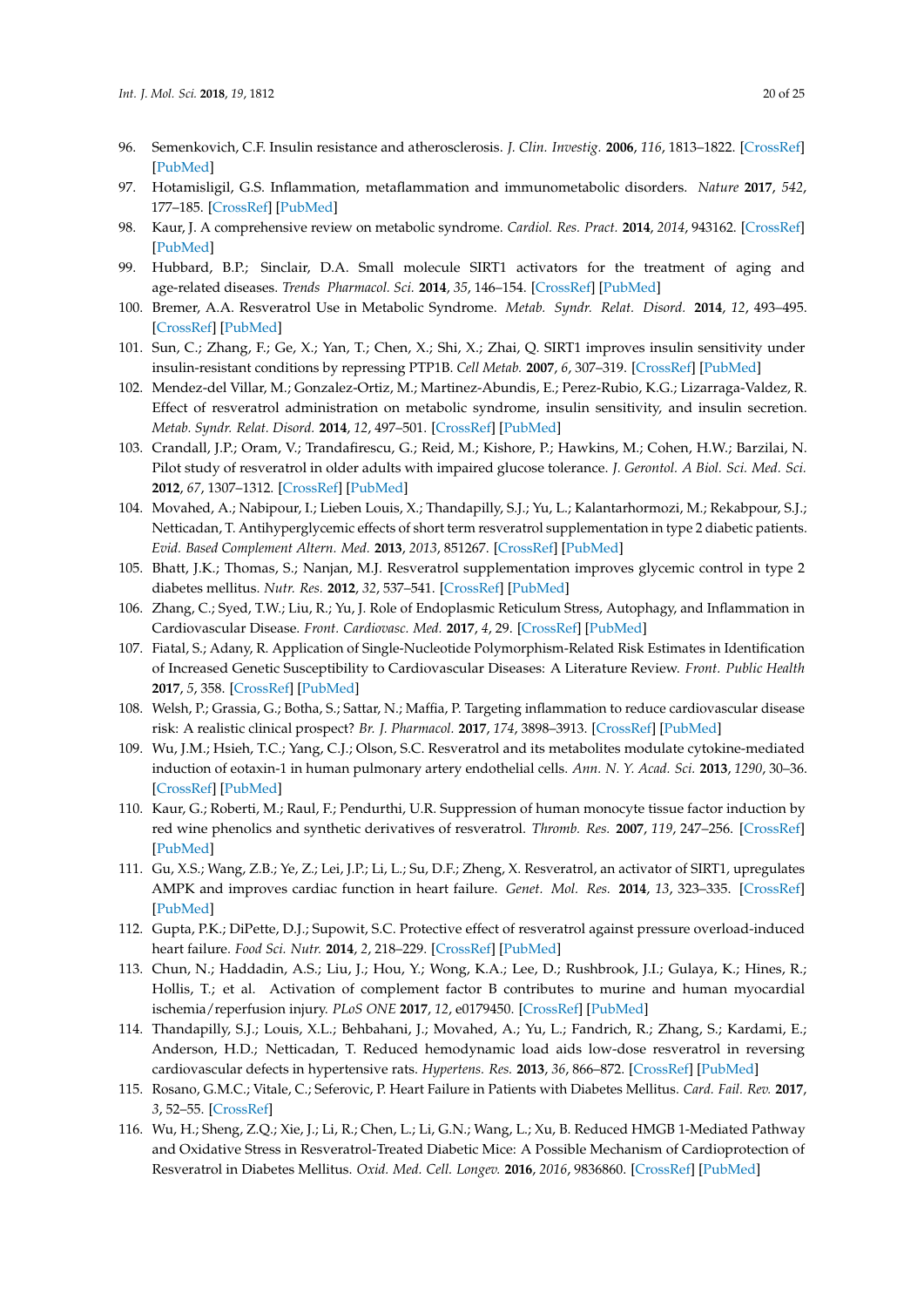- <span id="page-20-0"></span>117. Delucchi, F.; Berni, R.; Frati, C.; Cavalli, S.; Graiani, G.; Sala, R.; Chaponnier, C.; Gabbiani, G.; Calani, L.; Del Rio, D.; et al. Resveratrol treatment reduces cardiac progenitor cell dysfunction and prevents morpho-functional ventricular remodeling in type-1 diabetic rats. *PLoS ONE* **2012**, *7*, e39836. [\[CrossRef\]](http://dx.doi.org/10.1371/journal.pone.0039836) [\[PubMed\]](http://www.ncbi.nlm.nih.gov/pubmed/22768138)
- <span id="page-20-1"></span>118. Chistiakov, D.A.; Grechko, A.V.; Myasoedova, V.A.; Melnichenko, A.A.; Orekhov, A.N. The role of monocytosis and neutrophilia in atherosclerosis. *J. Cell. Mol. Med.* **2018**, *22*, 1366–1382. [\[CrossRef\]](http://dx.doi.org/10.1111/jcmm.13462) [\[PubMed\]](http://www.ncbi.nlm.nih.gov/pubmed/29364567)
- <span id="page-20-2"></span>119. Mattison, J.A.; Wang, M.; Bernier, M.; Zhang, J.; Park, S.S.; Maudsley, S.; An, S.S.; Santhanam, L.; Martin, B.; Faulkner, S.; et al. Resveratrol prevents high fat/sucrose diet-induced central arterial wall inflammation and stiffening in nonhuman primates. *Cell. Metab.* **2014**, *20*, 183–190. [\[CrossRef\]](http://dx.doi.org/10.1016/j.cmet.2014.04.018) [\[PubMed\]](http://www.ncbi.nlm.nih.gov/pubmed/24882067)
- <span id="page-20-3"></span>120. Wood, L.G.; Wark, P.A.; Garg, M.L. Antioxidant and anti-inflammatory effects of resveratrol in airway disease. *Antioxid. Redox Signal* **2010**, *13*, 1535–1548. [\[CrossRef\]](http://dx.doi.org/10.1089/ars.2009.3064) [\[PubMed\]](http://www.ncbi.nlm.nih.gov/pubmed/20214495)
- <span id="page-20-4"></span>121. Athanazio, R. Airway disease: Similarities and differences between asthma, COPD and bronchiectasis. *Clinics* **2012**, *67*, 1335–1343. [\[CrossRef\]](http://dx.doi.org/10.6061/clinics/2012(11)19)
- <span id="page-20-5"></span>122. MacNee, W. Oxidative stress and lung inflammation in airways disease. *Eur. J. Pharmacol.* **2001**, *429*, 195–207. [\[CrossRef\]](http://dx.doi.org/10.1016/S0014-2999(01)01320-6)
- <span id="page-20-6"></span>123. Culpitt, S.V.; Rogers, D.F.; Fenwick, P.S.; Shah, P.; De Matos, C.; Russell, R.E.; Barnes, P.J.; Donnelly, L.E. Inhibition by red wine extract, resveratrol, of cytokine release by alveolar macrophages in COPD. *Thorax* **2003**, *58*, 942–946. [\[CrossRef\]](http://dx.doi.org/10.1136/thorax.58.11.942) [\[PubMed\]](http://www.ncbi.nlm.nih.gov/pubmed/14586044)
- <span id="page-20-7"></span>124. Barnes, P.J.; Burney, P.G.; Silverman, E.K.; Celli, B.R.; Vestbo, J.; Wedzicha, J.A.; Wouters, E.F. Chronic obstructive pulmonary disease. *Nat. Rev. Dis. Prim.* **2015**, *1*, 15076. [\[CrossRef\]](http://dx.doi.org/10.1038/nrdp.2015.76) [\[PubMed\]](http://www.ncbi.nlm.nih.gov/pubmed/27189863)
- <span id="page-20-8"></span>125. Knobloch, J.; Sibbing, B.; Jungck, D.; Lin, Y.; Urban, K.; Stoelben, E.; Strauch, J.; Koch, A. Resveratrol impairs the release of steroid-resistant inflammatory cytokines from human airway smooth muscle cells in chronic obstructive pulmonary disease. *J. Pharmacol. Exp. Ther.* **2010**, *335*, 788–798. [\[CrossRef\]](http://dx.doi.org/10.1124/jpet.110.166843) [\[PubMed\]](http://www.ncbi.nlm.nih.gov/pubmed/20801891)
- <span id="page-20-9"></span>126. Knobloch, J.; Hag, H.; Jungck, D.; Urban, K.; Koch, A. Resveratrol impairs the release of steroid-resistant cytokines from bacterial endotoxin-exposed alveolar macrophages in chronic obstructive pulmonary disease. *Basic Clin. Pharmacol. Toxicol.* **2011**, *109*, 138–143. [\[CrossRef\]](http://dx.doi.org/10.1111/j.1742-7843.2011.00707.x) [\[PubMed\]](http://www.ncbi.nlm.nih.gov/pubmed/21447053)
- <span id="page-20-10"></span>127. Chen, J.; Yang, X.; Zhang, W.; Peng, D.; Xia, Y.; Lu, Y.; Han, X.; Song, G.; Zhu, J.; Liu, R. Therapeutic Effects of Resveratrol in a Mouse Model of LPS and Cigarette Smoke-Induced COPD. *Inflammation* **2016**, *39*, 1949–1959. [\[CrossRef\]](http://dx.doi.org/10.1007/s10753-016-0430-3) [\[PubMed\]](http://www.ncbi.nlm.nih.gov/pubmed/27590234)
- <span id="page-20-11"></span>128. McCracken, J.L.; Veeranki, S.P.; Ameredes, B.T.; Calhoun, W.J. Diagnosis and Management of Asthma in Adults: A Review. *JAMA* **2017**, *318*, 279–290. [\[CrossRef\]](http://dx.doi.org/10.1001/jama.2017.8372) [\[PubMed\]](http://www.ncbi.nlm.nih.gov/pubmed/28719697)
- <span id="page-20-12"></span>129. Olin, J.T.; Wechsler, M.E. Asthma: Pathogenesis and novel drugs for treatment. *BMJ* **2014**, *349*, g5517. [\[CrossRef\]](http://dx.doi.org/10.1136/bmj.g5517) [\[PubMed\]](http://www.ncbi.nlm.nih.gov/pubmed/25420994)
- <span id="page-20-13"></span>130. Lee, M.; Kim, S.; Kwon, O.K.; Oh, S.R.; Lee, H.K.; Ahn, K. Anti-inflammatory and anti-asthmatic effects of resveratrol, a polyphenolic stilbene, in a mouse model of allergic asthma. *Int. Immunopharmacol.* **2009**, *9*, 418–424. [\[CrossRef\]](http://dx.doi.org/10.1016/j.intimp.2009.01.005) [\[PubMed\]](http://www.ncbi.nlm.nih.gov/pubmed/19185061)
- <span id="page-20-14"></span>131. Royce, S.G.; Dang, W.; Yuan, G.; Tran, J.; El Osta, A.; Karagiannis, T.C.; Tang, M.L.K. Resveratrol has protective effects against airway remodeling and airway hyperreactivity in a murine model of allergic airways disease. *Pathobiol. Aging Age Relat. Dis.* **2011**, *1*, 7134. [\[CrossRef\]](http://dx.doi.org/10.3402/PBA.v1i0.7134) [\[PubMed\]](http://www.ncbi.nlm.nih.gov/pubmed/22953028)
- <span id="page-20-15"></span>132. Chen, J.; Zhou, H.; Wang, J.; Zhang, B.; Liu, F.; Huang, J.; Li, J.; Lin, J.; Bai, J.; Liu, R. Therapeutic effects of resveratrol in a mouse model of HDM-induced allergic asthma. *Int. Immunopharmacol.* **2015**, *25*, 43–48. [\[CrossRef\]](http://dx.doi.org/10.1016/j.intimp.2015.01.013) [\[PubMed\]](http://www.ncbi.nlm.nih.gov/pubmed/25617148)
- <span id="page-20-16"></span>133. Andre, D.M.; Calixto, M.C.; Sollon, C.; Alexandre, E.C.; Leiria, L.O.; Tobar, N.; Anhe, G.F.; Antunes, E. Therapy with resveratrol attenuates obesity-associated allergic airway inflammation in mice. *Int. Immunopharmacol.* **2016**, *38*, 298–305. [\[CrossRef\]](http://dx.doi.org/10.1016/j.intimp.2016.06.017) [\[PubMed\]](http://www.ncbi.nlm.nih.gov/pubmed/27344038)
- <span id="page-20-17"></span>134. Alghetaa, H.; Mohammed, A.; Sultan, M.; Busbee, P.; Murphy, A.; Chatterjee, S.; Nagarkatti, M.; Nagarkatti, P. Resveratrol protects mice against SEB-induced acute lung injury and mortality by miR-193a modulation that targets TGF-β signalling. *J. Cell. Mol. Med.* **2018**, *22*, 2644–2655. [\[CrossRef\]](http://dx.doi.org/10.1111/jcmm.13542) [\[PubMed\]](http://www.ncbi.nlm.nih.gov/pubmed/29512867)
- <span id="page-20-18"></span>135. Ware, L.B.; Matthay, M.A. The acute respiratory distress syndrome. *N. Engl. J. Med.* **2000**, *342*, 1334–1349. [\[CrossRef\]](http://dx.doi.org/10.1056/NEJM200005043421806) [\[PubMed\]](http://www.ncbi.nlm.nih.gov/pubmed/10793167)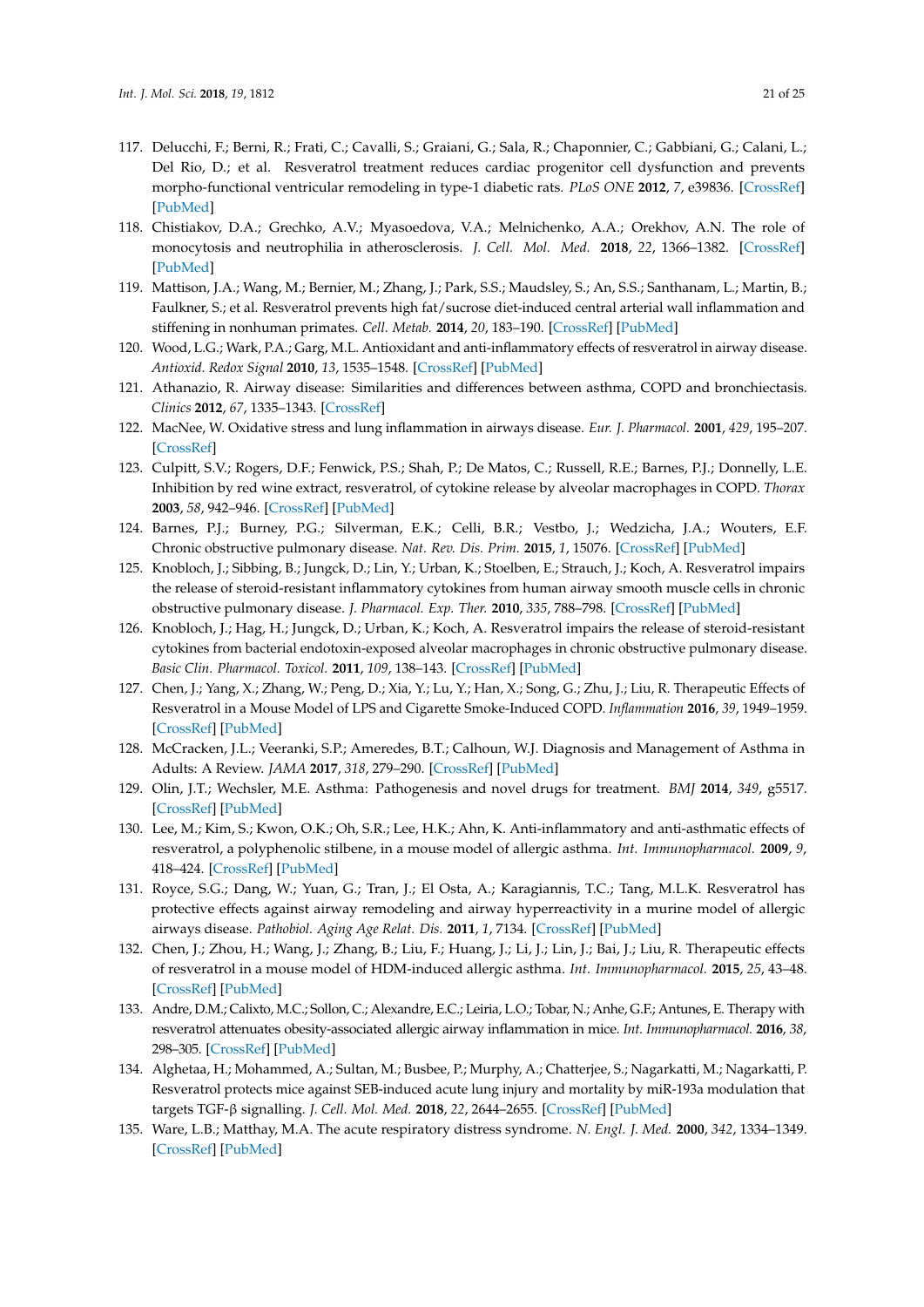- <span id="page-21-0"></span>136. Zhang, H.X.; Duan, G.L.; Wang, C.N.; Zhang, Y.Q.; Zhu, X.Y.; Liu, Y.J. Protective effect of resveratrol against endotoxemia-induced lung injury involves the reduction of oxidative/nitrative stress. *Pulm. Pharmacol. Ther.* **2014**, *27*, 150–155. [\[CrossRef\]](http://dx.doi.org/10.1016/j.pupt.2013.07.007) [\[PubMed\]](http://www.ncbi.nlm.nih.gov/pubmed/23921197)
- <span id="page-21-2"></span>137. Li, T.; Zhang, J.; Feng, J.; Li, Q.; Wu, L.; Ye, Q.; Sun, J.; Lin, Y.; Zhang, M.; Huang, R.; et al. Resveratrol reduces acute lung injury in a LPS-induced sepsis mouse model via activation of Sirt1. *Mol. Med. Rep.* **2013**, *7*, 1889–1895. [\[CrossRef\]](http://dx.doi.org/10.3892/mmr.2013.1444) [\[PubMed\]](http://www.ncbi.nlm.nih.gov/pubmed/23625030)
- <span id="page-21-3"></span>138. Zhang, Z.; Chen, N.; Liu, J.B.; Wu, J.B.; Zhang, J.; Zhang, Y.; Jiang, X. Protective effect of resveratrol against acute lung injury induced by lipopolysaccharide via inhibiting the myd88-dependent Toll-like receptor 4 signaling pathway. *Mol. Med. Rep.* **2014**, *10*, 101–106. [\[CrossRef\]](http://dx.doi.org/10.3892/mmr.2014.2226) [\[PubMed\]](http://www.ncbi.nlm.nih.gov/pubmed/24818579)
- <span id="page-21-1"></span>139. Cao, Q.; Jing, C.; Tang, X.; Yin, Y.; Han, X.; Wu, W. Protective effect of resveratrol on acute lung injury induced by lipopolysaccharide in mice. *Anat. Rec.* **2011**, *294*, 527–532. [\[CrossRef\]](http://dx.doi.org/10.1002/ar.21331) [\[PubMed\]](http://www.ncbi.nlm.nih.gov/pubmed/21284090)
- <span id="page-21-4"></span>140. Li, S.; Zhao, G.; Chen, L.; Ding, Y.; Lian, J.; Hong, G.; Lu, Z. Resveratrol protects mice from paraquat-induced lung injury: The important role of SIRT1 and NRF2 antioxidant pathways. *Mol. Med. Rep.* **2016**, *13*, 1833–1838. [\[CrossRef\]](http://dx.doi.org/10.3892/mmr.2015.4710) [\[PubMed\]](http://www.ncbi.nlm.nih.gov/pubmed/26708779)
- <span id="page-21-5"></span>141. Wang, G.; Hu, Z.; Fu, Q.; Song, X.; Cui, Q.; Jia, R.; Zou, Y.; He, C.; Li, L.; Yin, Z. Resveratrol mitigates lipopolysaccharide-mediated acute inflammation in rats by inhibiting the TLR4/NF-κBp65/MAPKs signaling cascade. *Sci. Rep.* **2017**, *7*, 45006. [\[CrossRef\]](http://dx.doi.org/10.1038/srep45006) [\[PubMed\]](http://www.ncbi.nlm.nih.gov/pubmed/28322346)
- <span id="page-21-6"></span>142. Buckley, C.D.; Gilroy, D.W.; Serhan, C.N.; Stockinger, B.; Tak, P.P. The resolution of inflammation. *Nat. Rev. Immunol.* **2013**, *13*, 59–66. [\[CrossRef\]](http://dx.doi.org/10.1038/nri3362) [\[PubMed\]](http://www.ncbi.nlm.nih.gov/pubmed/23197111)
- <span id="page-21-7"></span>143. Louveau, A.; Harris, T.H.; Kipnis, J. Revisiting the Mechanisms of CNS Immune Privilege. *Trends Immunol.* **2015**, *36*, 569–577. [\[CrossRef\]](http://dx.doi.org/10.1016/j.it.2015.08.006) [\[PubMed\]](http://www.ncbi.nlm.nih.gov/pubmed/26431936)
- <span id="page-21-8"></span>144. Schwartz, M.; Deczkowska, A. Neurological Disease as a Failure of Brain-Immune Crosstalk: The Multiple Faces of Neuroinflammation. *Trends Immunol.* **2016**, *37*, 668–679. [\[CrossRef\]](http://dx.doi.org/10.1016/j.it.2016.08.001) [\[PubMed\]](http://www.ncbi.nlm.nih.gov/pubmed/27616557)
- <span id="page-21-9"></span>145. Kipnis, J.; Gadani, S.; Derecki, N.C. Pro-cognitive properties of T cells. *Nat. Rev. Immunol.* **2012**, *12*, 663–669. [\[CrossRef\]](http://dx.doi.org/10.1038/nri3280) [\[PubMed\]](http://www.ncbi.nlm.nih.gov/pubmed/22903149)
- <span id="page-21-10"></span>146. Schwartz, M.; Baruch, K. The resolution of neuroinflammation in neurodegeneration: Leukocyte recruitment via the choroid plexus. *EMBO J.* **2014**, *33*, 7–22. [\[CrossRef\]](http://dx.doi.org/10.1002/embj.201386609) [\[PubMed\]](http://www.ncbi.nlm.nih.gov/pubmed/24357543)
- <span id="page-21-11"></span>147. Franceschi, C.; Campisi, J. Chronic inflammation (inflammaging) and its potential contribution to age-associated diseases. *J. Gerontol. A Biol. Sci. Med. Sci.* **2014**, *69*, S4–S9. [\[CrossRef\]](http://dx.doi.org/10.1093/gerona/glu057) [\[PubMed\]](http://www.ncbi.nlm.nih.gov/pubmed/24833586)
- <span id="page-21-12"></span>148. Cunningham, C. Microglia and neurodegeneration: The role of systemic inflammation. *Glia* **2013**, *61*, 71–90. [\[CrossRef\]](http://dx.doi.org/10.1002/glia.22350) [\[PubMed\]](http://www.ncbi.nlm.nih.gov/pubmed/22674585)
- <span id="page-21-13"></span>149. Labzin, L.I.; Heneka, M.T.; Latz, E. Innate Immunity and Neurodegeneration. *Annu. Rev. Med.* **2018**, *69*, 437–449. [\[CrossRef\]](http://dx.doi.org/10.1146/annurev-med-050715-104343) [\[PubMed\]](http://www.ncbi.nlm.nih.gov/pubmed/29106805)
- <span id="page-21-14"></span>150. Lynch, M.A. Age-related neuroinflammatory changes negatively impact on neuronal function. *Front. Aging Neurosci.* **2010**, *1*, 6. [\[CrossRef\]](http://dx.doi.org/10.3389/neuro.24.006.2009) [\[PubMed\]](http://www.ncbi.nlm.nih.gov/pubmed/20552057)
- <span id="page-21-15"></span>151. Heneka, M.T.; O0Banion, M.K. Inflammatory processes in Alzheimer's disease. *J. Neuroimmunol.* **2007**, *184*, 69–91. [\[CrossRef\]](http://dx.doi.org/10.1016/j.jneuroim.2006.11.017) [\[PubMed\]](http://www.ncbi.nlm.nih.gov/pubmed/17222916)
- 152. Frank-Cannon, T.C.; Alto, L.T.; McAlpine, F.E.; Tansey, M.G. Does neuroinflammation fan the flame in neurodegenerative diseases? *Mol. Neurodegener.* **2009**, *4*, 47. [\[CrossRef\]](http://dx.doi.org/10.1186/1750-1326-4-47) [\[PubMed\]](http://www.ncbi.nlm.nih.gov/pubmed/19917131)
- 153. Heppner, F.L.; Ransohoff, R.M.; Becher, B. Immune attack: The role of inflammation in Alzheimer disease. *Nat. Rev. Neurosci.* **2015**, *16*, 358–372. [\[CrossRef\]](http://dx.doi.org/10.1038/nrn3880) [\[PubMed\]](http://www.ncbi.nlm.nih.gov/pubmed/25991443)
- <span id="page-21-16"></span>154. Dendrou, C.A.; Fugger, L.; Friese, M.A. Immunopathology of multiple sclerosis. *Nat. Rev. Immunol.* **2015**, *15*, 545. [\[CrossRef\]](http://dx.doi.org/10.1038/nri3871) [\[PubMed\]](http://www.ncbi.nlm.nih.gov/pubmed/26250739)
- <span id="page-21-17"></span>155. Ransohoff, R.M. How neuroinflammation contributes to neurodegeneration. *Science* **2016**, *353*, 777–783. [\[CrossRef\]](http://dx.doi.org/10.1126/science.aag2590) [\[PubMed\]](http://www.ncbi.nlm.nih.gov/pubmed/27540165)
- 156. Salter, M.W.; Stevens, B. Microglia emerge as central players in brain disease. *Nat. Med.* **2017**, *23*, 1018. [\[CrossRef\]](http://dx.doi.org/10.1038/nm.4397) [\[PubMed\]](http://www.ncbi.nlm.nih.gov/pubmed/28886007)
- <span id="page-21-18"></span>157. Block, M.L.; Zecca, L.; Hong, J.-S. Microglia-mediated neurotoxicity: Uncovering the molecular mechanisms. *Nat. Rev. Neurosci.* **2007**, *8*, 57. [\[CrossRef\]](http://dx.doi.org/10.1038/nrn2038) [\[PubMed\]](http://www.ncbi.nlm.nih.gov/pubmed/17180163)
- <span id="page-21-19"></span>158. Bi, X.L.; Yang, J.Y.; Dong, Y.X.; Wang, J.M.; Cui, Y.H.; Ikeshima, T.; Zhao, Y.Q.; Wu, C.F. Resveratrol inhibits nitric oxide and TNF-alpha production by lipopolysaccharide-activated microglia. *Int. Immunopharmacol.* **2005**, *5*, 185–193. [\[CrossRef\]](http://dx.doi.org/10.1016/j.intimp.2004.08.008) [\[PubMed\]](http://www.ncbi.nlm.nih.gov/pubmed/15589480)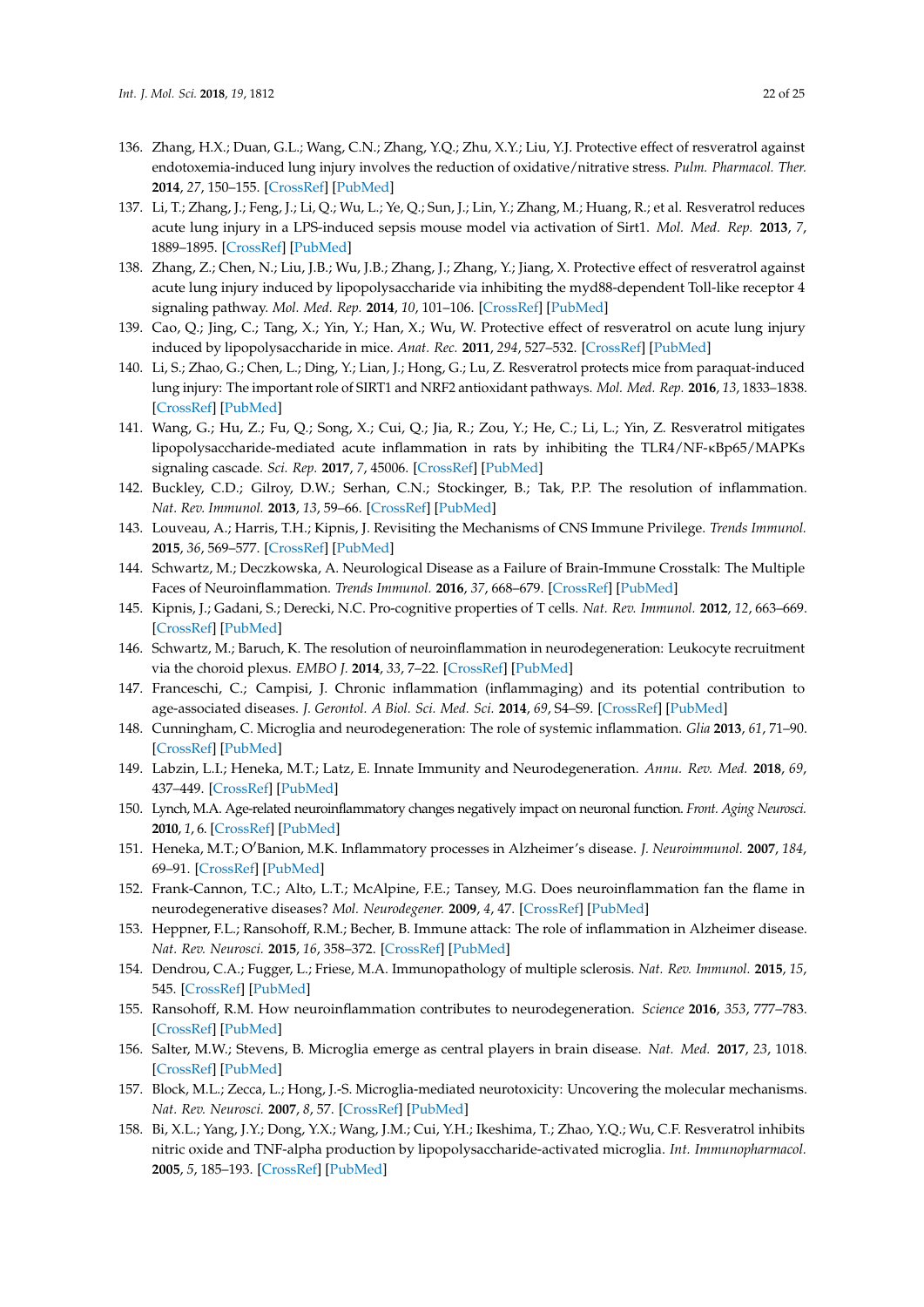- <span id="page-22-0"></span>159. Candelario-Jalil, E.; de Oliveira, A.C.; Graf, S.; Bhatia, H.S.; Hull, M.; Munoz, E.; Fiebich, B.L. Resveratrol potently reduces prostaglandin E2 production and free radical formation in lipopolysaccharide-activated primary rat microglia. *J. Neuroinflamm.* **2007**, *4*, 25. [\[CrossRef\]](http://dx.doi.org/10.1186/1742-2094-4-25) [\[PubMed\]](http://www.ncbi.nlm.nih.gov/pubmed/17927823)
- <span id="page-22-1"></span>160. Lu, X.; Ma, L.; Ruan, L.; Kong, Y.; Mou, H.; Zhang, Z.; Wang, Z.; Wang, J.M.; Le, Y. Resveratrol differentially modulates inflammatory responses of microglia and astrocytes. *J. Neuroinflamm.* **2010**, *7*, 46. [\[CrossRef\]](http://dx.doi.org/10.1186/1742-2094-7-46) [\[PubMed\]](http://www.ncbi.nlm.nih.gov/pubmed/20712904)
- <span id="page-22-2"></span>161. Lorenz, P.; Roychowdhury, S.; Engelmann, M.; Wolf, G.; Horn, T.F. Oxyresveratrol and resveratrol are potent antioxidants and free radical scavengers: Effect on nitrosative and oxidative stress derived from microglial cells. *Nitric Oxide* **2003**, *9*, 64–76. [\[CrossRef\]](http://dx.doi.org/10.1016/j.niox.2003.09.005) [\[PubMed\]](http://www.ncbi.nlm.nih.gov/pubmed/14623172)
- <span id="page-22-3"></span>162. Blanchet, J.; Longpre, F.; Bureau, G.; Morissette, M.; DiPaolo, T.; Bronchti, G.; Martinoli, M.G. Resveratrol, a red wine polyphenol, protects dopaminergic neurons in MPTP-treated mice. *Prog. Neuropsychopharmacol. Biol. Psychiatry* **2008**, *32*, 1243–1250. [\[CrossRef\]](http://dx.doi.org/10.1016/j.pnpbp.2008.03.024) [\[PubMed\]](http://www.ncbi.nlm.nih.gov/pubmed/18471948)
- <span id="page-22-4"></span>163. Wang, M.J.; Huang, H.M.; Hsieh, S.J.; Jeng, K.C.; Kuo, J.S. Resveratrol inhibits interleukin-6 production in cortical mixed glial cells under hypoxia/hypoglycemia followed by reoxygenation. *J. Neuroimmunol.* **2001**, *112*, 28–34. [\[CrossRef\]](http://dx.doi.org/10.1016/S0165-5728(00)00374-X)
- <span id="page-22-5"></span>164. Wang, Q.; Xu, J.; Rottinghaus, G.E.; Simonyi, A.; Lubahn, D.; Sun, G.Y.; Sun, A.Y. Resveratrol protects against global cerebral ischemic injury in gerbils. *Brain Res.* **2002**, *958*, 439–447. [\[CrossRef\]](http://dx.doi.org/10.1016/S0006-8993(02)03543-6)
- 165. Inoue, H.; Jiang, X.F.; Katayama, T.; Osada, S.; Umesono, K.; Namura, S. Brain protection by resveratrol and fenofibrate against stroke requires peroxisome proliferator-activated receptor alpha in mice. *Neurosci. Lett.* **2003**, *352*, 203–206. [\[CrossRef\]](http://dx.doi.org/10.1016/j.neulet.2003.09.001) [\[PubMed\]](http://www.ncbi.nlm.nih.gov/pubmed/14625020)
- 166. Bureau, G.; Longpre, F.; Martinoli, M.G. Resveratrol and quercetin, two natural polyphenols, reduce apoptotic neuronal cell death induced by neuroinflammation. *J. Neurosci. Res.* **2008**, *86*, 403–410. [\[CrossRef\]](http://dx.doi.org/10.1002/jnr.21503) [\[PubMed\]](http://www.ncbi.nlm.nih.gov/pubmed/17929310)
- 167. Shin, J.A.; Lee, H.; Lim, Y.K.; Koh, Y.; Choi, J.H.; Park, E.M. Therapeutic effects of resveratrol during acute periods following experimental ischemic stroke. *J. Neuroimmunol.* **2010**, *227*, 93–100. [\[CrossRef\]](http://dx.doi.org/10.1016/j.jneuroim.2010.06.017) [\[PubMed\]](http://www.ncbi.nlm.nih.gov/pubmed/20655115)
- <span id="page-22-6"></span>168. Simao, F.; Matte, A.; Pagnussat, A.S.; Netto, C.A.; Salbego, C.G. Resveratrol preconditioning modulates inflammatory response in the rat hippocampus following global cerebral ischemia. *Neurochem. Int.* **2012**, *61*, 659–665. [\[CrossRef\]](http://dx.doi.org/10.1016/j.neuint.2012.06.009) [\[PubMed\]](http://www.ncbi.nlm.nih.gov/pubmed/22709670)
- <span id="page-22-7"></span>169. Alcolea, D.; Carmona-Iragui, M.; Suarez-Calvet, M.; Sanchez-Saudinos, M.B.; Sala, I.; Anton-Aguirre, S.; Blesa, R.; Clarimon, J.; Fortea, J.; Lleo, A. Relationship between beta-Secretase, inflammation and core cerebrospinal fluid biomarkers for Alzheimer's disease. *J. Alzheimers Dis.* **2014**, *42*, 157–167. [\[CrossRef\]](http://dx.doi.org/10.3233/JAD-140240) [\[PubMed\]](http://www.ncbi.nlm.nih.gov/pubmed/24820015)
- 170. Swardfager, W.; Lanctôt, K.; Rothenburg, L.; Wong, A.; Cappell, J.; Herrmann, N. A Meta-Analysis of Cytokines in Alzheimer's Disease. *Biol. Psychiatry* **2010**, *68*, 930–941. [\[CrossRef\]](http://dx.doi.org/10.1016/j.biopsych.2010.06.012) [\[PubMed\]](http://www.ncbi.nlm.nih.gov/pubmed/20692646)
- <span id="page-22-8"></span>171. Perry, V.H.; Nicoll, J.A.R.; Holmes, C. Microglia in neurodegenerative disease. *Nat. Rev. Neurol.* **2010**, *6*, 193–201. [\[CrossRef\]](http://dx.doi.org/10.1038/nrneurol.2010.17) [\[PubMed\]](http://www.ncbi.nlm.nih.gov/pubmed/20234358)
- <span id="page-22-9"></span>172. Hong, S.; Dissing-Olesen, L.; Stevens, B. New insights on the role of microglia in synaptic pruning in health and disease. *Curr. Opin. Neurobiol.* **2016**, *36*, 128–134. [\[CrossRef\]](http://dx.doi.org/10.1016/j.conb.2015.12.004) [\[PubMed\]](http://www.ncbi.nlm.nih.gov/pubmed/26745839)
- <span id="page-22-10"></span>173. Lee, C.Y.; Landreth, G.E. The role of microglia in amyloid clearance from the AD brain. *J. Neural Transm.* **2010**, *117*, 949–960. [\[CrossRef\]](http://dx.doi.org/10.1007/s00702-010-0433-4) [\[PubMed\]](http://www.ncbi.nlm.nih.gov/pubmed/20552234)
- <span id="page-22-11"></span>174. Wang, W.-Y.; Tan, M.-S.; Yu, J.-T.; Tan, L. Role of pro-inflammatory cytokines released from microglia in Alzheimer's disease. *Ann. Transl. Med.* **2015**, *3*, 136. [\[CrossRef\]](http://dx.doi.org/10.3978/j.issn.2305-5839.2015.03.49) [\[PubMed\]](http://www.ncbi.nlm.nih.gov/pubmed/26207229)
- <span id="page-22-12"></span>175. Calsolaro, V.; Edison, P. Neuroinflammation in Alzheimer's disease: Current evidence and future directions. *Alzheimer Dement. J. Alzheimer Assoc.* **2016**, *12*, 719–732. [\[CrossRef\]](http://dx.doi.org/10.1016/j.jalz.2016.02.010) [\[PubMed\]](http://www.ncbi.nlm.nih.gov/pubmed/27179961)
- <span id="page-22-13"></span>176. Wang, J.; Tan, L.; Wang, H.F.; Tan, C.C.; Meng, X.F.; Wang, C.; Tang, S.W.; Yu, J.T. Anti-inflammatory drugs and risk of Alzheimer's disease: An updated systematic review and meta-analysis. *J. Alzheimers Dis.* **2015**, *44*, 385–396. [\[CrossRef\]](http://dx.doi.org/10.3233/JAD-141506) [\[PubMed\]](http://www.ncbi.nlm.nih.gov/pubmed/25227314)
- <span id="page-22-14"></span>177. Zhao, H.; Wang, Q.; Cheng, X.; Li, X.; Li, N.; Liu, T.; Li, J.; Yang, Q.; Dong, R.; Zhang, Y.; et al. Inhibitive Effect of Resveratrol on the Inflammation in Cultured Astrocytes and Microglia Induced by Aβ1–42. *Neuroscience* **2018**, *379*, 390–404. [\[CrossRef\]](http://dx.doi.org/10.1016/j.neuroscience.2018.03.047) [\[PubMed\]](http://www.ncbi.nlm.nih.gov/pubmed/29627302)
- <span id="page-22-15"></span>178. Wight, R.D.; Tull, C.A.; Deel, M.W.; Stroope, B.L.; Eubanks, A.G.; Chavis, J.A.; Drew, P.D.; Hensley, L.L. Resveratrol effects on astrocyte function: Relevance to neurodegenerative diseases. *Biochem. Biophys. Res. Commun.* **2012**, *426*, 112–115. [\[CrossRef\]](http://dx.doi.org/10.1016/j.bbrc.2012.08.045) [\[PubMed\]](http://www.ncbi.nlm.nih.gov/pubmed/22917537)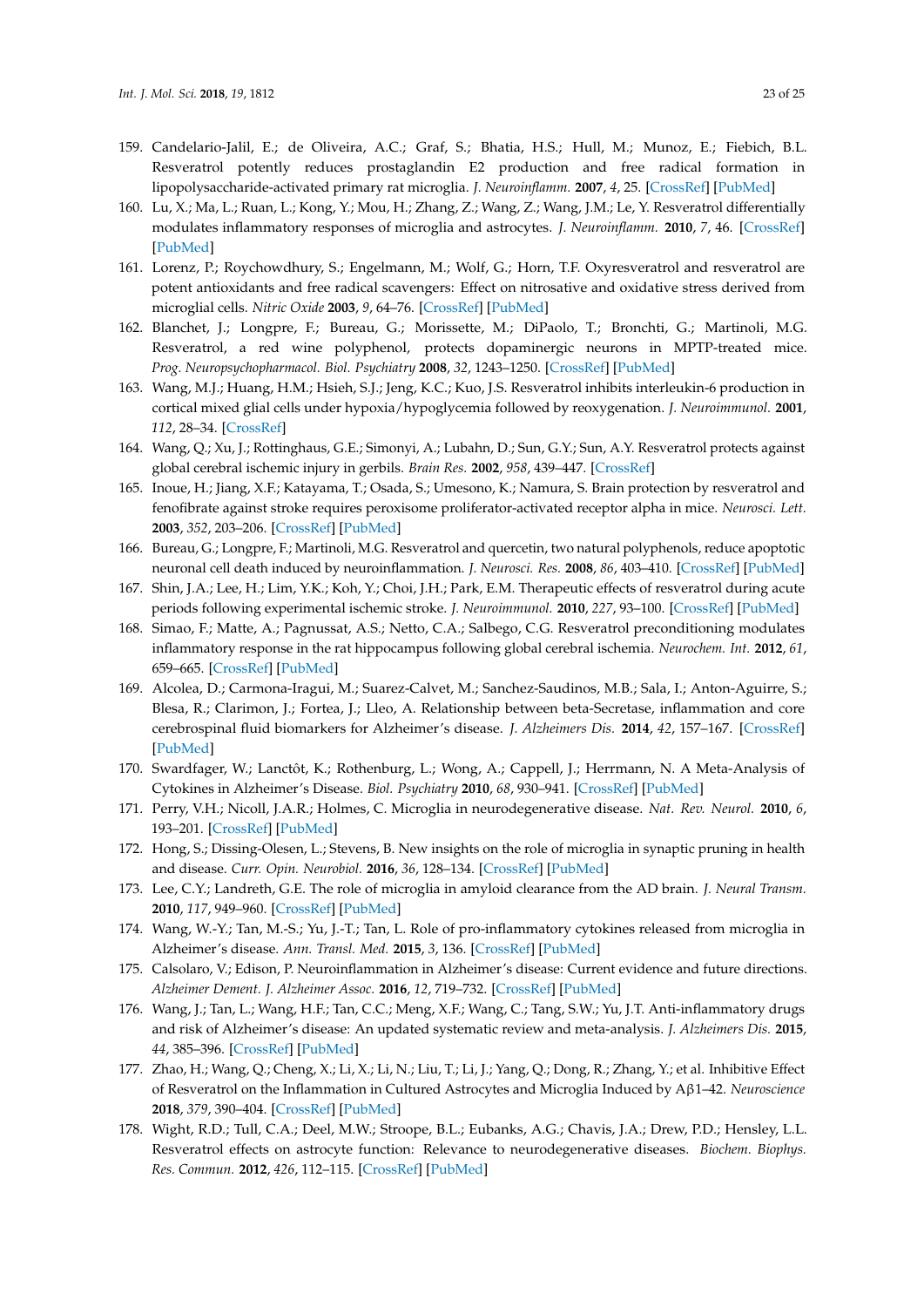- <span id="page-23-0"></span>179. Lourenco, M.V.; Clarke, J.R.; Frozza, R.L.; Bomfim, T.R.; Forny-Germano, L.; Batista, A.F.; Sathler, L.B.; Brito-Moreira, J.; Amaral, O.B.; Silva, C.A.; et al. TNF-α Mediates PKR-Dependent Memory Impairment and Brain IRS-1 Inhibition Induced by Alzheimer's β-Amyloid Oligomers in Mice and Monkeys. *Cell Metabolism* **2013**, *18*, 831–843. [\[CrossRef\]](http://dx.doi.org/10.1016/j.cmet.2013.11.002) [\[PubMed\]](http://www.ncbi.nlm.nih.gov/pubmed/24315369)
- <span id="page-23-1"></span>180. Solberg, N.O.; Chamberlin, R.; Vigil, J.R.; Deck, L.M.; Heidrich, J.E.; Brown, D.C.; Brady, C.I.; Vander Jagt, T.A.; Garwood, M.; Bisoffi, M.; et al. Optical and SPION-Enhanced MR Imaging Shows that trans-Stilbene Inhibitors of NF-κB Concomitantly Lower Alzheimer's Disease Plaque Formation and Microglial Activation in AβPP/PS-1 Transgenic Mouse Brain. *J. Alzheimer Dis. JAD* **2014**, *40*, 191–212. [\[CrossRef\]](http://dx.doi.org/10.3233/JAD-131031) [\[PubMed\]](http://www.ncbi.nlm.nih.gov/pubmed/24413613)
- <span id="page-23-2"></span>181. Siegel, R.L.; Miller, K.D.; Jemal, A. Cancer statistics, 2018. *CA Cancer J. Clin.* **2018**, *68*, 7–30. [\[CrossRef\]](http://dx.doi.org/10.3322/caac.21442) [\[PubMed\]](http://www.ncbi.nlm.nih.gov/pubmed/29313949)
- <span id="page-23-3"></span>182. Hong, W.K.; Sporn, M.B. Recent advances in chemoprevention of cancer. *Science* **1997**, *278*, 1073–1077. [\[CrossRef\]](http://dx.doi.org/10.1126/science.278.5340.1073) [\[PubMed\]](http://www.ncbi.nlm.nih.gov/pubmed/9353183)
- <span id="page-23-4"></span>183. Chai, E.Z.; Siveen, K.S.; Shanmugam, M.K.; Arfuso, F.; Sethi, G. Analysis of the intricate relationship between chronic inflammation and cancer. *Biochem. J.* **2015**, *468*, 1–15. [\[CrossRef\]](http://dx.doi.org/10.1042/BJ20141337) [\[PubMed\]](http://www.ncbi.nlm.nih.gov/pubmed/25940732)
- <span id="page-23-5"></span>184. Elinav, E.; Nowarski, R.; Thaiss, C.A.; Hu, B.; Jin, C.; Flavell, R.A. Inflammation-induced cancer: Crosstalk between tumours, immune cells and microorganisms. *Nat. Rev. Cancer* **2013**, *13*, 759–771. [\[CrossRef\]](http://dx.doi.org/10.1038/nrc3611) [\[PubMed\]](http://www.ncbi.nlm.nih.gov/pubmed/24154716)
- <span id="page-23-6"></span>185. Hussain, S.P.; Harris, C.C. Inflammation and cancer: An ancient link with novel potentials. *Int. J. Cancer* **2007**, *121*, 2373–2380. [\[CrossRef\]](http://dx.doi.org/10.1002/ijc.23173) [\[PubMed\]](http://www.ncbi.nlm.nih.gov/pubmed/17893866)
- <span id="page-23-7"></span>186. Colotta, F.; Allavena, P.; Sica, A.; Garlanda, C.; Mantovani, A. Cancer-related inflammation, the seventh hallmark of cancer: Links to genetic instability. *Carcinogenesis* **2009**, *30*, 1073–1081. [\[CrossRef\]](http://dx.doi.org/10.1093/carcin/bgp127) [\[PubMed\]](http://www.ncbi.nlm.nih.gov/pubmed/19468060)
- <span id="page-23-8"></span>187. Rajagopal, C.; Lankadasari, M.B.; Aranjani, J.M.; Harikumar, K.B. Targeting oncogenic transcription factors by polyphenols: A novel approach for cancer therapy. *Pharmacol. Res.* **2018**, *130*, 273–291. [\[CrossRef\]](http://dx.doi.org/10.1016/j.phrs.2017.12.034) [\[PubMed\]](http://www.ncbi.nlm.nih.gov/pubmed/29305909)
- <span id="page-23-9"></span>188. Siddiqui, I.A.; Sanna, V.; Ahmad, N.; Sechi, M.; Mukhtar, H. Resveratrol nanoformulation for cancer prevention and therapy. *Ann. N. Y. Acad. Sci.* **2015**, *1348*, 20–31. [\[CrossRef\]](http://dx.doi.org/10.1111/nyas.12811) [\[PubMed\]](http://www.ncbi.nlm.nih.gov/pubmed/26109073)
- <span id="page-23-10"></span>189. Li, Q.; Verma, I.M. NF-κB regulation in the immune system. *Nat. Rev. Immunol.* **2002**, *2*, 725–734. [\[CrossRef\]](http://dx.doi.org/10.1038/nri910) [\[PubMed\]](http://www.ncbi.nlm.nih.gov/pubmed/12360211)
- <span id="page-23-11"></span>190. Karin, M. Nuclear factor-κB in cancer development and progression. *Nature* **2006**, *441*, 431–436. [\[CrossRef\]](http://dx.doi.org/10.1038/nature04870) [\[PubMed\]](http://www.ncbi.nlm.nih.gov/pubmed/16724054)
- <span id="page-23-12"></span>191. Okamoto, T.; Sanda, T.; Asamitsu, K. NF-κB signaling and carcinogenesis. *Curr. Pharm. Des.* **2007**, *13*, 447–462. [\[CrossRef\]](http://dx.doi.org/10.2174/138161207780162944) [\[PubMed\]](http://www.ncbi.nlm.nih.gov/pubmed/17348842)
- <span id="page-23-13"></span>192. Zhang, Q.; Lenardo, M.J.; Baltimore, D. 30 Years of NF-κB: A Blossoming of Relevance to Human Pathobiology. *Cell* **2017**, *168*, 37–57. [\[CrossRef\]](http://dx.doi.org/10.1016/j.cell.2016.12.012) [\[PubMed\]](http://www.ncbi.nlm.nih.gov/pubmed/28086098)
- <span id="page-23-14"></span>193. Sethi, G.; Tergaonkar, V. Potential pharmacological control of the NF-κB pathway. *Trends Pharmacol. Sci.* **2009**, *30*, 313–321. [\[CrossRef\]](http://dx.doi.org/10.1016/j.tips.2009.03.004) [\[PubMed\]](http://www.ncbi.nlm.nih.gov/pubmed/19446347)
- <span id="page-23-15"></span>194. Gupta, S.C.; Kim, J.H.; Kannappan, R.; Reuter, S.; Dougherty, P.M.; Aggarwal, B.B. Role of nuclear factor-κB-mediated inflammatory pathways in cancer-related symptoms and their regulation by nutritional agents. *Exp. Biol. Med.* **2011**, *236*, 658–671. [\[CrossRef\]](http://dx.doi.org/10.1258/ebm.2011.011028) [\[PubMed\]](http://www.ncbi.nlm.nih.gov/pubmed/21565893)
- <span id="page-23-16"></span>195. Cheng, S.M.; Xing, B.; Li, J.C.; Cheung, B.K.; Lau, A.S. Interferon-gamma regulation of TNFα-induced matrix metalloproteinase 3 expression and migration of human glioma T98G cells. *Int. J. Cancer* **2007**, *121*, 1190–1196. [\[CrossRef\]](http://dx.doi.org/10.1002/ijc.22729) [\[PubMed\]](http://www.ncbi.nlm.nih.gov/pubmed/17520672)
- <span id="page-23-17"></span>196. Pandurangan, A.K.; Esa, N.M. Dietary non-nutritive factors in targeting of regulatory molecules in colorectal cancer: An update. *Asian Pac. J. Cancer Prev.* **2013**, *14*, 5543–5552. [\[CrossRef\]](http://dx.doi.org/10.7314/APJCP.2013.14.10.5543) [\[PubMed\]](http://www.ncbi.nlm.nih.gov/pubmed/24289544)
- <span id="page-23-18"></span>197. Frazzi, R.; Valli, R.; Tamagnini, I.; Casali, B.; Latruffe, N.; Merli, F. Resveratrol-mediated apoptosis of hodgkin lymphoma cells involves SIRT1 inhibition and FOXO3a hyperacetylation. *Int. J. Cancer* **2013**, *132*, 1013–1021. [\[CrossRef\]](http://dx.doi.org/10.1002/ijc.27748) [\[PubMed\]](http://www.ncbi.nlm.nih.gov/pubmed/22833338)
- <span id="page-23-19"></span>198. Osaki, M.; Oshimura, M.; Ito, H. PI3K-Akt pathway: Its functions and alterations in human cancer. *Apoptosis* **2004**, *9*, 667–676. [\[CrossRef\]](http://dx.doi.org/10.1023/B:APPT.0000045801.15585.dd) [\[PubMed\]](http://www.ncbi.nlm.nih.gov/pubmed/15505410)
- <span id="page-23-20"></span>199. Hawkins, P.T.; Stephens, L.R. PI3K signalling in inflammation. *Biochim. Biophys. Acta* **2015**, *1851*, 882–897. [\[CrossRef\]](http://dx.doi.org/10.1016/j.bbalip.2014.12.006) [\[PubMed\]](http://www.ncbi.nlm.nih.gov/pubmed/25514767)
- <span id="page-23-21"></span>200. Bai, D.; Ueno, L.; Vogt, P.K. Akt-mediated regulation of NFκB and the essentialness of NFκB for the oncogenicity of PI3K and Akt. *Int. J. Cancer J. Int. Cancer* **2009**, *125*, 2863–2870. [\[CrossRef\]](http://dx.doi.org/10.1002/ijc.24748) [\[PubMed\]](http://www.ncbi.nlm.nih.gov/pubmed/19609947)